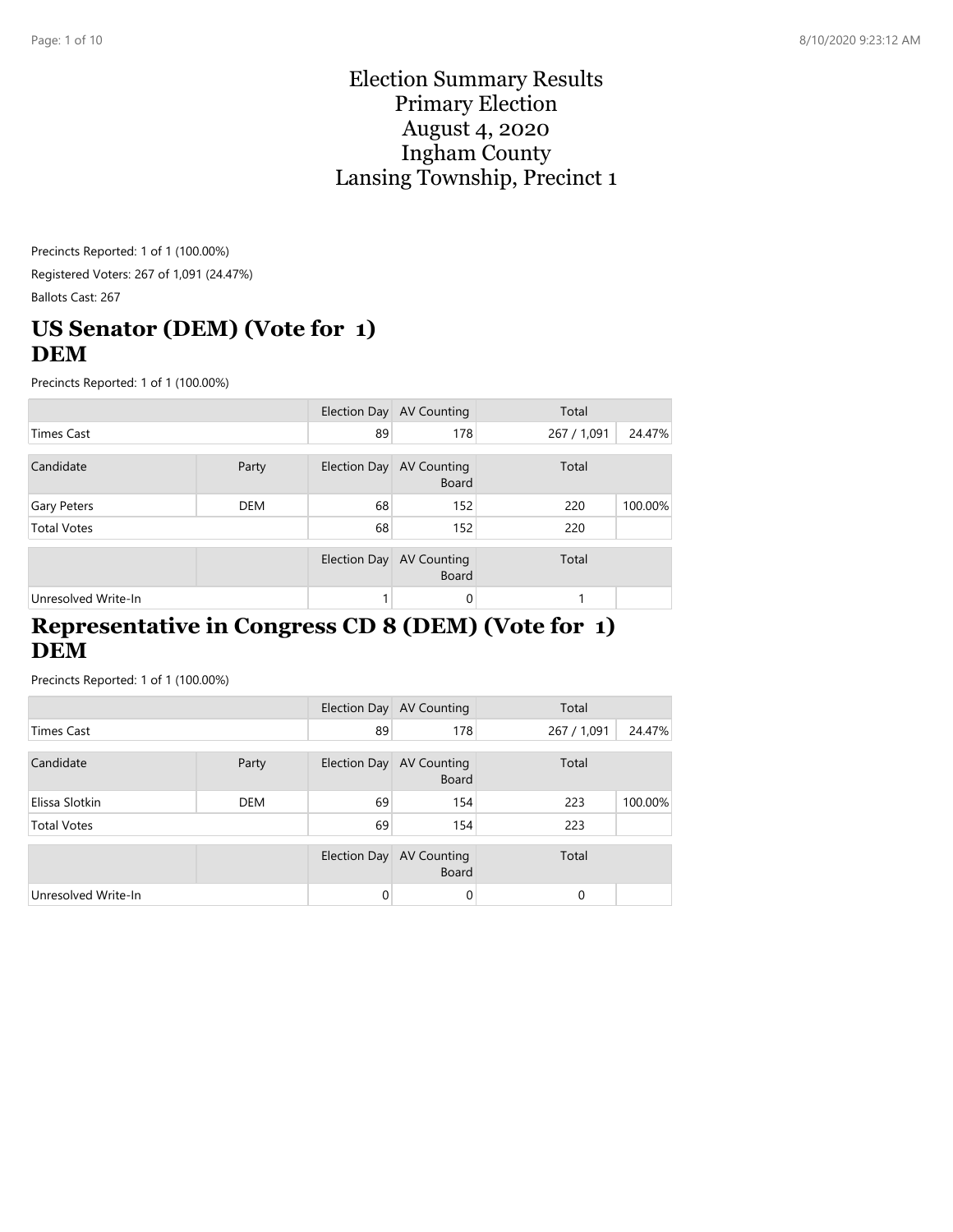# **Representative in State Legislature District 68 (DEM) (Vote for 1) DEM**

Precincts Reported: 1 of 1 (100.00%)

|                     |            |              | Election Day AV Counting           | Total       |         |
|---------------------|------------|--------------|------------------------------------|-------------|---------|
| <b>Times Cast</b>   |            | 89           | 178                                | 267 / 1,091 | 24.47%  |
| Candidate           | Party      | Election Day | AV Counting<br><b>Board</b>        | Total       |         |
| Sarah Anthony       | <b>DEM</b> | 69           | 152                                | 221         | 100.00% |
| <b>Total Votes</b>  |            | 69           | 152                                | 221         |         |
|                     |            | Election Day | <b>AV Counting</b><br><b>Board</b> | Total       |         |
| Unresolved Write-In |            | 0            | $\Omega$                           | 0           |         |

#### **Prosecuting Attorney for Ingham County (DEM) (Vote for 1) DEM**

Precincts Reported: 1 of 1 (100.00%)

|                     |            |              | Election Day AV Counting           | Total       |         |
|---------------------|------------|--------------|------------------------------------|-------------|---------|
| <b>Times Cast</b>   |            | 89           | 178                                | 267 / 1,091 | 24.47%  |
| Candidate           | Party      | Election Day | <b>AV Counting</b><br>Board        | Total       |         |
| Carol A. Siemon     | <b>DEM</b> | 67           | 151                                | 218         | 100.00% |
| <b>Total Votes</b>  |            | 67           | 151                                | 218         |         |
|                     |            | Election Day | <b>AV Counting</b><br><b>Board</b> | Total       |         |
| Unresolved Write-In |            | 0            | 0                                  | $\Omega$    |         |

### **Sheriff for Ingham County (DEM) (Vote for 1) DEM**

|                        |            |              | Election Day AV Counting                 | Total       |         |
|------------------------|------------|--------------|------------------------------------------|-------------|---------|
| <b>Times Cast</b>      |            | 89           | 178                                      | 267 / 1,091 | 24.47%  |
| Candidate              | Party      |              | Election Day AV Counting<br><b>Board</b> | Total       |         |
| Scott A. Wriggelsworth | <b>DEM</b> | 65           | 142                                      | 207         | 100.00% |
| <b>Total Votes</b>     |            | 65           | 142                                      | 207         |         |
|                        |            | Election Day | <b>AV Counting</b><br><b>Board</b>       | Total       |         |
| Unresolved Write-In    |            |              |                                          | 3           |         |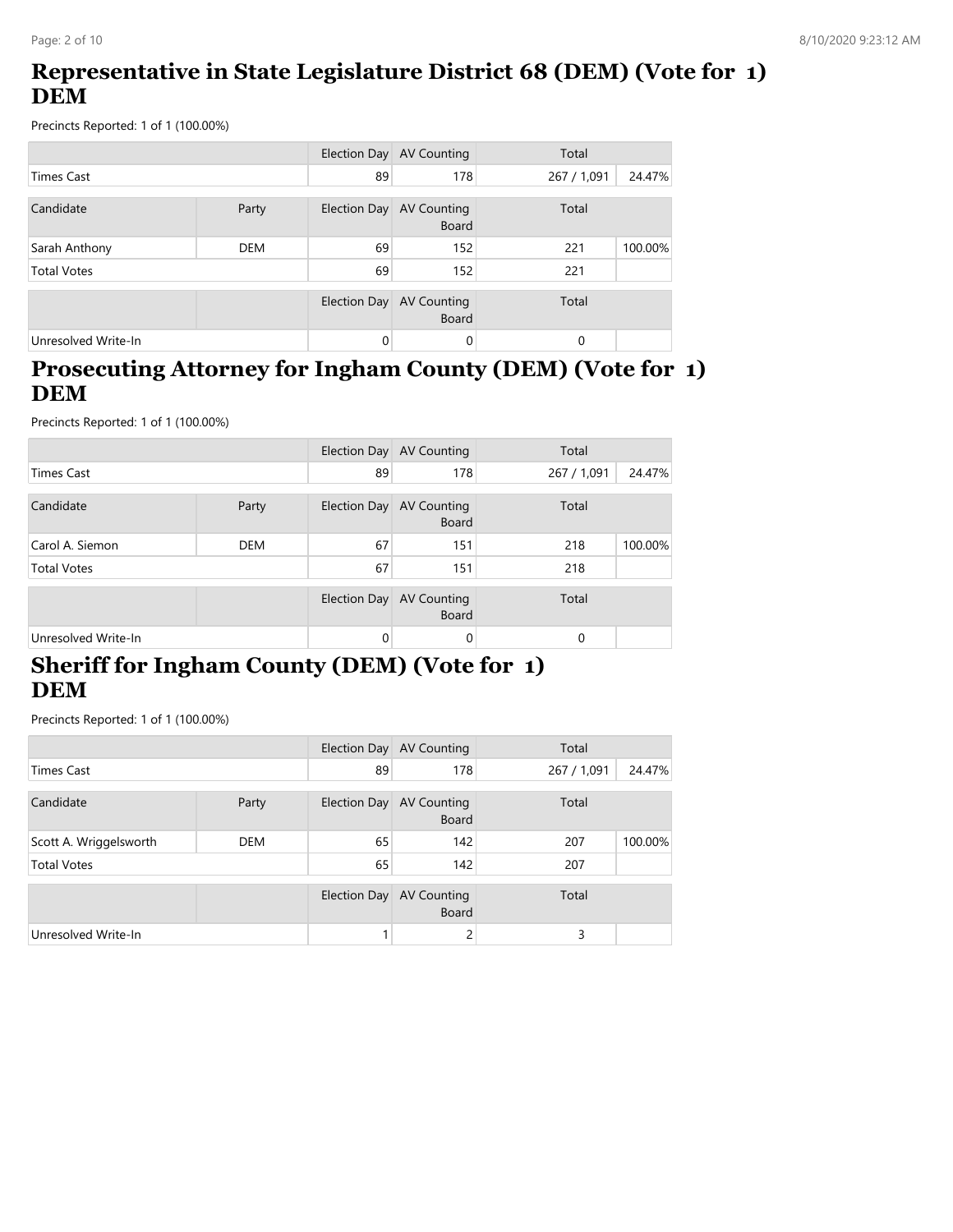# **Clerk for Ingham County (DEM) (Vote for 1) DEM**

Precincts Reported: 1 of 1 (100.00%)

|                      |            |              | Election Day AV Counting           | Total       |        |
|----------------------|------------|--------------|------------------------------------|-------------|--------|
| <b>Times Cast</b>    |            | 89           | 178                                | 267 / 1,091 | 24.47% |
| Candidate<br>Party   |            | Election Day | <b>AV Counting</b><br><b>Board</b> | Total       |        |
| Barb Byrum           | <b>DEM</b> | 39           | 96                                 | 135         | 60.00% |
| DeKeea Quinney-Davis | <b>DEM</b> | 31           | 59                                 | 90          | 40.00% |
| <b>Total Votes</b>   |            | 70           | 155                                | 225         |        |
|                      |            | Election Day | <b>AV Counting</b><br><b>Board</b> | Total       |        |
| Unresolved Write-In  |            | $\Omega$     |                                    |             |        |

### **Treasurer for Ingham County (DEM) (Vote for 1) DEM**

Precincts Reported: 1 of 1 (100.00%)

|                     |            |    | Election Day AV Counting                 | Total       |         |
|---------------------|------------|----|------------------------------------------|-------------|---------|
| <b>Times Cast</b>   |            | 89 | 178                                      | 267 / 1,091 | 24.47%  |
| Candidate           | Party      |    | Election Day AV Counting<br><b>Board</b> | Total       |         |
| Eric A. Schertzing  | <b>DEM</b> | 65 | 149                                      | 214         | 100.00% |
| <b>Total Votes</b>  |            | 65 | 149                                      | 214         |         |
|                     |            |    | Election Day AV Counting<br><b>Board</b> | Total       |         |
| Unresolved Write-In |            | 0  |                                          |             |         |

# **Register of Deeds for Ingham County (DEM) (Vote for 1) DEM**

|                     |            |              | Election Day AV Counting                 | Total       |         |
|---------------------|------------|--------------|------------------------------------------|-------------|---------|
| <b>Times Cast</b>   |            | 89           | 178                                      | 267 / 1,091 | 24.47%  |
| Candidate           | Party      |              | Election Day AV Counting<br><b>Board</b> | Total       |         |
| Derrick Quinney     | <b>DEM</b> | 66           | 150                                      | 216         | 100.00% |
| <b>Total Votes</b>  |            | 66           | 150                                      | 216         |         |
|                     |            | Election Day | <b>AV Counting</b><br><b>Board</b>       | Total       |         |
| Unresolved Write-In |            | $\Omega$     | 0                                        | $\Omega$    |         |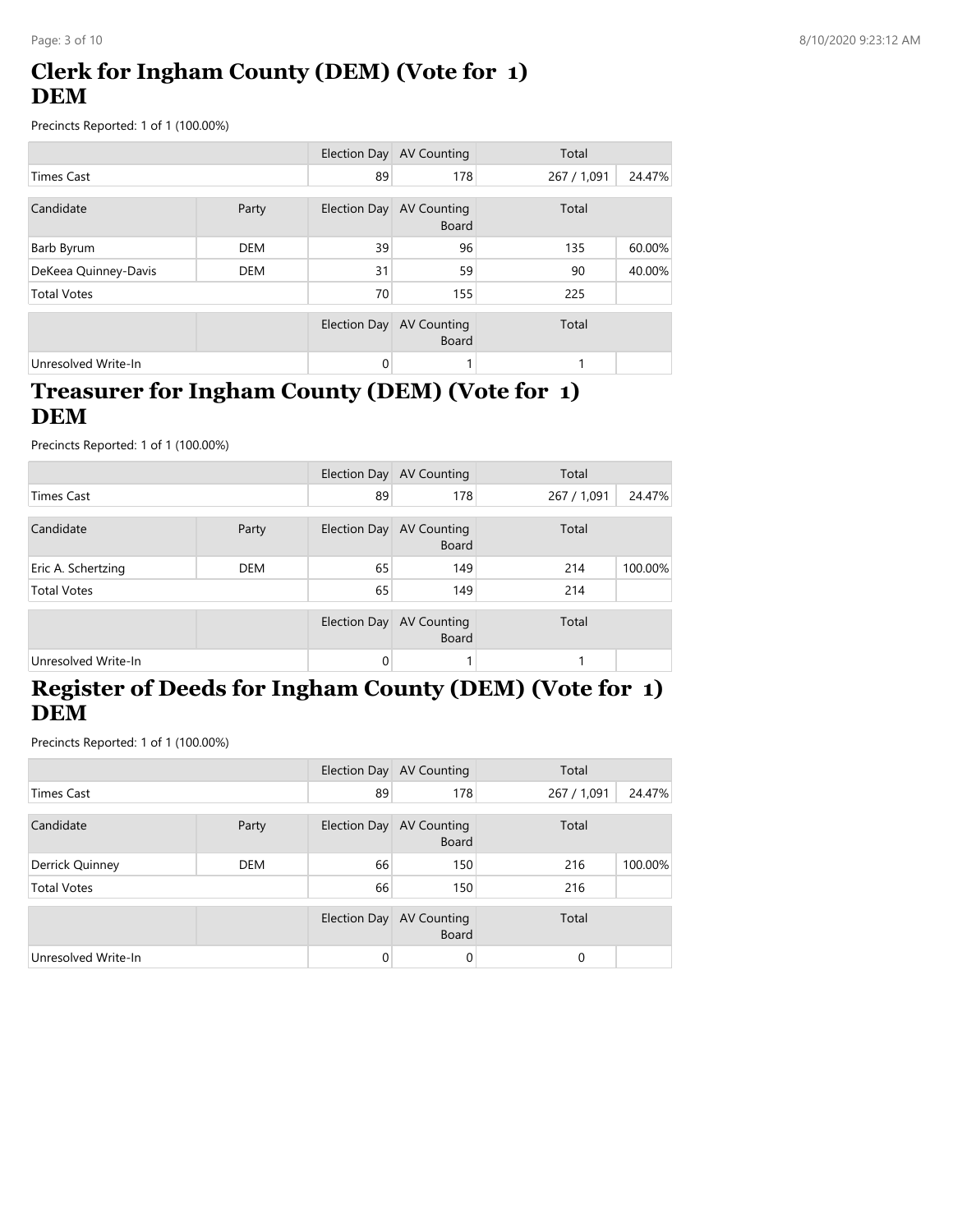# **Drain Commissioner for Ingham County (DEM) (Vote for 1) DEM**

Precincts Reported: 1 of 1 (100.00%)

|                     |            | Election Day | AV Counting                        | Total       |         |
|---------------------|------------|--------------|------------------------------------|-------------|---------|
| Times Cast          |            | 89           | 178                                | 267 / 1,091 | 24.47%  |
| Candidate           | Party      | Election Day | AV Counting<br><b>Board</b>        | Total       |         |
| Patrick Lindemann   | <b>DEM</b> | 65           | 142                                | 207         | 100.00% |
| <b>Total Votes</b>  |            | 65           | 142                                | 207         |         |
|                     |            | Election Day | <b>AV Counting</b><br><b>Board</b> | Total       |         |
| Unresolved Write-In |            | 0            |                                    |             |         |

#### **Ingham County Commissioner 10th District (DEM) (Vote for 1) DEM**

Precincts Reported: 1 of 1 (100.00%)

|                     |            |                     | Election Day AV Counting           | Total                 |
|---------------------|------------|---------------------|------------------------------------|-----------------------|
| <b>Times Cast</b>   |            | 89                  | 178                                | 24.47%<br>267 / 1,091 |
| Candidate           | Party      | Election Day        | <b>AV Counting</b><br><b>Board</b> | Total                 |
| Thomas Morgan       | <b>DEM</b> | 33                  | 73                                 | 106<br>49.77%         |
| Robert Orlando Peña | <b>DEM</b> | 33                  | 74                                 | 50.23%<br>107         |
| <b>Total Votes</b>  |            | 66                  | 147                                | 213                   |
|                     |            | <b>Election Day</b> | <b>AV Counting</b><br><b>Board</b> | Total                 |
| Unresolved Write-In |            | 0                   | 0                                  | $\Omega$              |

# **Supervisor for Lansing Township (DEM) (Vote for 1) DEM**

|                     |            |              | Election Day AV Counting                 | Total       |         |
|---------------------|------------|--------------|------------------------------------------|-------------|---------|
| <b>Times Cast</b>   |            | 89           | 178                                      | 267 / 1,091 | 24.47%  |
| Candidate           | Party      |              | Election Day AV Counting<br><b>Board</b> | Total       |         |
| Diontrae Hayes      | <b>DEM</b> | 61           | 141                                      | 202         | 100.00% |
| <b>Total Votes</b>  |            | 61           | 141                                      | 202         |         |
|                     |            | Election Day | <b>AV Counting</b><br><b>Board</b>       | Total       |         |
| Unresolved Write-In |            | 0            | 0                                        | $\Omega$    |         |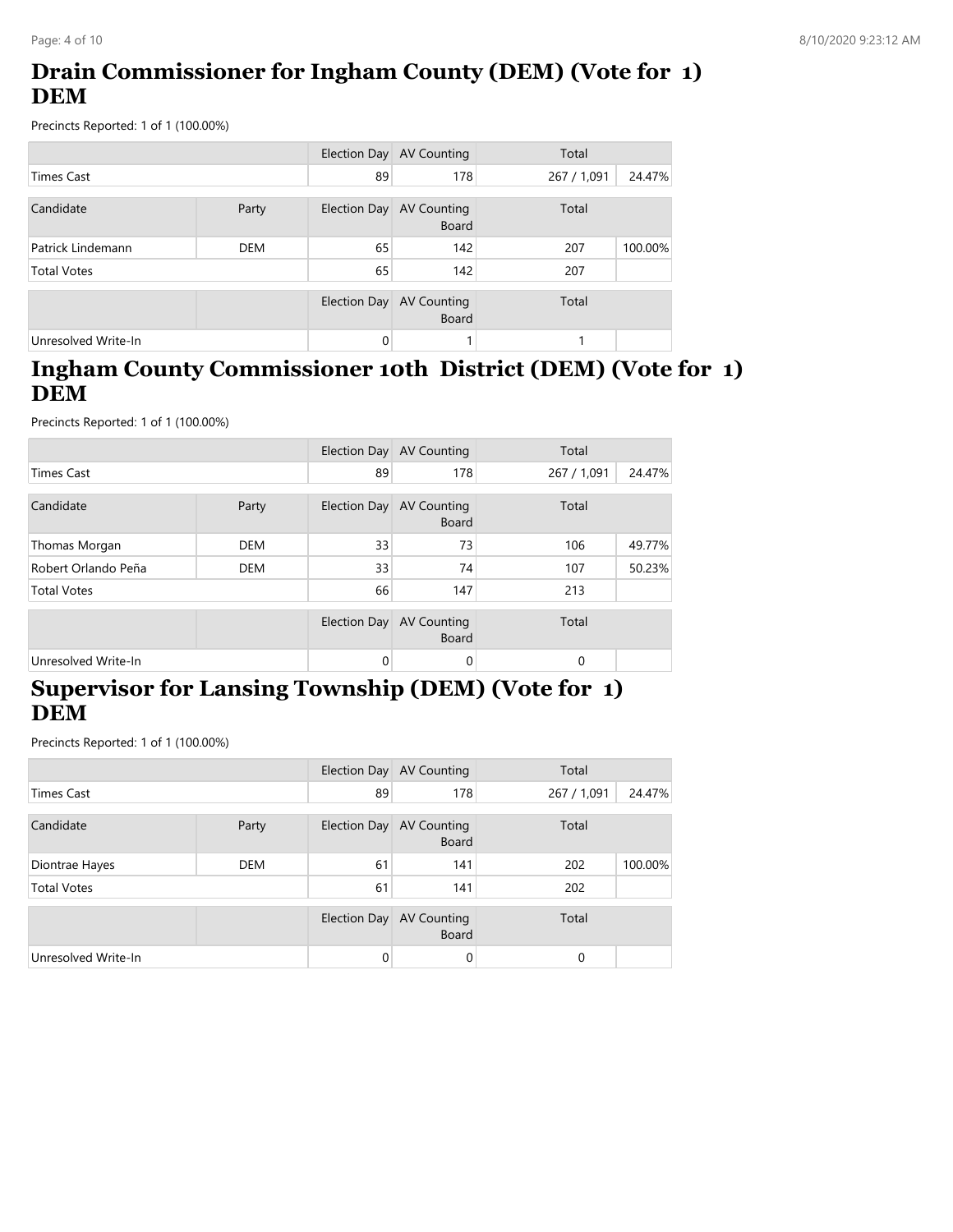# **Clerk for Lansing Township (DEM) (Vote for 1) DEM**

Precincts Reported: 1 of 1 (100.00%)

|                     |            |                     | Election Day AV Counting           | Total       |        |
|---------------------|------------|---------------------|------------------------------------|-------------|--------|
| <b>Times Cast</b>   |            | 89                  | 178                                | 267 / 1,091 | 24.47% |
| Candidate<br>Party  |            | Election Day        | AV Counting<br><b>Board</b>        | Total       |        |
| Mike Pleyte         | <b>DEM</b> | 18                  | 66                                 | 84          | 39.62% |
| Maggie Sanders      | <b>DEM</b> | 45                  | 83                                 | 128         | 60.38% |
| <b>Total Votes</b>  |            | 63                  | 149                                | 212         |        |
|                     |            | <b>Election Day</b> | <b>AV Counting</b><br><b>Board</b> | Total       |        |
| Unresolved Write-In |            | $\Omega$            | 0                                  | $\Omega$    |        |

### **Treasurer for Lansing Township (DEM) (Vote for 1) DEM**

Precincts Reported: 1 of 1 (100.00%)

|                     |            |          | Election Day AV Counting                 | Total       |        |
|---------------------|------------|----------|------------------------------------------|-------------|--------|
| <b>Times Cast</b>   |            | 89       | 178                                      | 267 / 1,091 | 24.47% |
| Candidate           | Party      |          | Election Day AV Counting<br><b>Board</b> | Total       |        |
| Marilyn R. McKenzie | <b>DEM</b> | 38       | 94                                       | 132         | 62.86% |
| Leo C. Rodgers      | <b>DEM</b> | 25       | 53                                       | 78          | 37.14% |
| <b>Total Votes</b>  |            | 63       | 147                                      | 210         |        |
|                     |            |          | Election Day AV Counting<br><b>Board</b> | Total       |        |
| Unresolved Write-In |            | $\Omega$ | 0                                        | $\Omega$    |        |

### **Trustee for Lansing Township (DEM) (Vote for 4) DEM**

|                     |            |                     | Election Day AV Counting           | Total        |        |
|---------------------|------------|---------------------|------------------------------------|--------------|--------|
| <b>Times Cast</b>   |            | 89                  | 178                                | 267 / 1,091  | 24.47% |
| Candidate           | Party      | <b>Election Day</b> | <b>AV Counting</b><br><b>Board</b> | Total        |        |
| Henrietta Brewer    | <b>DEM</b> | 48                  | 118                                | 166          | 25.42% |
| John Broughton      | <b>DEM</b> | 44                  | 115                                | 159          | 24.35% |
| Tracie A. Harris    | <b>DEM</b> | 51                  | 123                                | 174          | 26.65% |
| Nathan L. Ruiz      | <b>DEM</b> | 47                  | 107                                | 154          | 23.58% |
| <b>Total Votes</b>  |            | 190                 | 463                                | 653          |        |
|                     |            | Election Day        | <b>AV Counting</b><br><b>Board</b> | Total        |        |
| Unresolved Write-In |            | 0                   | 0                                  | $\mathbf{0}$ |        |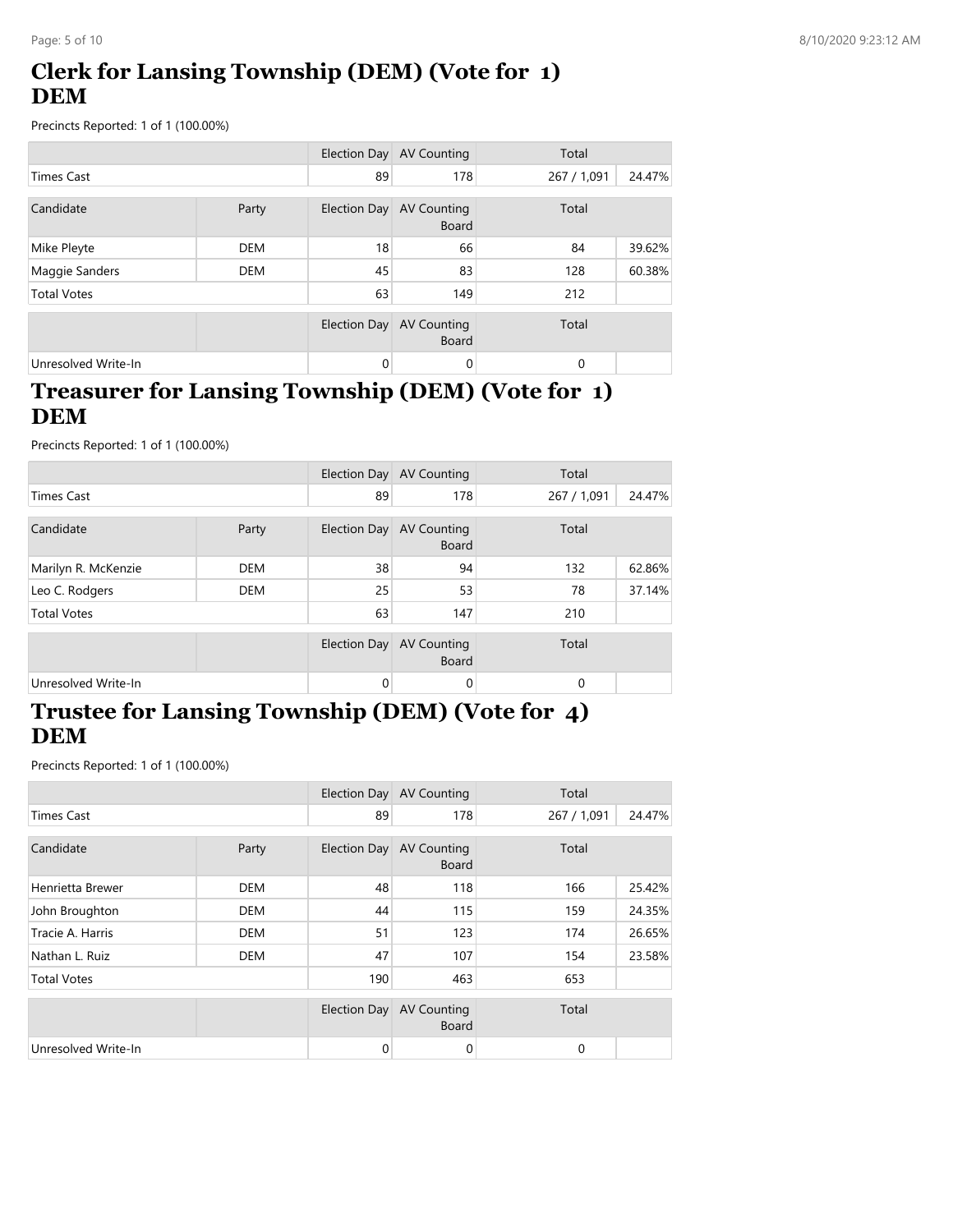### **US Senator (REP) (Vote for 1) REP**

Precincts Reported: 1 of 1 (100.00%)

|                     |            |              | Election Day AV Counting           | Total       |         |
|---------------------|------------|--------------|------------------------------------|-------------|---------|
| Times Cast          |            | 89           | 178                                | 267 / 1,091 | 24.47%  |
| Candidate           | Party      | Election Day | <b>AV Counting</b><br><b>Board</b> | Total       |         |
| John James          | <b>REP</b> | 17           | 16                                 | 33          | 100.00% |
| <b>Total Votes</b>  |            | 17           | 16                                 | 33          |         |
|                     |            | Election Day | AV Counting<br><b>Board</b>        | Total       |         |
| Unresolved Write-In |            | $\Omega$     | 0                                  | $\Omega$    |         |

#### **Representative in Congress CD 8 (REP) (Vote for 1) REP**

Precincts Reported: 1 of 1 (100.00%)

|                     |            |              | Election Day AV Counting           | Total       |        |
|---------------------|------------|--------------|------------------------------------|-------------|--------|
| <b>Times Cast</b>   |            | 89           | 178                                | 267 / 1,091 | 24.47% |
| Candidate           | Party      | Election Day | <b>AV Counting</b><br><b>Board</b> | Total       |        |
| Mike Detmer         | <b>REP</b> | 5            | 6                                  | 11          | 32.35% |
| Alan T. Hoover      | <b>REP</b> | 3            | $\overline{c}$                     | 5           | 14.71% |
| Paul Junge          | <b>REP</b> | 4            | 4                                  | 8           | 23.53% |
| Kristina Lyke       | <b>REP</b> | 5            | 5                                  | 10          | 29.41% |
| <b>Total Votes</b>  |            | 17           | 17                                 | 34          |        |
|                     |            | Election Day | <b>AV Counting</b><br><b>Board</b> | Total       |        |
| Unresolved Write-In |            | 0            | 0                                  | 0           |        |

#### **Representative in State Legislature District 68 (REP) (Vote for 1) REP**

|                     |            |              | Election Day AV Counting    | Total       |         |
|---------------------|------------|--------------|-----------------------------|-------------|---------|
| <b>Times Cast</b>   |            | 89           | 178                         | 267 / 1,091 | 24.47%  |
| Candidate           | Party      | Election Day | AV Counting<br><b>Board</b> | Total       |         |
| Robert J. Atkinson  | <b>REP</b> | 17           | 15                          | 32          | 100.00% |
| <b>Total Votes</b>  |            | 17           | 15                          | 32          |         |
|                     |            | Election Day | AV Counting<br><b>Board</b> | Total       |         |
| Unresolved Write-In |            | 0            | 0                           | 0           |         |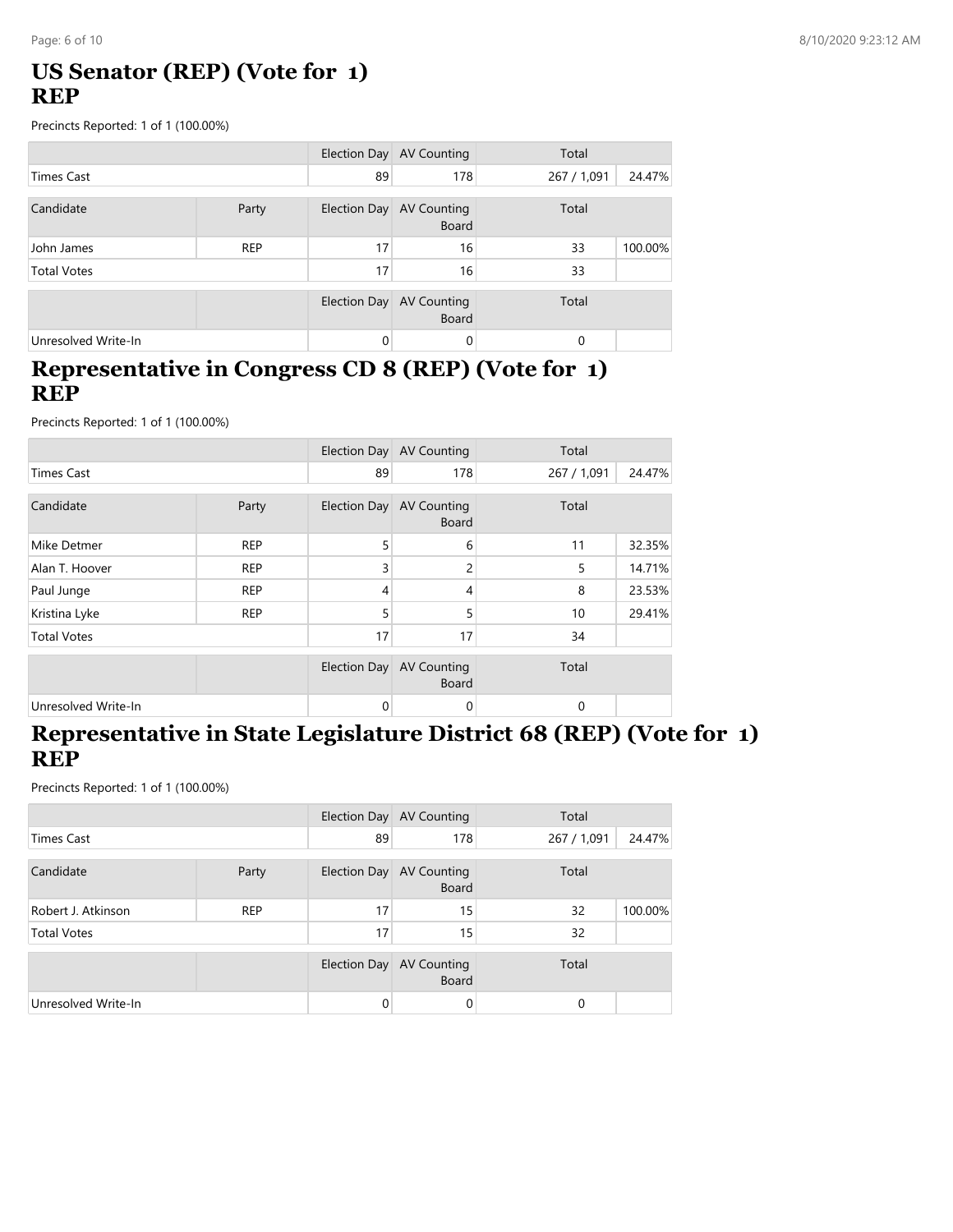# **Prosecuting Attorney for Ingham County (REP) (Vote for 1) REP**

Precincts Reported: 1 of 1 (100.00%)

|                     |            |              | Election Day AV Counting           | Total       |         |
|---------------------|------------|--------------|------------------------------------|-------------|---------|
| <b>Times Cast</b>   |            | 89           | 178                                | 267 / 1,091 | 24.47%  |
| Candidate           | Party      | Election Day | <b>AV Counting</b><br><b>Board</b> | Total       |         |
| George Platsis      | <b>REP</b> | 17           | 13                                 | 30          | 100.00% |
| <b>Total Votes</b>  |            | 17           | 13                                 | 30          |         |
|                     |            | Election Day | <b>AV Counting</b><br><b>Board</b> | Total       |         |
| Unresolved Write-In |            | 0            | 0                                  | $\Omega$    |         |

#### **Sheriff for Ingham County (REP) (Vote for 1) REP**

Precincts Reported: 1 of 1 (100.00%)

|                     |            |              | Election Day AV Counting                 | Total       |         |
|---------------------|------------|--------------|------------------------------------------|-------------|---------|
| <b>Times Cast</b>   |            | 89           | 178                                      | 267 / 1,091 | 24.47%  |
| Candidate           | Party      | Election Day | <b>AV Counting</b><br><b>Board</b>       | Total       |         |
| Daniel J. Wells     | <b>REP</b> | 17           | 13                                       | 30          | 100.00% |
| <b>Total Votes</b>  |            | 17           | 13                                       | 30          |         |
|                     |            |              | Election Day AV Counting<br><b>Board</b> | Total       |         |
| Unresolved Write-In |            | $\Omega$     | 0                                        | $\Omega$    |         |

# **Clerk for Ingham County (REP) (Vote for 1) REP**

|                     |            |          | Election Day AV Counting                 | Total       |         |
|---------------------|------------|----------|------------------------------------------|-------------|---------|
| <b>Times Cast</b>   |            | 89       | 178                                      | 267 / 1,091 | 24.47%  |
| Candidate           | Party      |          | Election Day AV Counting<br><b>Board</b> | Total       |         |
| Joseph W. Werner    | <b>REP</b> | 17       | 13                                       | 30          | 100.00% |
| <b>Total Votes</b>  |            | 17       | 13                                       | 30          |         |
|                     |            |          | Election Day AV Counting<br><b>Board</b> | Total       |         |
| Unresolved Write-In |            | $\Omega$ | 0                                        | $\Omega$    |         |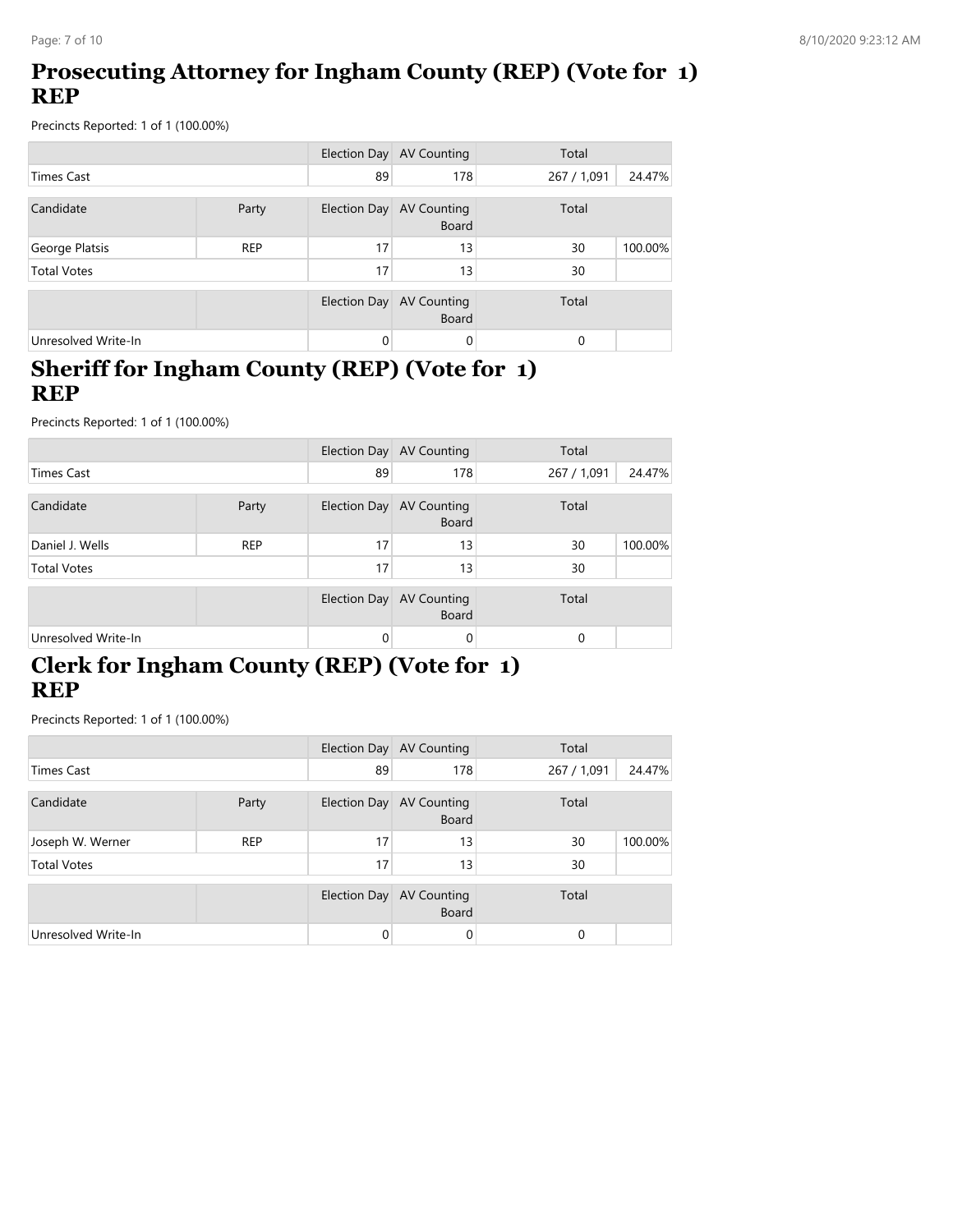### **Treasurer for Ingham County (REP) (Vote for 1) REP**

Precincts Reported: 1 of 1 (100.00%)

|                     |            |                     | Election Day AV Counting           | Total       |         |
|---------------------|------------|---------------------|------------------------------------|-------------|---------|
| <b>Times Cast</b>   |            | 89                  | 178                                | 267 / 1,091 | 24.47%  |
| Candidate           | Party      | <b>Election Day</b> | AV Counting<br>Board               | Total       |         |
| Bruce A. Little     | <b>REP</b> | 16                  | 13                                 | 29          | 100.00% |
| <b>Total Votes</b>  |            | 16                  | 13                                 | 29          |         |
|                     |            | Election Day        | <b>AV Counting</b><br><b>Board</b> | Total       |         |
| Unresolved Write-In |            | $\Omega$            | 0                                  | $\Omega$    |         |

#### **Register of Deeds for Ingham County (REP) (Vote for 1) REP**

Precincts Reported: 1 of 1 (100.00%)

|                     |            |              | Election Day AV Counting           | Total       |         |
|---------------------|------------|--------------|------------------------------------|-------------|---------|
| <b>Times Cast</b>   |            | 89           | 178                                | 267 / 1,091 | 24.47%  |
| Candidate           | Party      | Election Day | <b>AV Counting</b><br><b>Board</b> | Total       |         |
| Carol J. VanDrie    | <b>REP</b> | 17           | 13                                 | 30          | 100.00% |
| <b>Total Votes</b>  |            | 17           | 13                                 | 30          |         |
|                     |            | Election Day | <b>AV Counting</b><br><b>Board</b> | Total       |         |
| Unresolved Write-In |            | 0            | 0                                  | 0           |         |

### **Drain Commissioner for Ingham County (REP) (Vote for 1) REP**

|                     |            |              | Election Day AV Counting                 | Total       |         |
|---------------------|------------|--------------|------------------------------------------|-------------|---------|
| <b>Times Cast</b>   |            | 89           | 178                                      | 267 / 1,091 | 24.47%  |
| Candidate           | Party      |              | Election Day AV Counting<br><b>Board</b> | Total       |         |
| Brian B. Beauchine  | <b>REP</b> | 17           | 13                                       | 30          | 100.00% |
| <b>Total Votes</b>  |            | 17           | 13                                       | 30          |         |
|                     |            | Election Day | AV Counting<br><b>Board</b>              | Total       |         |
| Unresolved Write-In |            | $\Omega$     | 0                                        | 0           |         |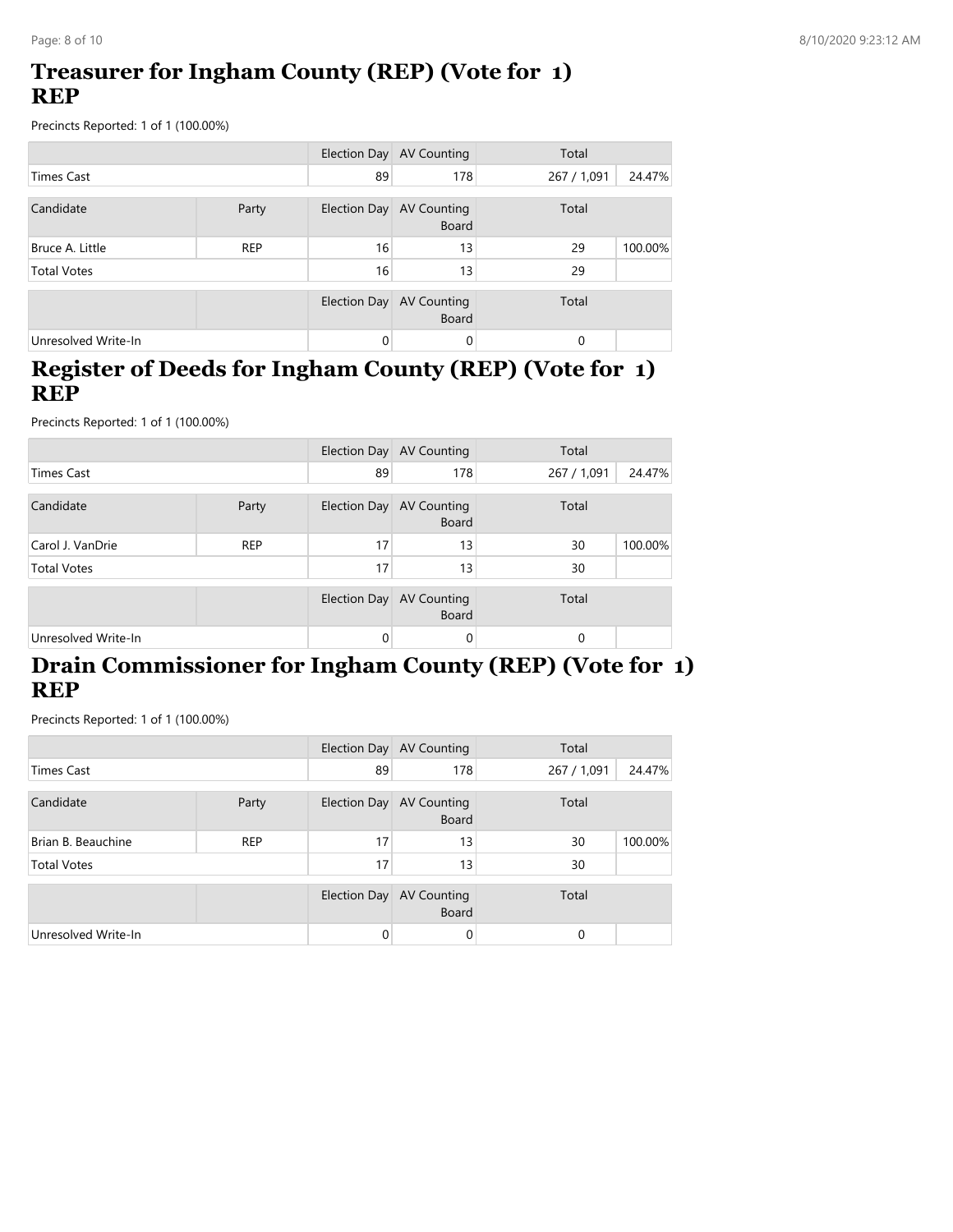# **Ingham County Commissioner 10th District (REP) (Vote for 1) REP**

Precincts Reported: 1 of 1 (100.00%)

|                      |            |              | Election Day AV Counting           | Total       |         |
|----------------------|------------|--------------|------------------------------------|-------------|---------|
| <b>Times Cast</b>    |            | 89           | 178                                | 267 / 1,091 | 24.47%  |
| Candidate            | Party      | Election Day | <b>AV Counting</b><br><b>Board</b> | Total       |         |
| Kelly Christopherson | <b>REP</b> | 16           | 14                                 | 30          | 100.00% |
| <b>Total Votes</b>   |            | 16           | 14                                 | 30          |         |
|                      |            | Election Day | <b>AV Counting</b><br><b>Board</b> | Total       |         |
| Unresolved Write-In  |            | 0            | 0                                  | 0           |         |

#### **Supervisor for Lansing Township (REP) (Vote for 1) REP**

Precincts Reported: 1 of 1 (100.00%)

|                     |       |          | Election Day AV Counting                 | Total                 |
|---------------------|-------|----------|------------------------------------------|-----------------------|
| <b>Times Cast</b>   |       | 89       | 178                                      | 24.47%<br>267 / 1,091 |
| Candidate           | Party |          | Election Day AV Counting<br><b>Board</b> | Total                 |
| <b>Total Votes</b>  |       | $\Omega$ | 0                                        | 0                     |
|                     |       |          | Election Day AV Counting<br><b>Board</b> | Total                 |
| Unresolved Write-In |       | 3        | ∠                                        |                       |

### **Clerk for Lansing Township (REP) (Vote for 1) REP**

Precincts Reported: 1 of 1 (100.00%)

|                     |            |                     | Election Day AV Counting                 | Total       |         |
|---------------------|------------|---------------------|------------------------------------------|-------------|---------|
| <b>Times Cast</b>   |            | 89                  | 178                                      | 267 / 1,091 | 24.47%  |
| Candidate           | Party      |                     | Election Day AV Counting<br><b>Board</b> | Total       |         |
| Susan L. Aten       | <b>REP</b> | 15                  | 13                                       | 28          | 100.00% |
| <b>Total Votes</b>  |            | 15                  | 13                                       | 28          |         |
|                     |            | <b>Election Day</b> | <b>AV Counting</b><br><b>Board</b>       | Total       |         |
| Unresolved Write-In |            |                     | 0                                        |             |         |

#### **Treasurer for Lansing Township (REP) (Vote for 1) REP**

|                     |       |          | Election Day AV Counting                 | Total                 |
|---------------------|-------|----------|------------------------------------------|-----------------------|
| Times Cast          |       | 89       | 178                                      | 24.47%<br>267 / 1,091 |
| Candidate           | Party |          | Election Day AV Counting<br><b>Board</b> | Total                 |
| <b>Total Votes</b>  |       | $\Omega$ | 0                                        | 0                     |
|                     |       |          | Election Day AV Counting<br><b>Board</b> | Total                 |
| Unresolved Write-In |       |          |                                          | 4                     |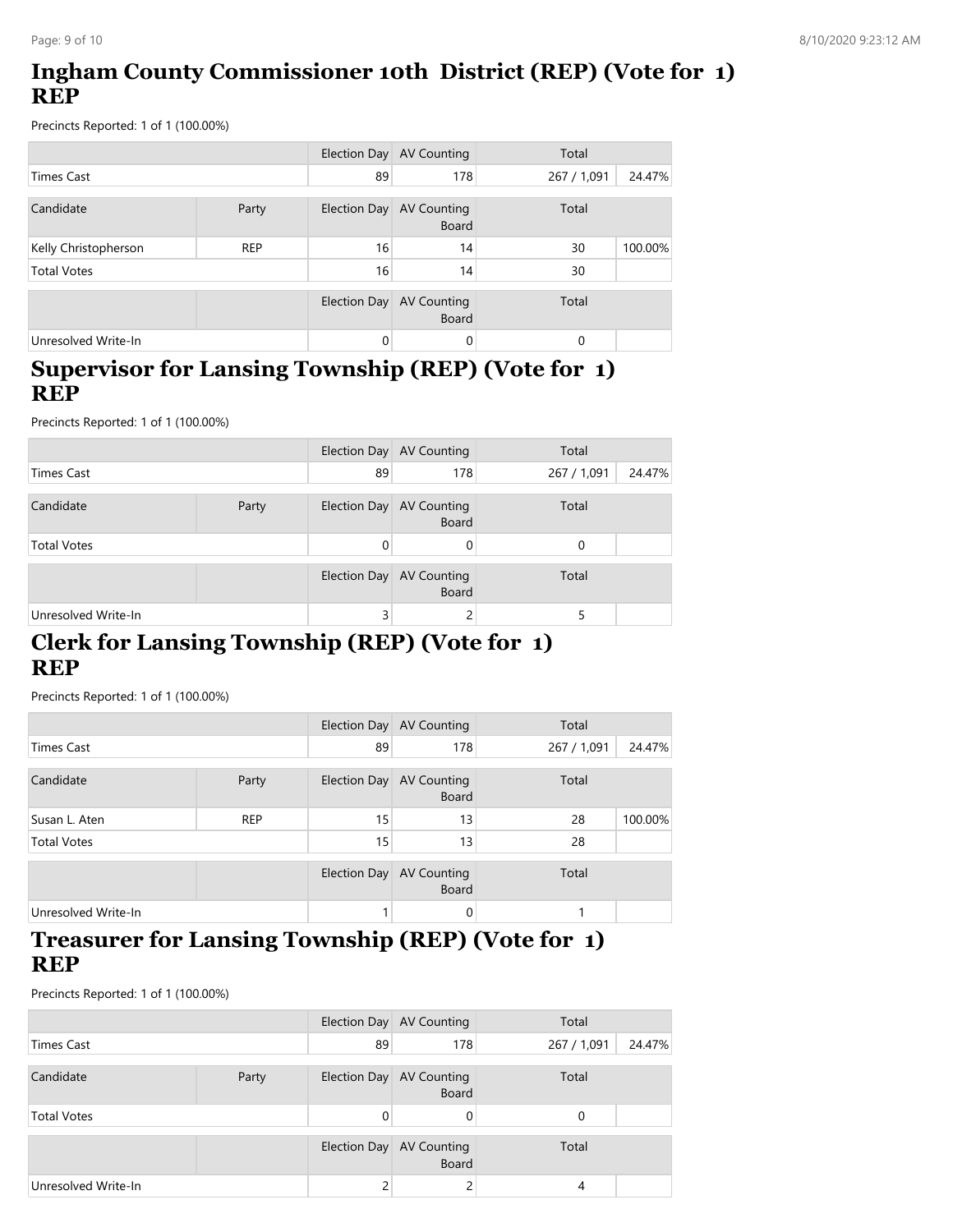### **Trustee for Lansing Township (REP) (Vote for 4) REP**

Precincts Reported: 1 of 1 (100.00%)

|                     |            |              | Election Day AV Counting           | Total       |        |
|---------------------|------------|--------------|------------------------------------|-------------|--------|
| <b>Times Cast</b>   |            | 89           | 178                                | 267 / 1,091 | 24.47% |
| Candidate           | Party      | Election Day | <b>AV Counting</b><br><b>Board</b> | Total       |        |
| John R. Bankson     | <b>REP</b> | 13           | 12                                 | 25          | 54.35% |
| Samuel A. Biddle    | <b>REP</b> | 12           | 9                                  | 21          | 45.65% |
| <b>Total Votes</b>  |            | 25           | 21                                 | 46          |        |
|                     |            | Election Day | <b>AV Counting</b><br><b>Board</b> | Total       |        |
| Unresolved Write-In |            | 0            | 0                                  | 0           |        |

# **Ingham County Elder Persons Millage (Vote for 1)**

Precincts Reported: 1 of 1 (100.00%)

|                     |  |          | Election Day AV Counting                 | Total       |        |
|---------------------|--|----------|------------------------------------------|-------------|--------|
| <b>Times Cast</b>   |  | 89       | 178                                      | 267 / 1,091 | 24.47% |
| Candidate<br>Party  |  |          | Election Day AV Counting<br><b>Board</b> | Total       |        |
| Yes                 |  | 73       | 153                                      | 226         | 92.24% |
| <b>No</b>           |  | 9        | 10                                       | 19          | 7.76%  |
| <b>Total Votes</b>  |  | 82       | 163                                      | 245         |        |
|                     |  |          | Election Day AV Counting<br><b>Board</b> | Total       |        |
| Unresolved Write-In |  | $\Omega$ | 0                                        | 0           |        |

# **Ingham County 911 Millage Renewal Question (Vote for 1)**

|                     |       |    | Election Day AV Counting                 | Total       |        |
|---------------------|-------|----|------------------------------------------|-------------|--------|
| <b>Times Cast</b>   |       | 89 | 178                                      | 267 / 1,091 | 24.47% |
| Candidate           | Party |    | Election Day AV Counting<br><b>Board</b> | Total       |        |
| Yes                 |       | 67 | 155                                      | 222         | 90.98% |
| <b>No</b>           |       | 15 | 7                                        | 22          | 9.02%  |
| <b>Total Votes</b>  |       | 82 | 162                                      | 244         |        |
|                     |       |    | Election Day AV Counting<br><b>Board</b> | Total       |        |
| Unresolved Write-In |       | 0  | 0                                        | 0           |        |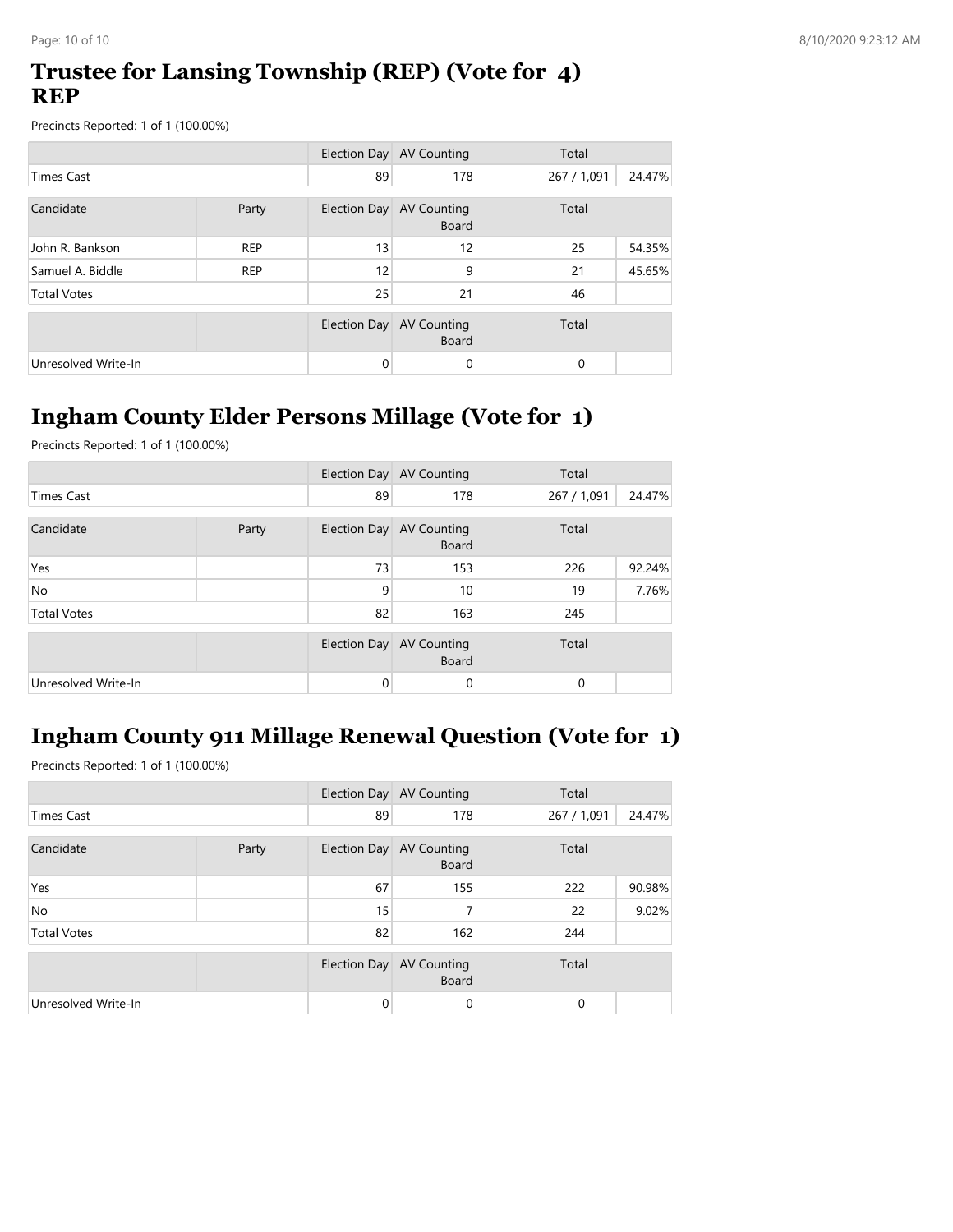#### Election Summary Results Primary Election August 4, 2020 Ingham County Lansing Township, Precinct 2

Precincts Reported: 1 of 1 (100.00%) Registered Voters: 497 of 1,350 (36.81%) Ballots Cast: 497

# **US Senator (DEM) (Vote for 1) DEM**

Precincts Reported: 1 of 1 (100.00%)

|                     |            |              | Election Day AV Counting                 | Total       |         |
|---------------------|------------|--------------|------------------------------------------|-------------|---------|
| <b>Times Cast</b>   |            | 173          | 324                                      | 497 / 1,350 | 36.81%  |
| Candidate           | Party      |              | Election Day AV Counting<br><b>Board</b> | Total       |         |
| Gary Peters         | <b>DEM</b> | 121          | 247                                      | 368         | 100.00% |
| <b>Total Votes</b>  |            | 121          | 247                                      | 368         |         |
|                     |            | Election Day | AV Counting<br><b>Board</b>              | Total       |         |
| Unresolved Write-In |            | $\Omega$     |                                          |             |         |

#### **Representative in Congress CD 8 (DEM) (Vote for 1) DEM**

|                     |            |              | Election Day AV Counting                 | Total       |         |
|---------------------|------------|--------------|------------------------------------------|-------------|---------|
| <b>Times Cast</b>   |            | 173          | 324                                      | 497 / 1,350 | 36.81%  |
| Candidate           | Party      |              | Election Day AV Counting<br><b>Board</b> | Total       |         |
| Elissa Slotkin      | <b>DEM</b> | 122          | 248                                      | 370         | 100.00% |
| <b>Total Votes</b>  |            | 122          | 248                                      | 370         |         |
|                     |            | Election Day | AV Counting<br><b>Board</b>              | Total       |         |
| Unresolved Write-In |            |              | $\Omega$                                 |             |         |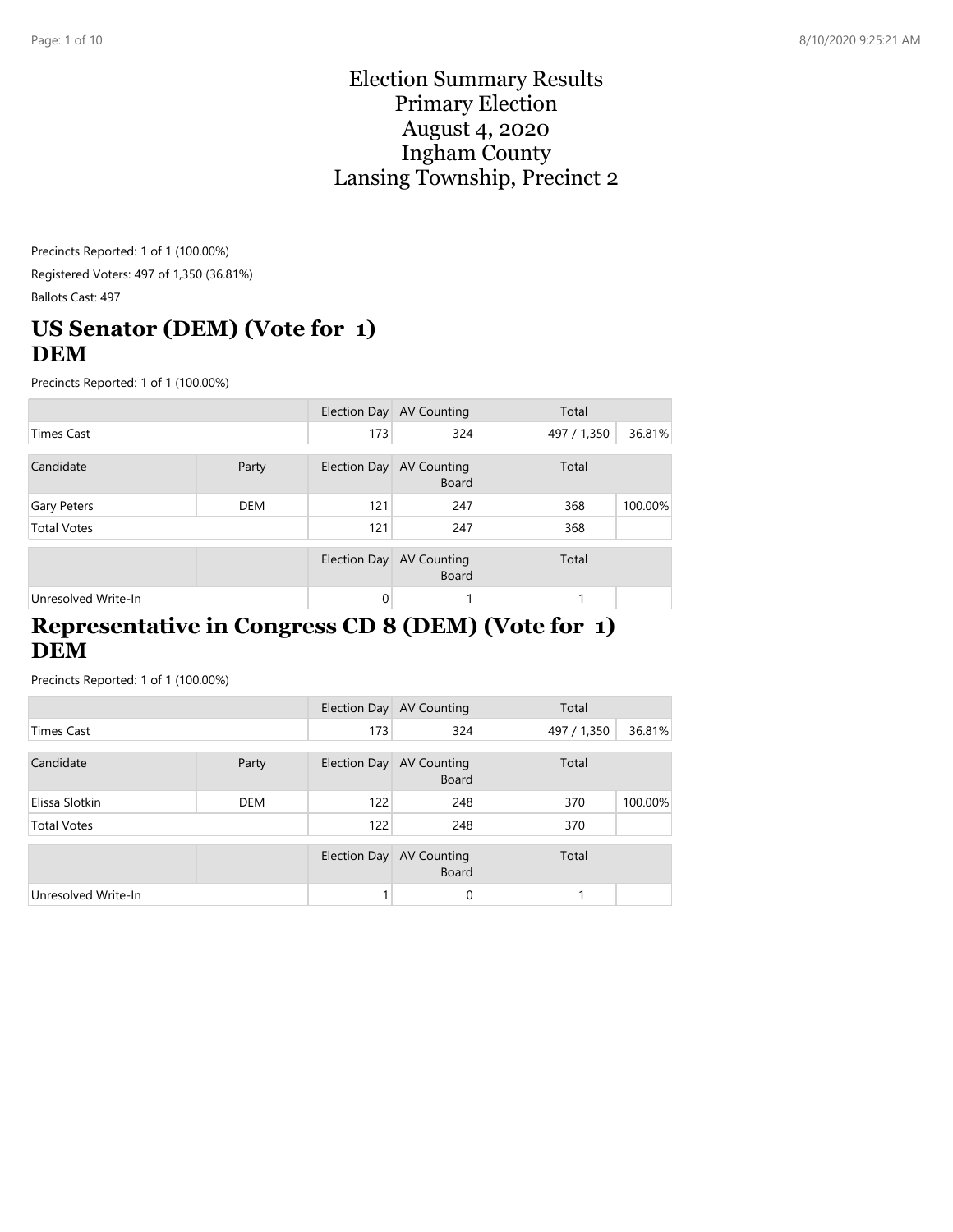## **Representative in State Legislature District 68 (DEM) (Vote for 1) DEM**

Precincts Reported: 1 of 1 (100.00%)

|                     |            |              | Election Day AV Counting           | Total       |         |
|---------------------|------------|--------------|------------------------------------|-------------|---------|
| <b>Times Cast</b>   |            | 173          | 324                                | 497 / 1,350 | 36.81%  |
| Candidate           | Party      | Election Day | AV Counting<br><b>Board</b>        | Total       |         |
| Sarah Anthony       | <b>DEM</b> | 120          | 240                                | 360         | 100.00% |
| <b>Total Votes</b>  |            | 120          | 240                                | 360         |         |
|                     |            | Election Day | <b>AV Counting</b><br><b>Board</b> | Total       |         |
| Unresolved Write-In |            | 0            | $\Omega$                           | 0           |         |

#### **Prosecuting Attorney for Ingham County (DEM) (Vote for 1) DEM**

Precincts Reported: 1 of 1 (100.00%)

|                     |            |              | Election Day AV Counting           | Total       |         |
|---------------------|------------|--------------|------------------------------------|-------------|---------|
| <b>Times Cast</b>   |            | 173          | 324                                | 497 / 1,350 | 36.81%  |
| Candidate           | Party      | Election Day | <b>AV Counting</b><br>Board        | Total       |         |
| Carol A. Siemon     | <b>DEM</b> | 120          | 231                                | 351         | 100.00% |
| <b>Total Votes</b>  |            | 120          | 231                                | 351         |         |
|                     |            | Election Day | <b>AV Counting</b><br><b>Board</b> | Total       |         |
| Unresolved Write-In |            |              | ے                                  | 3           |         |

### **Sheriff for Ingham County (DEM) (Vote for 1) DEM**

|                        |            |              | Election Day AV Counting                 | Total       |         |
|------------------------|------------|--------------|------------------------------------------|-------------|---------|
| <b>Times Cast</b>      |            | 173          | 324                                      | 497 / 1,350 | 36.81%  |
| Candidate<br>Party     |            |              | Election Day AV Counting<br><b>Board</b> | Total       |         |
| Scott A. Wriggelsworth | <b>DEM</b> | 109          | 231                                      | 340         | 100.00% |
| <b>Total Votes</b>     |            | 109          | 231                                      | 340         |         |
|                        |            | Election Day | <b>AV Counting</b><br><b>Board</b>       | Total       |         |
| Unresolved Write-In    |            | 3            | 4                                        |             |         |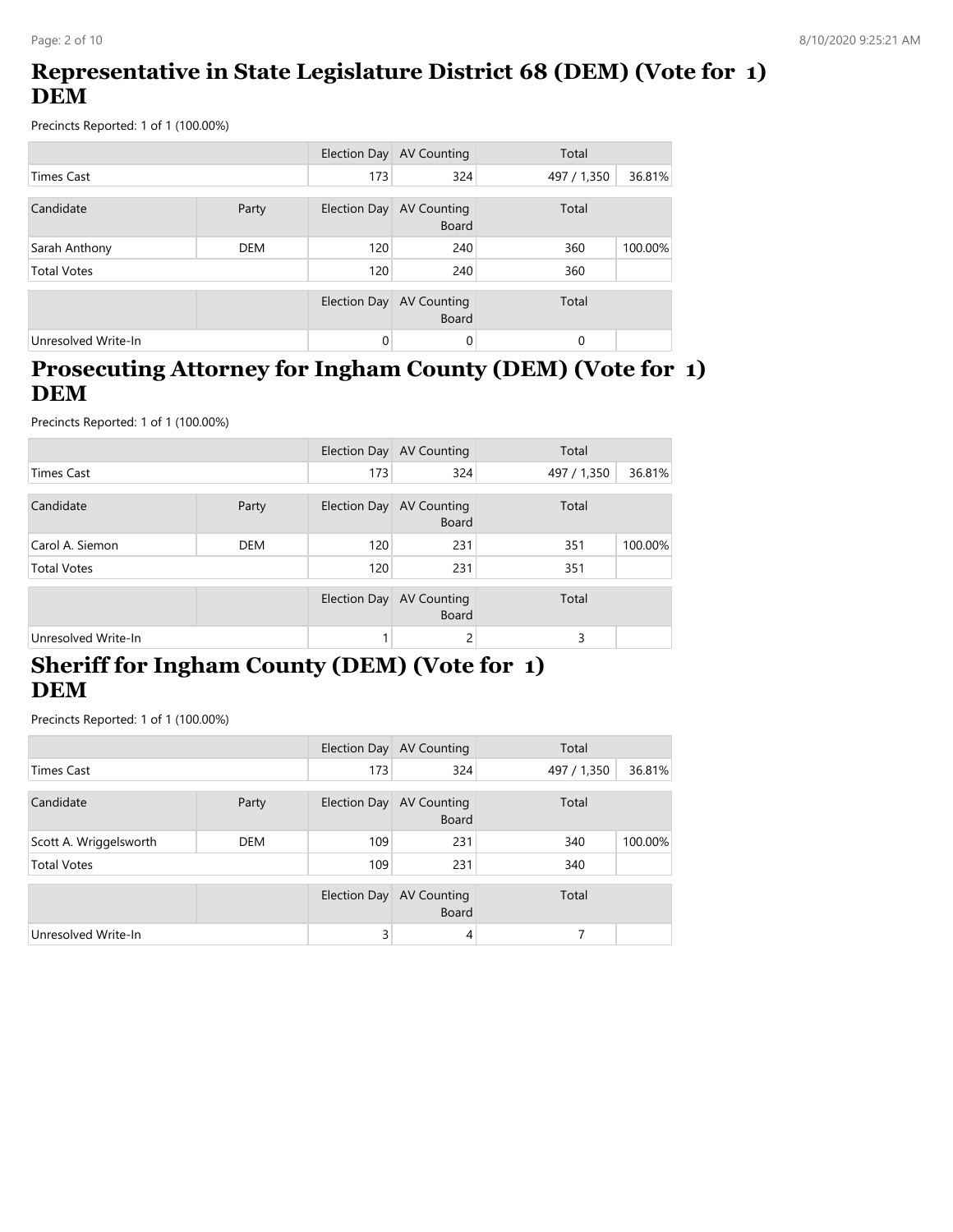# **Clerk for Ingham County (DEM) (Vote for 1) DEM**

Precincts Reported: 1 of 1 (100.00%)

|                      |            |              | Election Day AV Counting           | Total       |        |
|----------------------|------------|--------------|------------------------------------|-------------|--------|
| <b>Times Cast</b>    |            | 173          | 324                                | 497 / 1,350 | 36.81% |
| Candidate<br>Party   |            | Election Day | AV Counting<br><b>Board</b>        | Total       |        |
| Barb Byrum           | <b>DEM</b> | 71           | 184                                | 255         | 69.67% |
| DeKeea Quinney-Davis | <b>DEM</b> | 46           | 65                                 | 111         | 30.33% |
| <b>Total Votes</b>   |            | 117          | 249                                | 366         |        |
|                      |            | Election Day | <b>AV Counting</b><br><b>Board</b> | Total       |        |
| Unresolved Write-In  |            | $\Omega$     | 0                                  | $\Omega$    |        |

### **Treasurer for Ingham County (DEM) (Vote for 1) DEM**

Precincts Reported: 1 of 1 (100.00%)

|                     |            |     | Election Day AV Counting                 | Total       |         |
|---------------------|------------|-----|------------------------------------------|-------------|---------|
| <b>Times Cast</b>   |            | 173 | 324                                      | 497 / 1,350 | 36.81%  |
| Candidate           | Party      |     | Election Day AV Counting<br><b>Board</b> | Total       |         |
| Eric A. Schertzing  | <b>DEM</b> | 117 | 234                                      | 351         | 100.00% |
| <b>Total Votes</b>  |            | 117 | 234                                      | 351         |         |
|                     |            |     | Election Day AV Counting<br><b>Board</b> | Total       |         |
| Unresolved Write-In |            | 0   |                                          |             |         |

# **Register of Deeds for Ingham County (DEM) (Vote for 1) DEM**

|                     |            |              | Election Day AV Counting                 | Total       |         |
|---------------------|------------|--------------|------------------------------------------|-------------|---------|
| <b>Times Cast</b>   |            | 173          | 324                                      | 497 / 1,350 | 36.81%  |
| Candidate           | Party      |              | Election Day AV Counting<br><b>Board</b> | Total       |         |
| Derrick Quinney     | <b>DEM</b> | 115          | 234                                      | 349         | 100.00% |
| <b>Total Votes</b>  |            | 115          | 234                                      | 349         |         |
|                     |            | Election Day | <b>AV Counting</b><br><b>Board</b>       | Total       |         |
| Unresolved Write-In |            |              |                                          | 2           |         |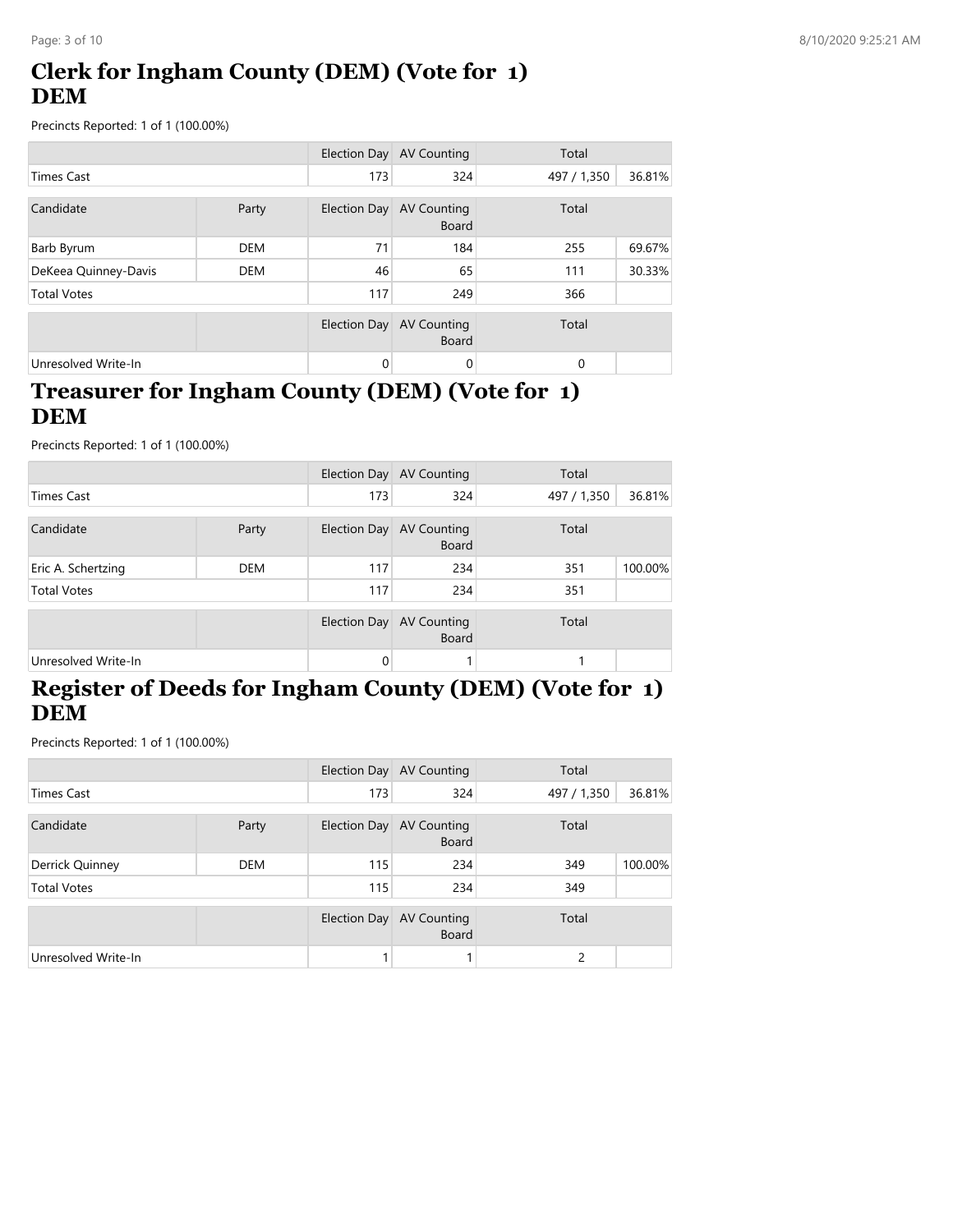# **Drain Commissioner for Ingham County (DEM) (Vote for 1) DEM**

Precincts Reported: 1 of 1 (100.00%)

|                     |            | <b>Election Day</b> | AV Counting                        | Total       |         |
|---------------------|------------|---------------------|------------------------------------|-------------|---------|
| <b>Times Cast</b>   |            | 173                 | 324                                | 497 / 1,350 | 36.81%  |
| Candidate           | Party      | Election Day        | AV Counting<br><b>Board</b>        | Total       |         |
| Patrick Lindemann   | <b>DEM</b> | 114                 | 223                                | 337         | 100.00% |
| <b>Total Votes</b>  |            | 114                 | 223                                | 337         |         |
|                     |            | <b>Election Day</b> | <b>AV Counting</b><br><b>Board</b> | Total       |         |
| Unresolved Write-In |            |                     | 2                                  | 3           |         |

### **Ingham County Commissioner 10th District (DEM) (Vote for 1) DEM**

Precincts Reported: 1 of 1 (100.00%)

|                     |            |              | Election Day AV Counting           | Total       |        |
|---------------------|------------|--------------|------------------------------------|-------------|--------|
| <b>Times Cast</b>   |            | 173          | 324                                | 497 / 1,350 | 36.81% |
| Candidate           | Party      | Election Day | <b>AV Counting</b><br><b>Board</b> | Total       |        |
| Thomas Morgan       | <b>DEM</b> | 64           | 173                                | 237         | 67.33% |
| Robert Orlando Peña | <b>DEM</b> | 54           | 61                                 | 115         | 32.67% |
| <b>Total Votes</b>  |            | 118          | 234                                | 352         |        |
|                     |            | Election Day | <b>AV Counting</b><br><b>Board</b> | Total       |        |
| Unresolved Write-In |            | 0            | 0                                  | $\Omega$    |        |

# **Supervisor for Lansing Township (DEM) (Vote for 1) DEM**

|                     |            |              | Election Day AV Counting                 | Total       |         |
|---------------------|------------|--------------|------------------------------------------|-------------|---------|
| <b>Times Cast</b>   |            | 173          | 324                                      | 497 / 1,350 | 36.81%  |
| Candidate           | Party      |              | Election Day AV Counting<br><b>Board</b> | Total       |         |
| Diontrae Hayes      | <b>DEM</b> | 117          | 224                                      | 341         | 100.00% |
| <b>Total Votes</b>  |            | 117          | 224                                      | 341         |         |
|                     |            | Election Day | AV Counting<br><b>Board</b>              | Total       |         |
| Unresolved Write-In |            |              |                                          | 2           |         |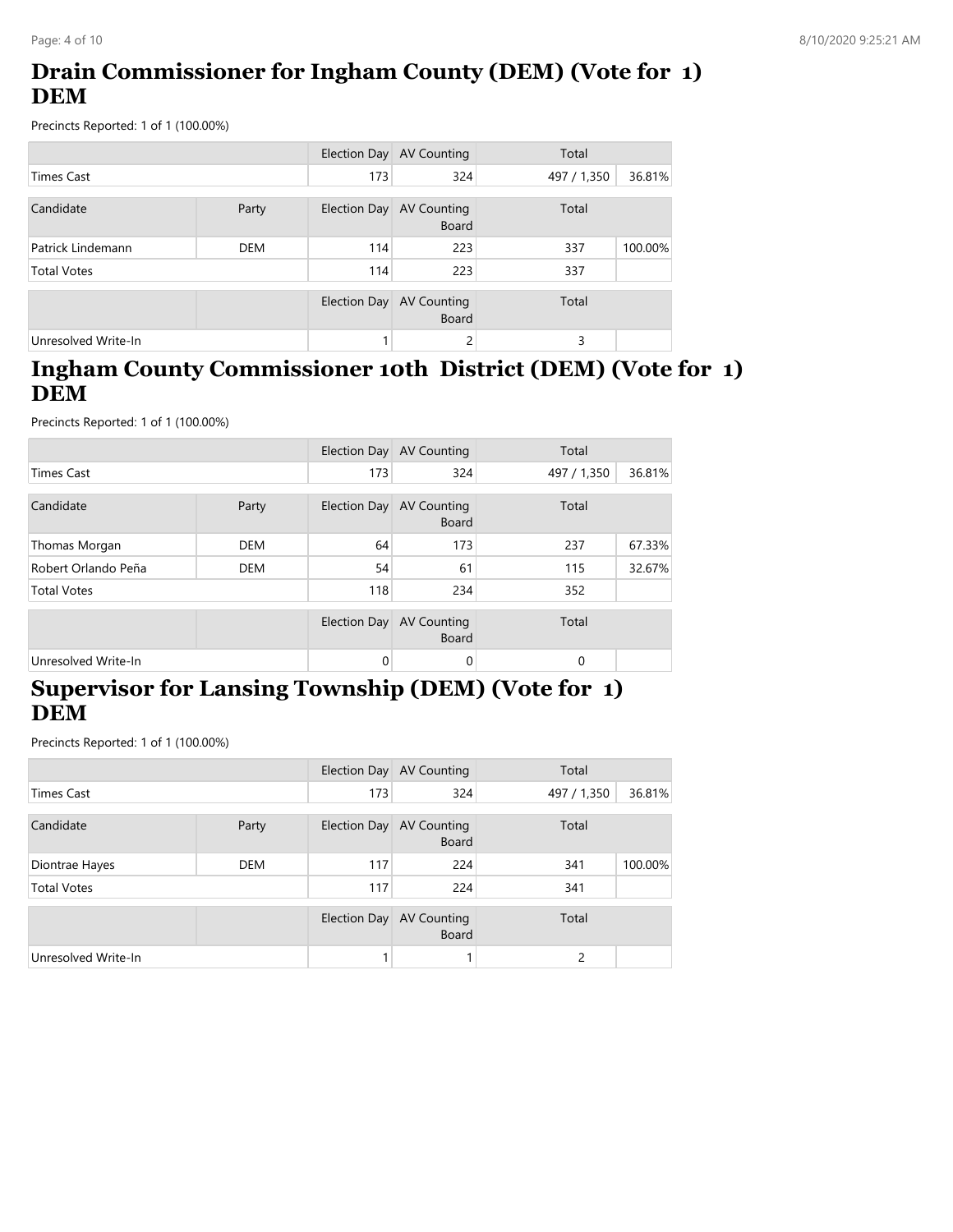# **Clerk for Lansing Township (DEM) (Vote for 1) DEM**

Precincts Reported: 1 of 1 (100.00%)

|                     |            |                     | Election Day AV Counting           | Total       |        |
|---------------------|------------|---------------------|------------------------------------|-------------|--------|
| <b>Times Cast</b>   |            | 173                 | 324                                | 497 / 1,350 | 36.81% |
| Candidate           | Party      | Election Day        | AV Counting<br><b>Board</b>        | Total       |        |
| Mike Pleyte         | <b>DEM</b> | 37                  | 91                                 | 128         | 36.06% |
| Maggie Sanders      | <b>DEM</b> | 80                  | 147                                | 227         | 63.94% |
| <b>Total Votes</b>  |            | 117                 | 238                                | 355         |        |
|                     |            | <b>Election Day</b> | <b>AV Counting</b><br><b>Board</b> | Total       |        |
| Unresolved Write-In |            | $\Omega$            | 0                                  | $\Omega$    |        |

### **Treasurer for Lansing Township (DEM) (Vote for 1) DEM**

Precincts Reported: 1 of 1 (100.00%)

|                     |            |              | Election Day AV Counting                 | Total       |        |
|---------------------|------------|--------------|------------------------------------------|-------------|--------|
| <b>Times Cast</b>   |            | 173          | 324                                      | 497 / 1,350 | 36.81% |
| Candidate           | Party      |              | Election Day AV Counting<br><b>Board</b> | Total       |        |
| Marilyn R. McKenzie | <b>DEM</b> | 80           | 149                                      | 229         | 63.79% |
| Leo C. Rodgers      | <b>DEM</b> | 35           | 95                                       | 130         | 36.21% |
| <b>Total Votes</b>  |            | 115          | 244                                      | 359         |        |
|                     |            | Election Day | <b>AV Counting</b><br><b>Board</b>       | Total       |        |
| Unresolved Write-In |            | $\Omega$     | 0                                        | $\Omega$    |        |

### **Trustee for Lansing Township (DEM) (Vote for 4) DEM**

|                     |            |              | Election Day AV Counting           | Total        |        |
|---------------------|------------|--------------|------------------------------------|--------------|--------|
| <b>Times Cast</b>   |            | 173          | 324                                | 497 / 1,350  | 36.81% |
|                     |            |              |                                    |              |        |
| Candidate           | Party      | Election Day | <b>AV Counting</b><br><b>Board</b> | Total        |        |
| Henrietta Brewer    | <b>DEM</b> | 101          | 182                                | 283          | 24.82% |
| John Broughton      | DEM        | 95           | 189                                | 284          | 24.91% |
| Tracie A. Harris    | <b>DEM</b> | 109          | 191                                | 300          | 26.32% |
| Nathan L. Ruiz      | <b>DEM</b> | 98           | 175                                | 273          | 23.95% |
| <b>Total Votes</b>  |            | 403          | 737                                | 1,140        |        |
|                     |            | Election Day | <b>AV Counting</b><br><b>Board</b> | Total        |        |
| Unresolved Write-In |            | $\mathbf{0}$ | 0                                  | $\mathbf{0}$ |        |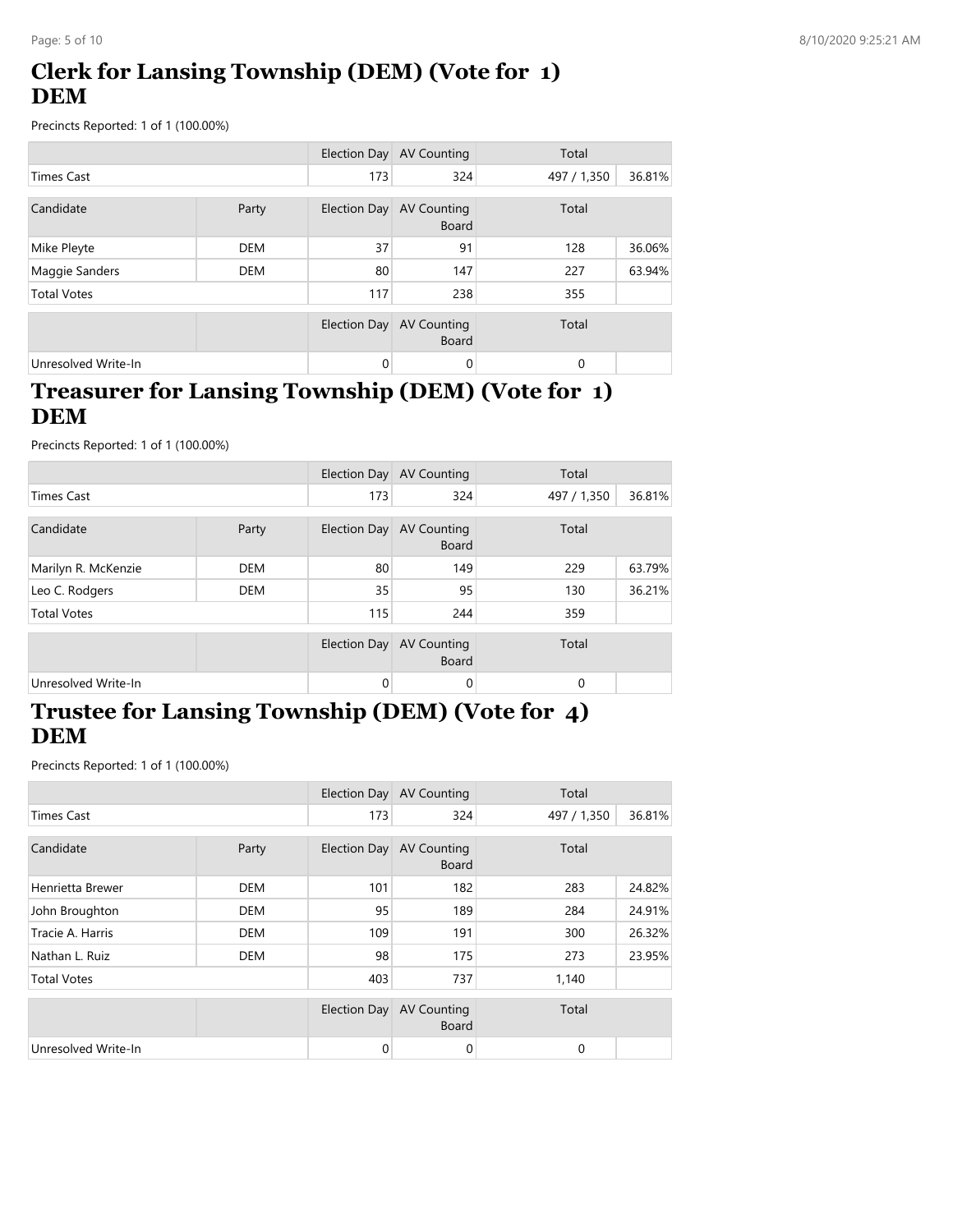### **US Senator (REP) (Vote for 1) REP**

Precincts Reported: 1 of 1 (100.00%)

|                     |            |              | Election Day AV Counting                 | Total       |         |
|---------------------|------------|--------------|------------------------------------------|-------------|---------|
| <b>Times Cast</b>   |            | 173          | 324                                      | 497 / 1,350 | 36.81%  |
| Candidate           | Party      |              | Election Day AV Counting<br><b>Board</b> | Total       |         |
| John James          | <b>REP</b> | 48           | 37                                       | 85          | 100.00% |
| <b>Total Votes</b>  |            | 48           | 37                                       | 85          |         |
|                     |            | Election Day | AV Counting<br><b>Board</b>              | Total       |         |
| Unresolved Write-In |            | $\Omega$     |                                          |             |         |

#### **Representative in Congress CD 8 (REP) (Vote for 1) REP**

Precincts Reported: 1 of 1 (100.00%)

|                     |            |                | Election Day AV Counting           | Total       |        |
|---------------------|------------|----------------|------------------------------------|-------------|--------|
| <b>Times Cast</b>   |            | 173            | 324                                | 497 / 1,350 | 36.81% |
| Candidate           | Party      | Election Day   | <b>AV Counting</b><br><b>Board</b> | Total       |        |
| Mike Detmer         | <b>REP</b> | 11             | 9                                  | 20          | 23.53% |
| Alan T. Hoover      | <b>REP</b> | $\overline{4}$ | 3                                  | 7           | 8.24%  |
| Paul Junge          | <b>REP</b> | 20             | 23                                 | 43          | 50.59% |
| Kristina Lyke       | <b>REP</b> | 10             | 5                                  | 15          | 17.65% |
| <b>Total Votes</b>  |            | 45             | 40                                 | 85          |        |
|                     |            | Election Day   | <b>AV Counting</b><br><b>Board</b> | Total       |        |
| Unresolved Write-In |            | $\Omega$       | 0                                  | 0           |        |

#### **Representative in State Legislature District 68 (REP) (Vote for 1) REP**

|                     |            |              | Election Day AV Counting           | Total       |         |
|---------------------|------------|--------------|------------------------------------|-------------|---------|
| <b>Times Cast</b>   |            | 173          | 324                                | 497 / 1,350 | 36.81%  |
| Candidate           | Party      | Election Day | <b>AV Counting</b><br><b>Board</b> | Total       |         |
| Robert J. Atkinson  | <b>REP</b> | 45           | 35                                 | 80          | 100.00% |
| <b>Total Votes</b>  |            | 45           | 35                                 | 80          |         |
|                     |            | Election Day | AV Counting<br><b>Board</b>        | Total       |         |
| Unresolved Write-In |            |              | $\mathbf 0$                        |             |         |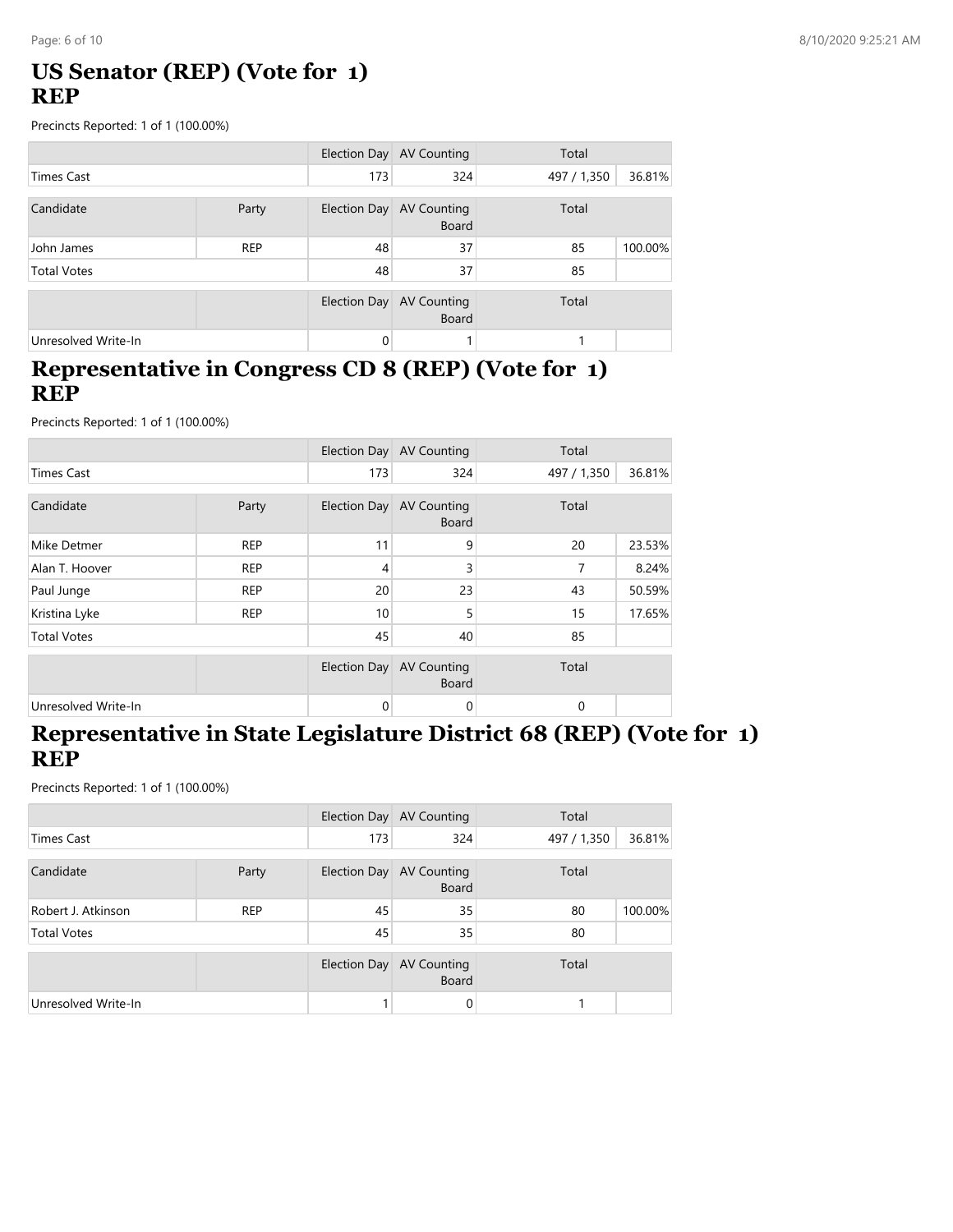# **Prosecuting Attorney for Ingham County (REP) (Vote for 1) REP**

Precincts Reported: 1 of 1 (100.00%)

|                     |            |              | Election Day AV Counting    | Total       |         |
|---------------------|------------|--------------|-----------------------------|-------------|---------|
| <b>Times Cast</b>   |            | 173          | 324                         | 497 / 1,350 | 36.81%  |
| Candidate           | Party      | Election Day | AV Counting<br><b>Board</b> | Total       |         |
| George Platsis      | <b>REP</b> | 45           | 32                          | 77          | 100.00% |
| <b>Total Votes</b>  |            | 45           | 32                          | 77          |         |
|                     |            | Election Day | AV Counting<br><b>Board</b> | Total       |         |
| Unresolved Write-In |            | $\mathbf{0}$ | 0                           | $\Omega$    |         |

#### **Sheriff for Ingham County (REP) (Vote for 1) REP**

Precincts Reported: 1 of 1 (100.00%)

|                     |            |                                                      | Election Day AV Counting                 | Total       |         |
|---------------------|------------|------------------------------------------------------|------------------------------------------|-------------|---------|
| <b>Times Cast</b>   |            | 173                                                  | 324                                      | 497 / 1,350 | 36.81%  |
| Candidate           | Party      | Total<br>Election Day<br>AV Counting<br><b>Board</b> |                                          |             |         |
| Daniel J. Wells     | <b>REP</b> | 46                                                   | 33                                       | 79          | 100.00% |
| <b>Total Votes</b>  |            | 46                                                   | 33                                       | 79          |         |
|                     |            |                                                      | Election Day AV Counting<br><b>Board</b> | Total       |         |
| Unresolved Write-In |            | $\Omega$                                             | 0                                        | $\Omega$    |         |

# **Clerk for Ingham County (REP) (Vote for 1) REP**

|                     |            |              | Election Day AV Counting                 | Total       |         |
|---------------------|------------|--------------|------------------------------------------|-------------|---------|
| <b>Times Cast</b>   |            | 173          | 324                                      | 497 / 1,350 | 36.81%  |
| Candidate           | Party      |              | Election Day AV Counting<br><b>Board</b> | Total       |         |
| Joseph W. Werner    | <b>REP</b> | 45           | 33                                       | 78          | 100.00% |
| <b>Total Votes</b>  |            | 45           | 33                                       | 78          |         |
|                     |            | Election Day | AV Counting<br><b>Board</b>              | Total       |         |
| Unresolved Write-In |            | $\Omega$     | 0                                        | $\Omega$    |         |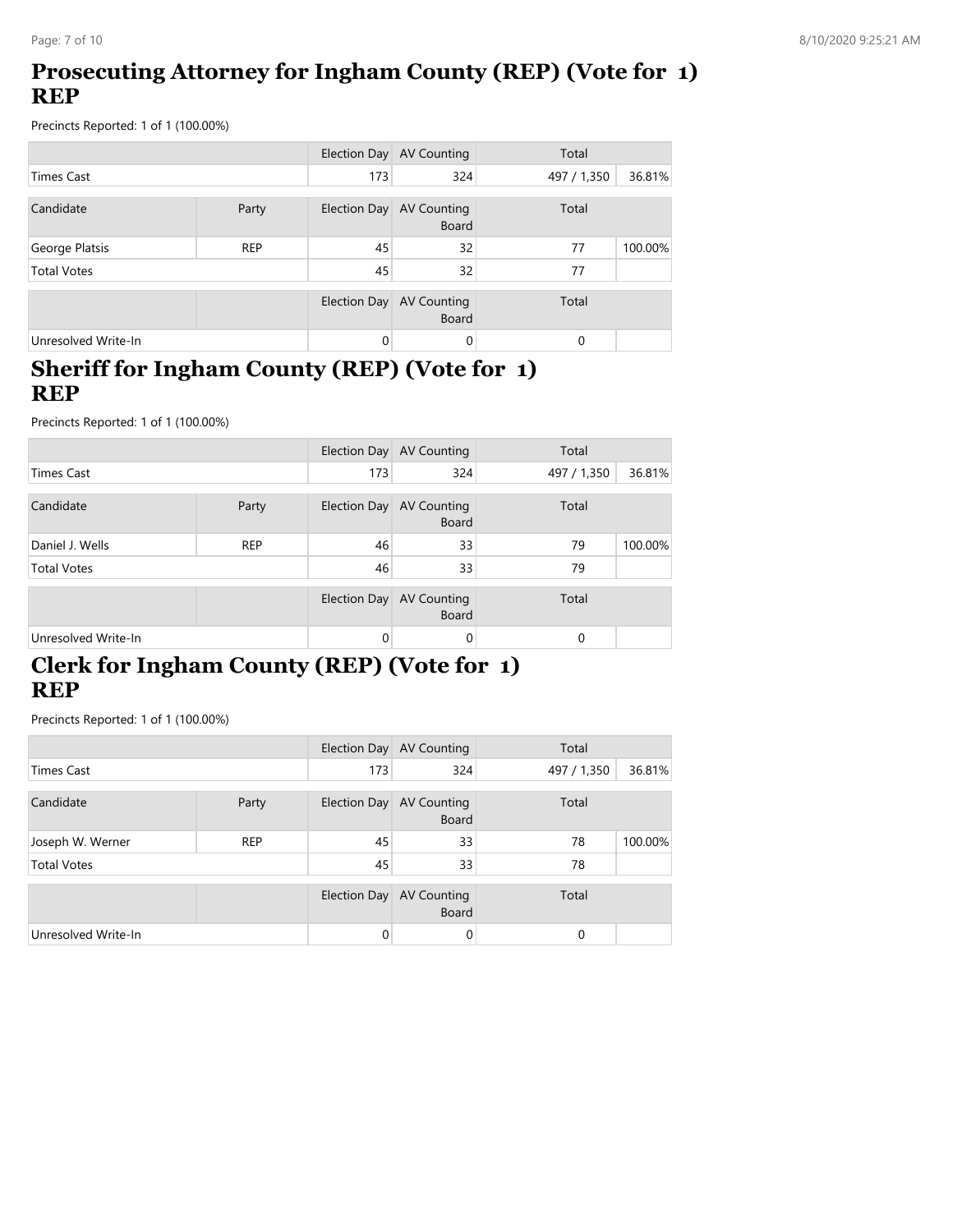### **Treasurer for Ingham County (REP) (Vote for 1) REP**

Precincts Reported: 1 of 1 (100.00%)

|                     |            |              | Election Day AV Counting                 | Total       |         |
|---------------------|------------|--------------|------------------------------------------|-------------|---------|
| <b>Times Cast</b>   |            | 173          | 324                                      | 497 / 1,350 | 36.81%  |
| Candidate           | Party      |              | Election Day AV Counting<br><b>Board</b> | Total       |         |
| Bruce A. Little     | <b>REP</b> | 46           | 31                                       | 77          | 100.00% |
| <b>Total Votes</b>  |            | 46           | 31                                       | 77          |         |
|                     |            | Election Day | AV Counting<br><b>Board</b>              | Total       |         |
| Unresolved Write-In |            | $\Omega$     | $\Omega$                                 | $\Omega$    |         |

#### **Register of Deeds for Ingham County (REP) (Vote for 1) REP**

Precincts Reported: 1 of 1 (100.00%)

|                     |            |              | Election Day AV Counting                 | Total       |         |
|---------------------|------------|--------------|------------------------------------------|-------------|---------|
| <b>Times Cast</b>   |            | 173          | 324                                      | 497 / 1,350 | 36.81%  |
| Candidate           | Party      |              | Election Day AV Counting<br><b>Board</b> | Total       |         |
| Carol J. VanDrie    | <b>REP</b> | 45           | 32                                       | 77          | 100.00% |
| <b>Total Votes</b>  |            | 45           | 32                                       | 77          |         |
|                     |            | Election Day | <b>AV Counting</b><br><b>Board</b>       | Total       |         |
| Unresolved Write-In |            | 0            | 0                                        | 0           |         |

### **Drain Commissioner for Ingham County (REP) (Vote for 1) REP**

|                     |                                                   |              | Election Day AV Counting    | Total       |         |
|---------------------|---------------------------------------------------|--------------|-----------------------------|-------------|---------|
| <b>Times Cast</b>   |                                                   | 173          | 324                         | 497 / 1,350 | 36.81%  |
| Candidate           | Election Day AV Counting<br>Party<br><b>Board</b> |              | Total                       |             |         |
| Brian B. Beauchine  | <b>REP</b>                                        | 46           | 31                          | 77          | 100.00% |
| <b>Total Votes</b>  |                                                   | 46           | 31                          | 77          |         |
|                     |                                                   | Election Day | AV Counting<br><b>Board</b> | Total       |         |
| Unresolved Write-In |                                                   | $\Omega$     | 0                           | 0           |         |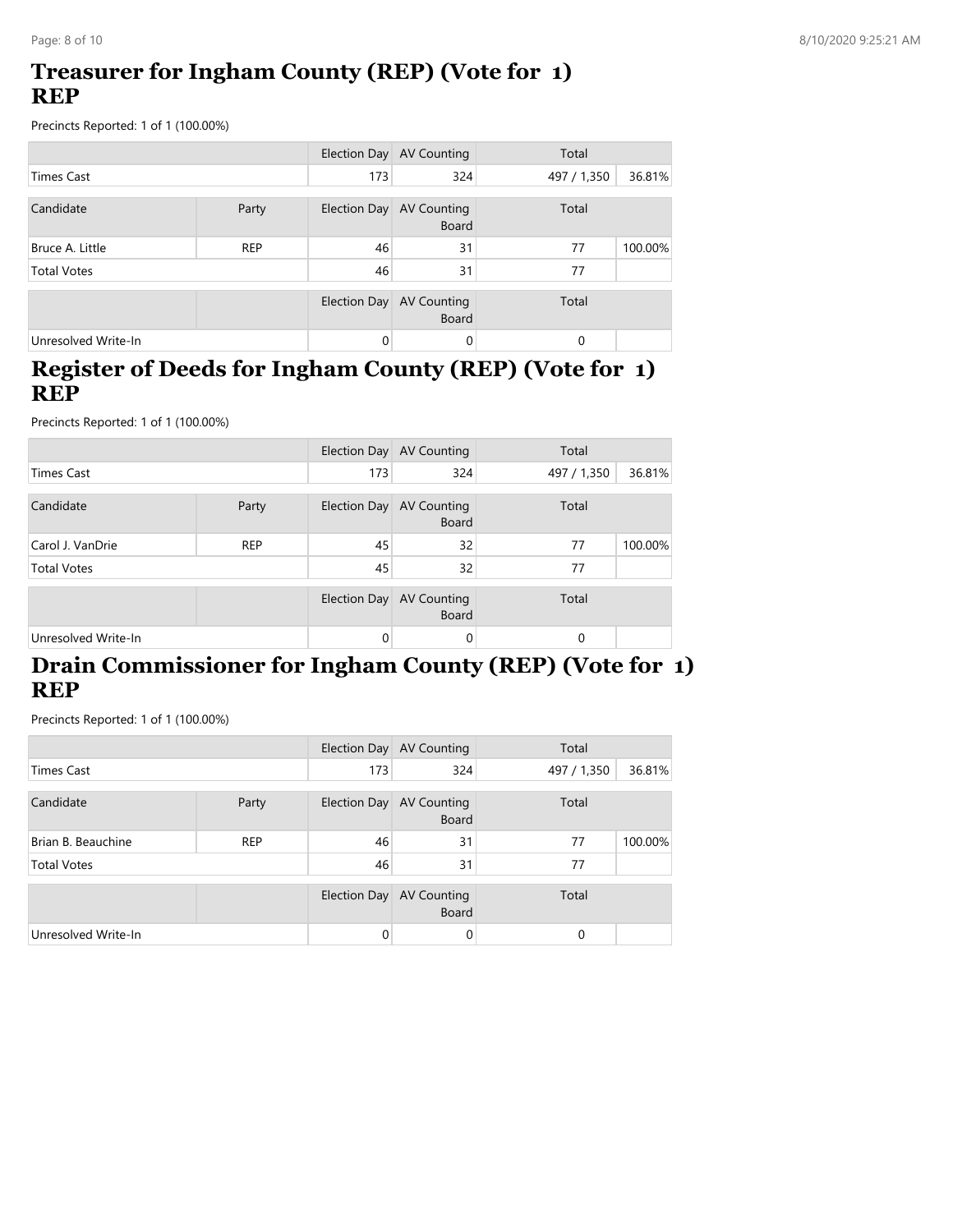# **Ingham County Commissioner 10th District (REP) (Vote for 1) REP**

Precincts Reported: 1 of 1 (100.00%)

|                      |            |              | Election Day AV Counting           | Total       |         |
|----------------------|------------|--------------|------------------------------------|-------------|---------|
| <b>Times Cast</b>    |            | 173          | 324                                | 497 / 1,350 | 36.81%  |
| Candidate            | Party      | Election Day | <b>AV Counting</b><br><b>Board</b> | Total       |         |
| Kelly Christopherson | <b>REP</b> | 44           | 29                                 | 73          | 100.00% |
| <b>Total Votes</b>   |            | 44           | 29                                 | 73          |         |
|                      |            | Election Day | <b>AV Counting</b><br><b>Board</b> | Total       |         |
| Unresolved Write-In  |            | 0            |                                    |             |         |

#### **Supervisor for Lansing Township (REP) (Vote for 1) REP**

Precincts Reported: 1 of 1 (100.00%)

|                     |       |     | Election Day AV Counting                 | Total       |        |
|---------------------|-------|-----|------------------------------------------|-------------|--------|
| Times Cast          |       | 173 | 324                                      | 497 / 1,350 | 36.81% |
| Candidate           | Party |     | Election Day AV Counting<br><b>Board</b> | Total       |        |
| <b>Total Votes</b>  |       | 0   | 0                                        | $\Omega$    |        |
|                     |       |     | Election Day AV Counting<br><b>Board</b> | Total       |        |
| Unresolved Write-In |       |     | 4                                        | 11          |        |

### **Clerk for Lansing Township (REP) (Vote for 1) REP**

Precincts Reported: 1 of 1 (100.00%)

|                     |            |          | Election Day AV Counting                 | Total       |         |
|---------------------|------------|----------|------------------------------------------|-------------|---------|
| <b>Times Cast</b>   |            | 173      | 324                                      | 497 / 1,350 | 36.81%  |
| Candidate           | Party      |          | Election Day AV Counting<br><b>Board</b> | Total       |         |
| Susan L. Aten       | <b>REP</b> | 43       | 35                                       | 78          | 100.00% |
| <b>Total Votes</b>  |            | 43       | 35                                       | 78          |         |
|                     |            |          | Election Day AV Counting<br><b>Board</b> | Total       |         |
| Unresolved Write-In |            | $\Omega$ |                                          |             |         |

#### **Treasurer for Lansing Township (REP) (Vote for 1) REP**

|                     |       | Election Day | AV Counting                        | Total                 |
|---------------------|-------|--------------|------------------------------------|-----------------------|
| Times Cast          |       | 173          | 324                                | 36.81%<br>497 / 1,350 |
| Candidate           | Party | Election Day | AV Counting<br><b>Board</b>        | Total                 |
| <b>Total Votes</b>  |       | 0            |                                    | $\Omega$              |
|                     |       | Election Day | <b>AV Counting</b><br><b>Board</b> | Total                 |
| Unresolved Write-In |       |              |                                    | 6                     |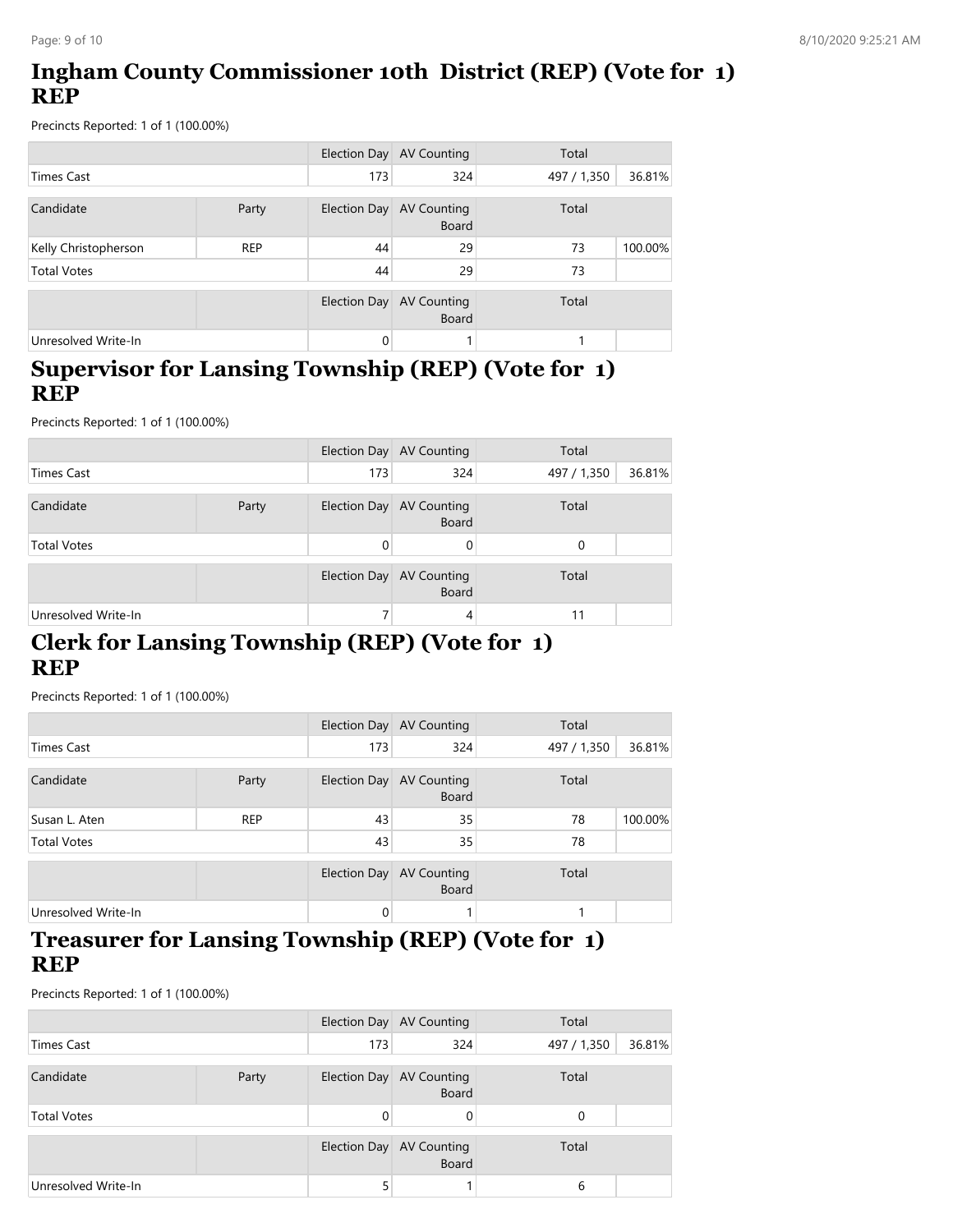### **Trustee for Lansing Township (REP) (Vote for 4) REP**

Precincts Reported: 1 of 1 (100.00%)

|                     |            |                | Election Day AV Counting           | Total       |        |
|---------------------|------------|----------------|------------------------------------|-------------|--------|
| <b>Times Cast</b>   |            | 173            | 324                                | 497 / 1,350 | 36.81% |
| Candidate           | Party      | Election Day   | <b>AV Counting</b>                 | Total       |        |
|                     |            |                | <b>Board</b>                       |             |        |
| John R. Bankson     | <b>REP</b> | 36             | 22                                 | 58          | 46.40% |
| Samuel A. Biddle    | <b>REP</b> | 39             | 28                                 | 67          | 53.60% |
| <b>Total Votes</b>  |            | 75             | 50                                 | 125         |        |
|                     |            |                |                                    | Total       |        |
|                     |            | Election Day   | <b>AV Counting</b><br><b>Board</b> |             |        |
| Unresolved Write-In |            | $\overline{c}$ | 0                                  | 2           |        |

# **Ingham County Elder Persons Millage (Vote for 1)**

Precincts Reported: 1 of 1 (100.00%)

|                     |       |          | Election Day AV Counting                 | Total       |        |
|---------------------|-------|----------|------------------------------------------|-------------|--------|
| <b>Times Cast</b>   |       | 173      | 324                                      | 497 / 1,350 | 36.81% |
| Candidate           | Party |          | Election Day AV Counting<br><b>Board</b> | Total       |        |
| Yes                 |       | 130      | 231                                      | 361         | 81.31% |
| <b>No</b>           |       | 29       | 54                                       | 83          | 18.69% |
| <b>Total Votes</b>  |       | 159      | 285                                      | 444         |        |
|                     |       |          | Election Day AV Counting<br><b>Board</b> | Total       |        |
| Unresolved Write-In |       | $\Omega$ | 0                                        | 0           |        |

# **Ingham County 911 Millage Renewal Question (Vote for 1)**

|                     |       |     | Election Day AV Counting                 | Total       |        |
|---------------------|-------|-----|------------------------------------------|-------------|--------|
| <b>Times Cast</b>   |       | 173 | 324                                      | 497 / 1,350 | 36.81% |
| Candidate           | Party |     | Election Day AV Counting<br><b>Board</b> | Total       |        |
| Yes                 |       | 134 | 246                                      | 380         | 85.59% |
| <b>No</b>           |       | 23  | 41                                       | 64          | 14.41% |
| <b>Total Votes</b>  |       | 157 | 287                                      | 444         |        |
|                     |       |     | Election Day AV Counting<br><b>Board</b> | Total       |        |
| Unresolved Write-In |       | 0   | 0                                        | 0           |        |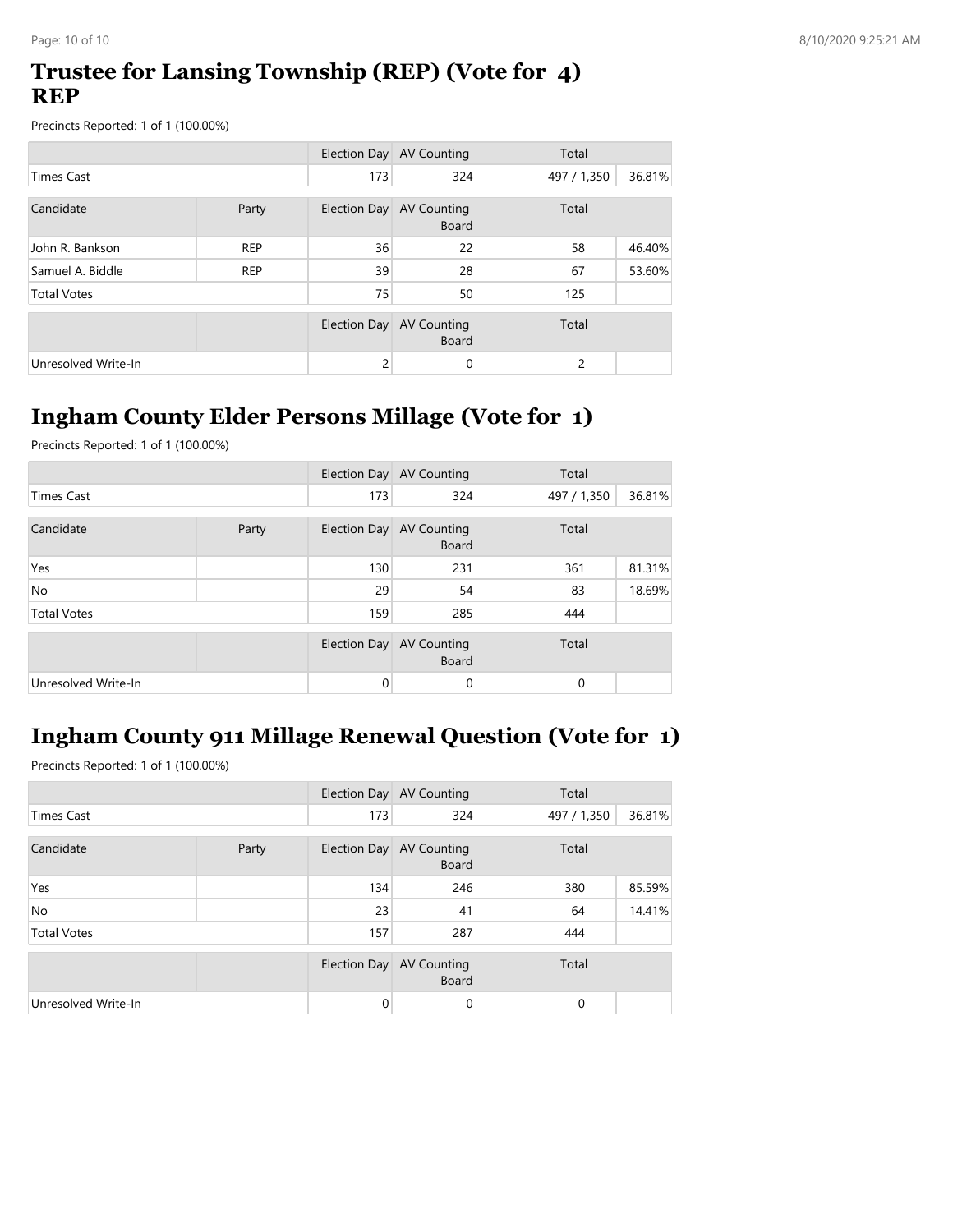#### Election Summary Results Primary Election August 4, 2020 Ingham County Lansing Township, Precinct 3

Precincts Reported: 1 of 1 (100.00%) Registered Voters: 313 of 1,642 (19.06%) Ballots Cast: 313

### **US Senator (DEM) (Vote for 1) DEM**

Precincts Reported: 1 of 1 (100.00%)

|                     |       |              | Election Day AV Counting                 | Total       |         |
|---------------------|-------|--------------|------------------------------------------|-------------|---------|
| <b>Times Cast</b>   |       | 90           | 223                                      | 313 / 1,642 | 19.06%  |
| Candidate           | Party |              | Election Day AV Counting<br><b>Board</b> | Total       |         |
| Gary Peters         | DEM   | 54           | 169                                      | 223         | 100.00% |
| <b>Total Votes</b>  |       | 54           | 169                                      | 223         |         |
|                     |       | Election Day | <b>AV Counting</b><br><b>Board</b>       | Total       |         |
| Unresolved Write-In |       |              | 0                                        |             |         |

#### **Representative in Congress CD 8 (DEM) (Vote for 1) DEM**

|                     |       |    | Election Day AV Counting                 | Total       |         |
|---------------------|-------|----|------------------------------------------|-------------|---------|
| <b>Times Cast</b>   |       | 90 | 223                                      | 313 / 1,642 | 19.06%  |
| Candidate           | Party |    | Election Day AV Counting<br><b>Board</b> | Total       |         |
| Elissa Slotkin      | DEM   | 55 | 168                                      | 223         | 100.00% |
| <b>Total Votes</b>  |       | 55 | 168                                      | 223         |         |
|                     |       |    | Election Day AV Counting<br><b>Board</b> | Total       |         |
| Unresolved Write-In |       |    | 0                                        |             |         |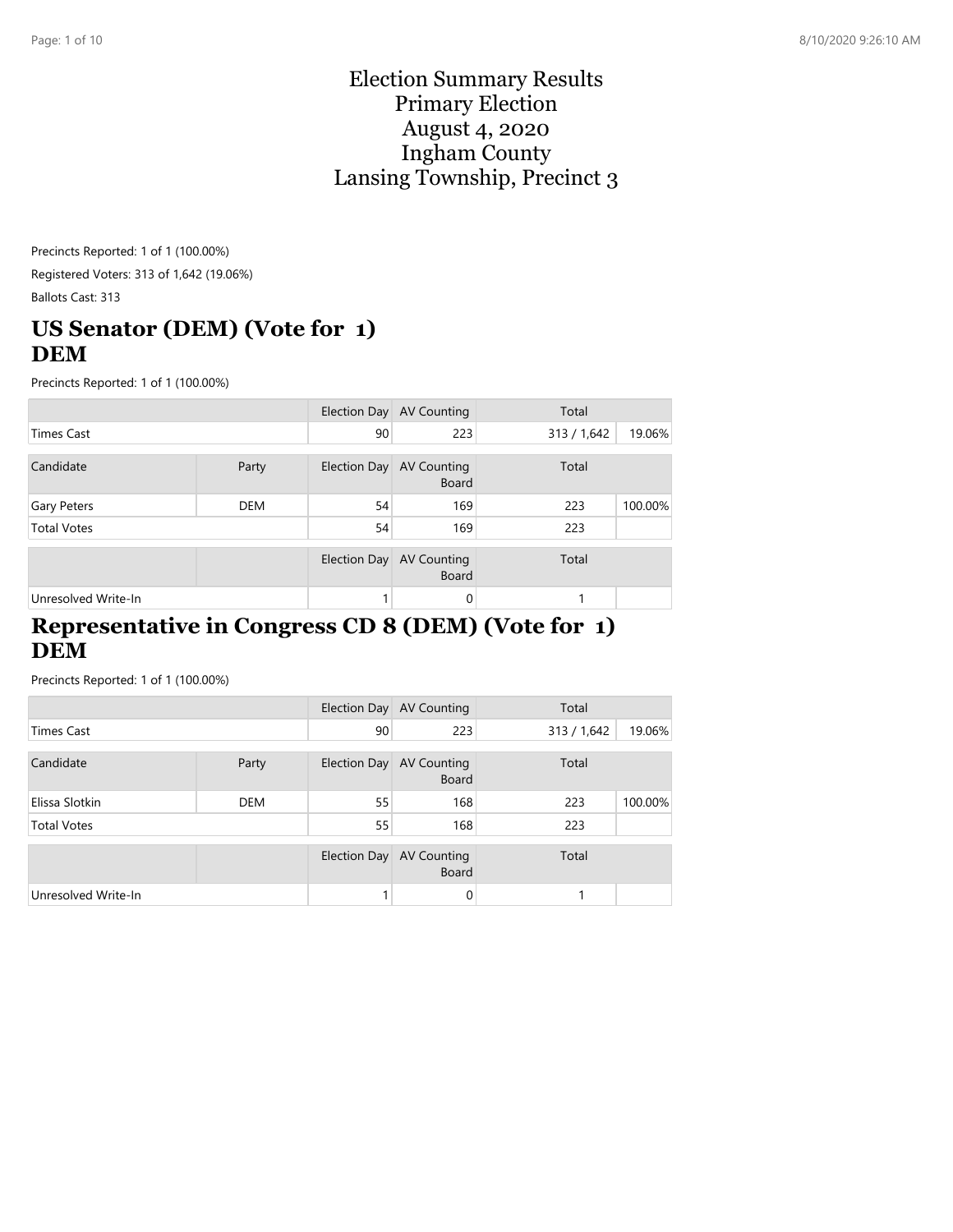# **Representative in State Legislature District 68 (DEM) (Vote for 1) DEM**

Precincts Reported: 1 of 1 (100.00%)

|                     |            |              | Election Day AV Counting           | Total       |         |
|---------------------|------------|--------------|------------------------------------|-------------|---------|
| <b>Times Cast</b>   |            | 90           | 223                                | 313 / 1,642 | 19.06%  |
| Candidate           | Party      | Election Day | AV Counting<br><b>Board</b>        | Total       |         |
| Sarah Anthony       | <b>DEM</b> | 56           | 168                                | 224         | 100.00% |
| <b>Total Votes</b>  |            | 56           | 168                                | 224         |         |
|                     |            | Election Day | <b>AV Counting</b><br><b>Board</b> | Total       |         |
| Unresolved Write-In |            | 0            |                                    |             |         |

#### **Prosecuting Attorney for Ingham County (DEM) (Vote for 1) DEM**

Precincts Reported: 1 of 1 (100.00%)

|                     |            |              | Election Day AV Counting           | Total       |         |
|---------------------|------------|--------------|------------------------------------|-------------|---------|
| <b>Times Cast</b>   |            | 90           | 223                                | 313 / 1,642 | 19.06%  |
| Candidate           | Party      | Election Day | <b>AV Counting</b><br>Board        | Total       |         |
| Carol A. Siemon     | <b>DEM</b> | 53           | 166                                | 219         | 100.00% |
| <b>Total Votes</b>  |            | 53           | 166                                | 219         |         |
|                     |            | Election Day | <b>AV Counting</b><br><b>Board</b> | Total       |         |
| Unresolved Write-In |            | 0            | 0                                  | $\Omega$    |         |

### **Sheriff for Ingham County (DEM) (Vote for 1) DEM**

|                        |            |              | Election Day AV Counting                 | Total       |         |
|------------------------|------------|--------------|------------------------------------------|-------------|---------|
| <b>Times Cast</b>      |            | 90           | 223                                      | 313 / 1,642 | 19.06%  |
| Candidate              | Party      |              | Election Day AV Counting<br><b>Board</b> | Total       |         |
| Scott A. Wriggelsworth | <b>DEM</b> | 50           | 161                                      | 211         | 100.00% |
| <b>Total Votes</b>     |            | 50           | 161                                      | 211         |         |
|                        |            | Election Day | <b>AV Counting</b><br><b>Board</b>       | Total       |         |
| Unresolved Write-In    |            |              | 3                                        | 4           |         |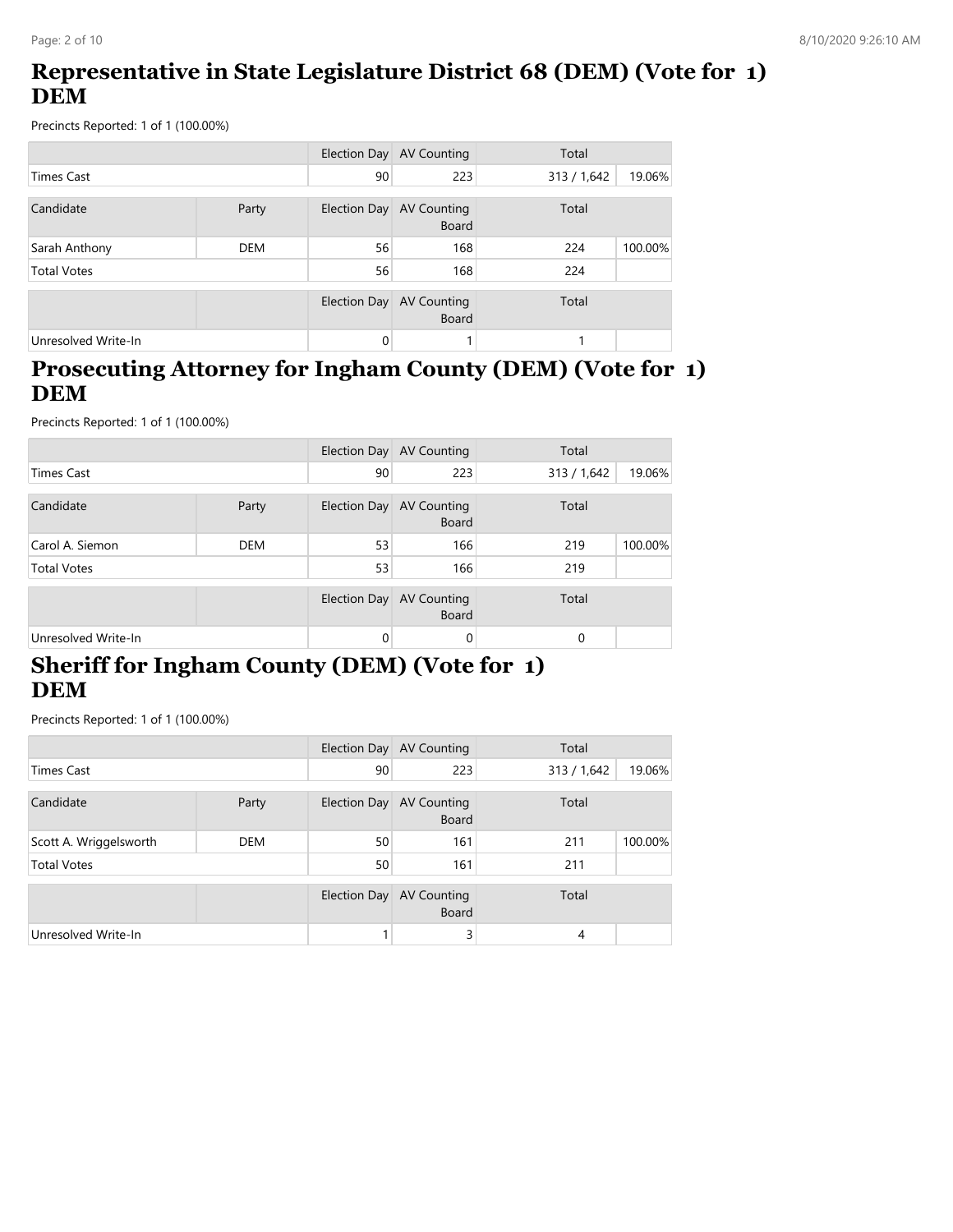# **Clerk for Ingham County (DEM) (Vote for 1) DEM**

Precincts Reported: 1 of 1 (100.00%)

|                      |            |              | Election Day AV Counting           | Total       |        |
|----------------------|------------|--------------|------------------------------------|-------------|--------|
| <b>Times Cast</b>    |            | 90           | 223                                | 313 / 1,642 | 19.06% |
| Candidate            | Party      | Election Day | <b>AV Counting</b><br><b>Board</b> | Total       |        |
| Barb Byrum           | <b>DEM</b> | 23           | 99                                 | 122         | 53.98% |
| DeKeea Quinney-Davis | <b>DEM</b> | 33           | 71                                 | 104         | 46.02% |
| <b>Total Votes</b>   |            | 56           | 170                                | 226         |        |
|                      |            | Election Day | <b>AV Counting</b><br><b>Board</b> | Total       |        |
| Unresolved Write-In  |            | 0            | 2                                  | 2           |        |

### **Treasurer for Ingham County (DEM) (Vote for 1) DEM**

Precincts Reported: 1 of 1 (100.00%)

|                     |            |    | Election Day AV Counting                 | Total         |         |
|---------------------|------------|----|------------------------------------------|---------------|---------|
| <b>Times Cast</b>   |            | 90 | 223                                      | 313 / 1,642   | 19.06%  |
| Candidate           | Party      |    | Election Day AV Counting<br><b>Board</b> | Total         |         |
| Eric A. Schertzing  | <b>DEM</b> | 55 | 163                                      | 218           | 100.00% |
| <b>Total Votes</b>  |            | 55 | 163                                      | 218           |         |
|                     |            |    | Election Day AV Counting<br><b>Board</b> | Total         |         |
| Unresolved Write-In |            | 0  | 2                                        | $\mathcal{P}$ |         |

# **Register of Deeds for Ingham County (DEM) (Vote for 1) DEM**

|                     |            |              | Election Day AV Counting                 | Total       |         |
|---------------------|------------|--------------|------------------------------------------|-------------|---------|
| <b>Times Cast</b>   |            | 90           | 223                                      | 313 / 1,642 | 19.06%  |
| Candidate           | Party      |              | Election Day AV Counting<br><b>Board</b> | Total       |         |
| Derrick Quinney     | <b>DEM</b> | 55           | 165                                      | 220         | 100.00% |
| <b>Total Votes</b>  |            | 55           | 165                                      | 220         |         |
|                     |            | Election Day | AV Counting<br><b>Board</b>              | Total       |         |
| Unresolved Write-In |            | $\Omega$     |                                          |             |         |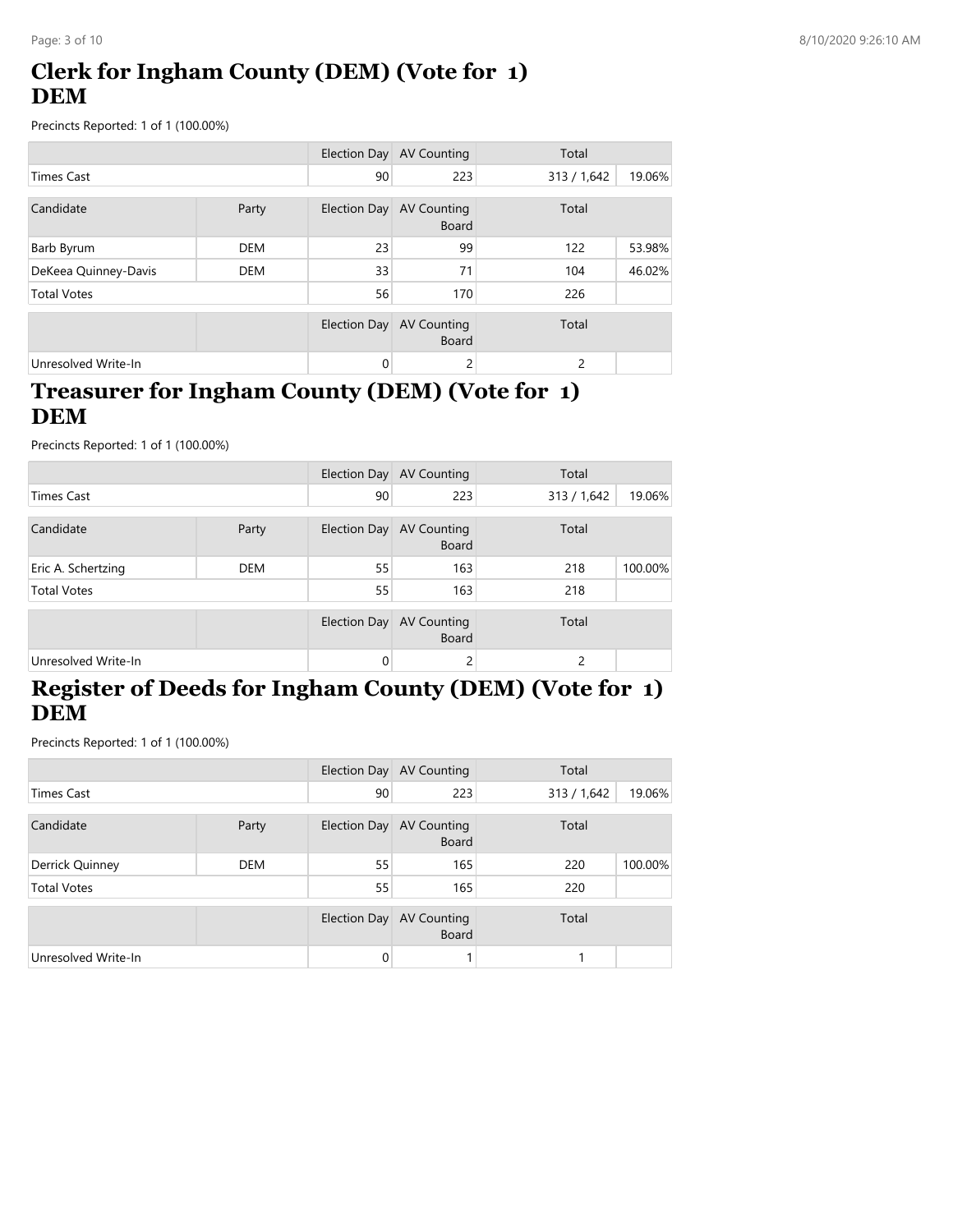# **Drain Commissioner for Ingham County (DEM) (Vote for 1) DEM**

Precincts Reported: 1 of 1 (100.00%)

|                     |       |              | Election Day AV Counting           | Total         |         |
|---------------------|-------|--------------|------------------------------------|---------------|---------|
| Times Cast          |       | 90           | 223                                | 313 / 1,642   | 19.06%  |
| Candidate           | Party | Election Day | AV Counting<br><b>Board</b>        | Total         |         |
| Patrick Lindemann   | DEM   | 52           | 158                                | 210           | 100.00% |
| <b>Total Votes</b>  |       | 52           | 158                                | 210           |         |
|                     |       | Election Day | <b>AV Counting</b><br><b>Board</b> | Total         |         |
| Unresolved Write-In |       |              |                                    | $\mathcal{D}$ |         |

#### **Ingham County Commissioner 1st District (DEM) (Vote for 1) DEM**

Precincts Reported: 1 of 1 (100.00%)

|                     |            |              | Election Day AV Counting    | Total       |         |
|---------------------|------------|--------------|-----------------------------|-------------|---------|
| <b>Times Cast</b>   |            | 90           | 223                         | 313 / 1,642 | 19.06%  |
| Candidate           | Party      | Election Day | AV Counting<br>Board        | Total       |         |
| Victor G. Celentino | <b>DEM</b> | 53           | 162                         | 215         | 100.00% |
| <b>Total Votes</b>  |            | 53           | 162                         | 215         |         |
|                     |            | Election Day | AV Counting<br><b>Board</b> | Total       |         |
| Unresolved Write-In |            |              |                             | 2           |         |

### **Supervisor for Lansing Township (DEM) (Vote for 1) DEM**

|                     |            |              | Election Day AV Counting                 | Total       |         |
|---------------------|------------|--------------|------------------------------------------|-------------|---------|
| <b>Times Cast</b>   |            | 90           | 223                                      | 313 / 1,642 | 19.06%  |
| Candidate           | Party      |              | Election Day AV Counting<br><b>Board</b> | Total       |         |
| Diontrae Hayes      | <b>DEM</b> | 52           | 159                                      | 211         | 100.00% |
| <b>Total Votes</b>  |            | 52           | 159                                      | 211         |         |
|                     |            | Election Day | <b>AV Counting</b><br><b>Board</b>       | Total       |         |
| Unresolved Write-In |            |              | 0                                        |             |         |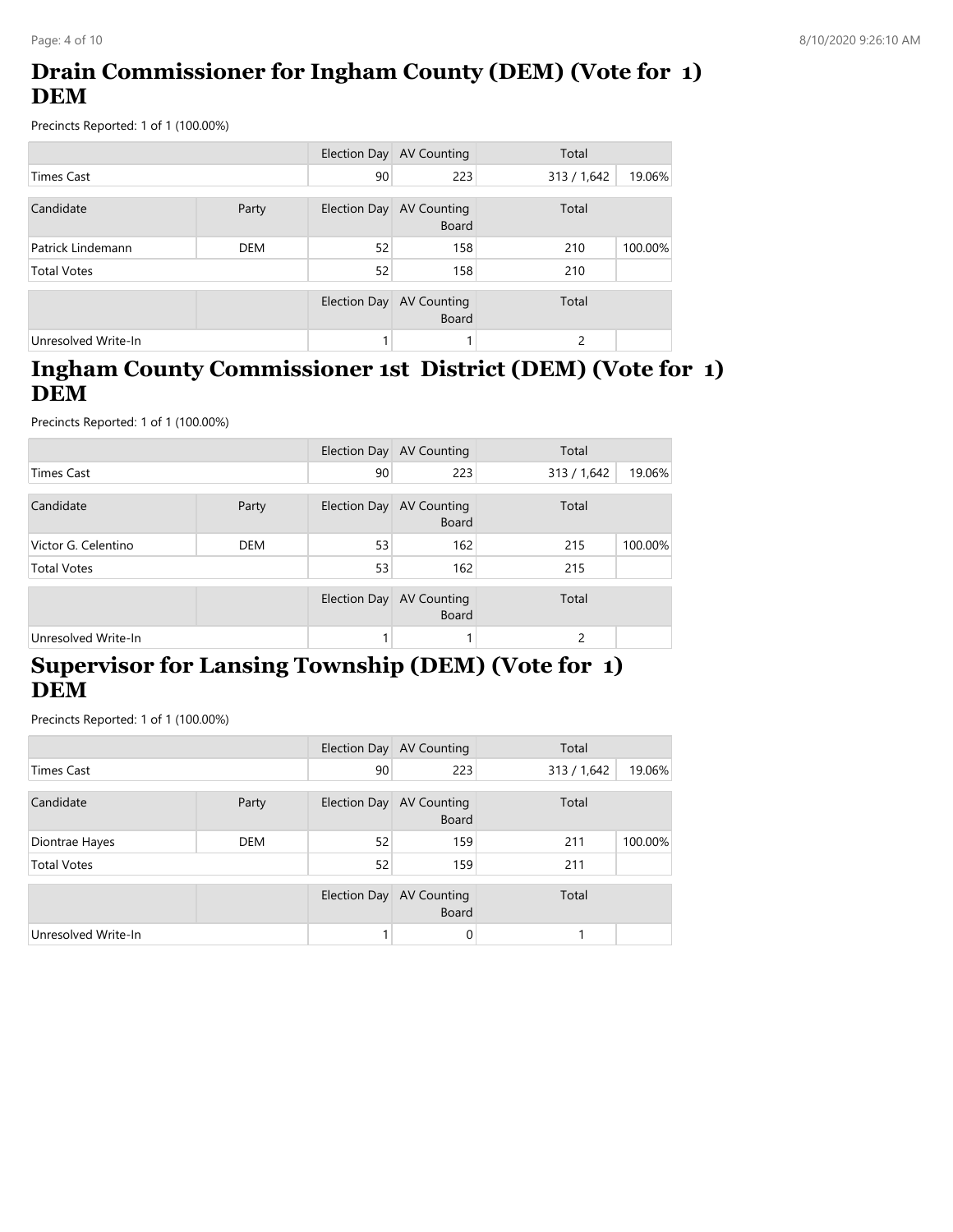# **Clerk for Lansing Township (DEM) (Vote for 1) DEM**

Precincts Reported: 1 of 1 (100.00%)

|                     |            |              | Election Day AV Counting           | Total       |        |
|---------------------|------------|--------------|------------------------------------|-------------|--------|
| Times Cast          |            | 90           | 223                                | 313 / 1,642 | 19.06% |
| Candidate           | Party      | Election Day | AV Counting<br><b>Board</b>        | Total       |        |
| Mike Pleyte         | <b>DEM</b> | 17           | 64                                 | 81          | 36.82% |
| Maggie Sanders      | <b>DEM</b> | 38           | 101                                | 139         | 63.18% |
| <b>Total Votes</b>  |            | 55           | 165                                | 220         |        |
|                     |            | Election Day | <b>AV Counting</b><br><b>Board</b> | Total       |        |
| Unresolved Write-In |            | $\Omega$     | 0                                  | $\mathbf 0$ |        |

### **Treasurer for Lansing Township (DEM) (Vote for 1) DEM**

Precincts Reported: 1 of 1 (100.00%)

|                     |            |              | Election Day AV Counting                 | Total       |        |
|---------------------|------------|--------------|------------------------------------------|-------------|--------|
| <b>Times Cast</b>   |            | 90           | 223                                      | 313 / 1,642 | 19.06% |
| Candidate           | Party      |              | Election Day AV Counting<br><b>Board</b> | Total       |        |
| Marilyn R. McKenzie | <b>DEM</b> | 37           | 107                                      | 144         | 64.86% |
| Leo C. Rodgers      | <b>DEM</b> | 18           | 60                                       | 78          | 35.14% |
| <b>Total Votes</b>  |            | 55           | 167                                      | 222         |        |
|                     |            | Election Day | <b>AV Counting</b><br><b>Board</b>       | Total       |        |
| Unresolved Write-In |            |              | 0                                        | 1           |        |

### **Trustee for Lansing Township (DEM) (Vote for 4) DEM**

|                     |            |              | Election Day AV Counting           | Total       |        |
|---------------------|------------|--------------|------------------------------------|-------------|--------|
| <b>Times Cast</b>   |            | 90           | 223                                | 313 / 1,642 | 19.06% |
| Candidate           | Party      | Election Day | <b>AV Counting</b><br><b>Board</b> | Total       |        |
| Henrietta Brewer    | <b>DEM</b> | 47           | 125                                | 172         | 26.67% |
| John Broughton      | <b>DEM</b> | 33           | 116                                | 149         | 23.10% |
| Tracie A. Harris    | <b>DEM</b> | 38           | 131                                | 169         | 26.20% |
| Nathan L. Ruiz      | <b>DEM</b> | 35           | 120                                | 155         | 24.03% |
| <b>Total Votes</b>  |            | 153          | 492                                | 645         |        |
|                     |            | Election Day | <b>AV Counting</b><br><b>Board</b> | Total       |        |
| Unresolved Write-In |            | 0            | 2                                  | 2           |        |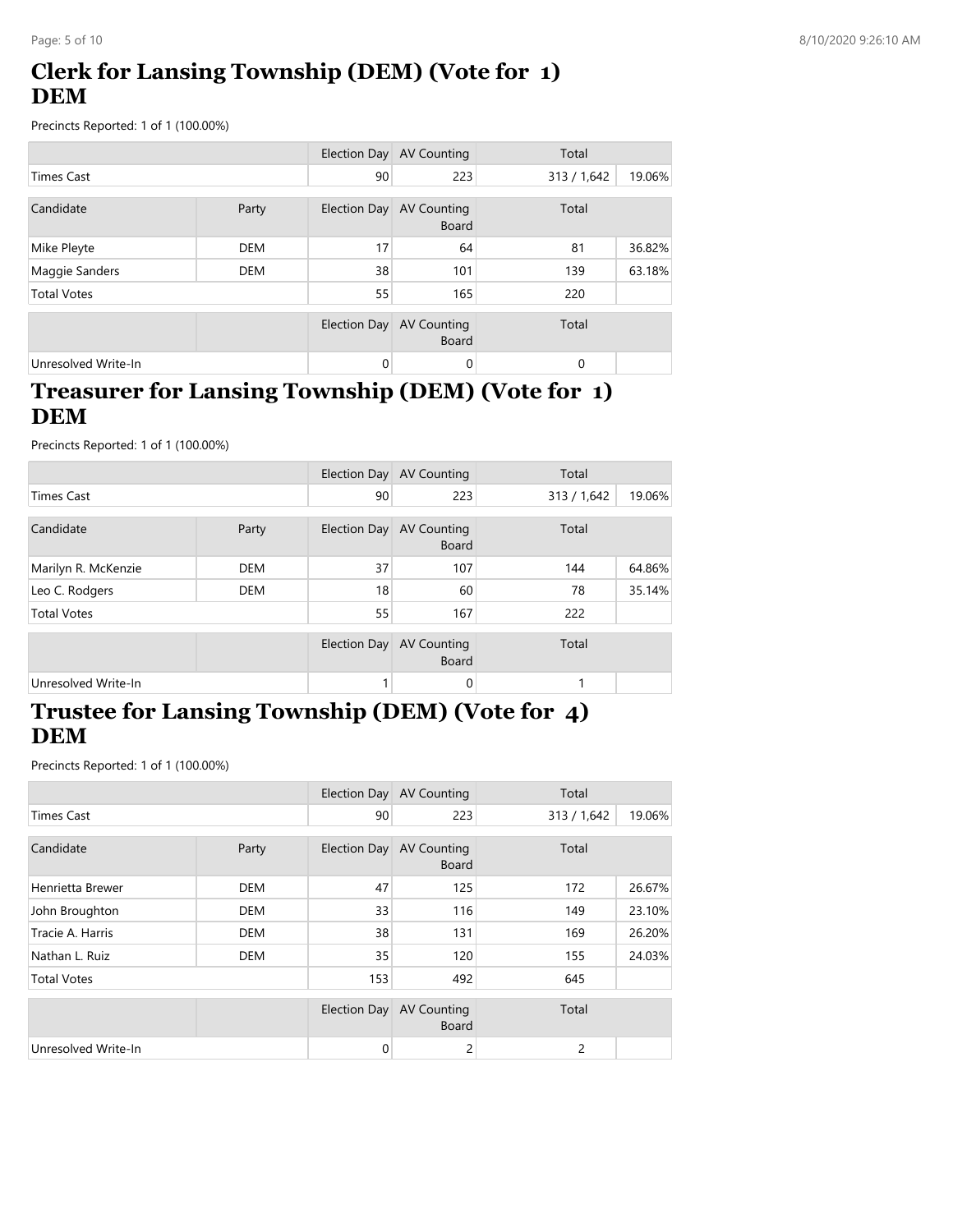# **US Senator (REP) (Vote for 1) REP**

Precincts Reported: 1 of 1 (100.00%)

|                     |            |                     | Election Day AV Counting                 | Total       |         |
|---------------------|------------|---------------------|------------------------------------------|-------------|---------|
| <b>Times Cast</b>   |            | 90                  | 223                                      | 313 / 1,642 | 19.06%  |
| Candidate           | Party      |                     | Election Day AV Counting<br><b>Board</b> | Total       |         |
| John James          | <b>REP</b> | 33                  | 32                                       | 65          | 100.00% |
| <b>Total Votes</b>  |            | 33                  | 32                                       | 65          |         |
|                     |            | <b>Election Day</b> | AV Counting<br><b>Board</b>              | Total       |         |
| Unresolved Write-In |            | $\Omega$            | 0                                        | $\Omega$    |         |

#### **Representative in Congress CD 8 (REP) (Vote for 1) REP**

Precincts Reported: 1 of 1 (100.00%)

|                     |            |                     | Election Day AV Counting           | Total       |        |
|---------------------|------------|---------------------|------------------------------------|-------------|--------|
| <b>Times Cast</b>   |            | 90                  | 223                                | 313 / 1,642 | 19.06% |
| Candidate           | Party      | Election Day        | <b>AV Counting</b><br><b>Board</b> | Total       |        |
| Mike Detmer         | <b>REP</b> | 6                   | 9                                  | 15          | 25.86% |
| Alan T. Hoover      | <b>REP</b> | 5                   | 4                                  | 9           | 15.52% |
| Paul Junge          | <b>REP</b> | 11                  | 7                                  | 18          | 31.03% |
| Kristina Lyke       | <b>REP</b> | 9                   | 7                                  | 16          | 27.59% |
| <b>Total Votes</b>  |            | 31                  | 27                                 | 58          |        |
|                     |            | <b>Election Day</b> | <b>AV Counting</b><br><b>Board</b> | Total       |        |
| Unresolved Write-In |            | 0                   | 0                                  | 0           |        |

#### **Representative in State Legislature District 68 (REP) (Vote for 1) REP**

|                     |            |              | Election Day AV Counting    | Total       |         |
|---------------------|------------|--------------|-----------------------------|-------------|---------|
| Times Cast          |            | 90           | 223                         | 313 / 1,642 | 19.06%  |
| Candidate           | Party      | Election Day | AV Counting<br><b>Board</b> | Total       |         |
| Robert J. Atkinson  | <b>REP</b> | 31           | 30                          | 61          | 100.00% |
| <b>Total Votes</b>  |            | 31           | 30                          | 61          |         |
|                     |            | Election Day | AV Counting<br><b>Board</b> | Total       |         |
| Unresolved Write-In |            | 0            | 0                           | 0           |         |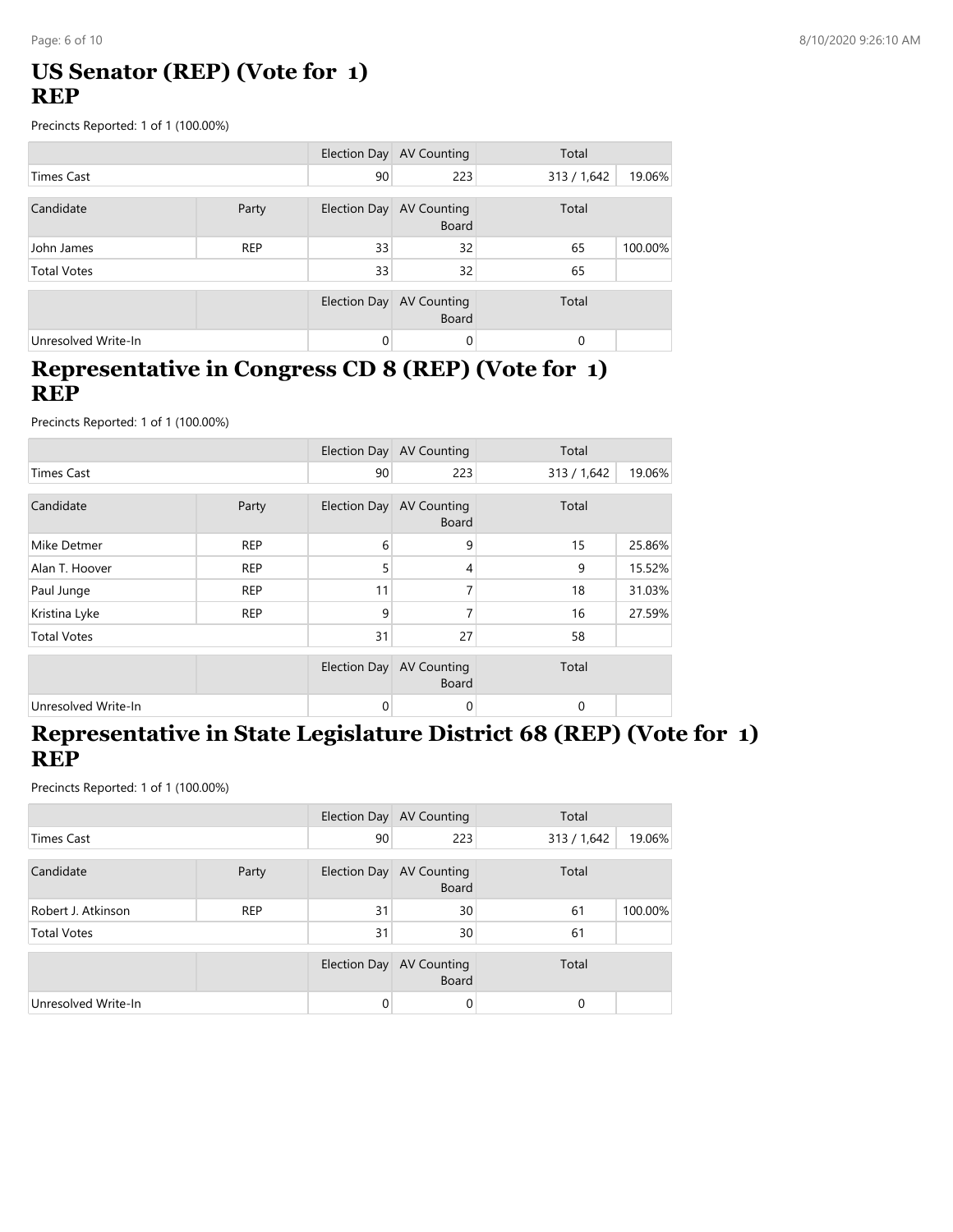# **Prosecuting Attorney for Ingham County (REP) (Vote for 1) REP**

Precincts Reported: 1 of 1 (100.00%)

|                     |            |                     | Election Day AV Counting           | Total       |         |
|---------------------|------------|---------------------|------------------------------------|-------------|---------|
| <b>Times Cast</b>   |            | 90                  | 223                                | 313 / 1,642 | 19.06%  |
| Candidate           | Party      | <b>Election Day</b> | <b>AV Counting</b><br><b>Board</b> | Total       |         |
| George Platsis      | <b>REP</b> | 32                  | 30                                 | 62          | 100.00% |
| <b>Total Votes</b>  |            | 32                  | 30                                 | 62          |         |
|                     |            | Election Day        | <b>AV Counting</b><br><b>Board</b> | Total       |         |
| Unresolved Write-In |            | $\mathbf{0}$        | $\Omega$                           | 0           |         |

#### **Sheriff for Ingham County (REP) (Vote for 1) REP**

Precincts Reported: 1 of 1 (100.00%)

|                     |            |              | Election Day AV Counting                 | Total       |         |
|---------------------|------------|--------------|------------------------------------------|-------------|---------|
| Times Cast          |            | 90           | 223                                      | 313 / 1,642 | 19.06%  |
| Candidate           | Party      |              | Election Day AV Counting<br><b>Board</b> | Total       |         |
| Daniel J. Wells     | <b>REP</b> | 31           | 32                                       | 63          | 100.00% |
| <b>Total Votes</b>  |            | 31           | 32                                       | 63          |         |
|                     |            | Election Day | AV Counting<br><b>Board</b>              | Total       |         |
| Unresolved Write-In |            | 0            | 0                                        | $\Omega$    |         |

# **Clerk for Ingham County (REP) (Vote for 1) REP**

|                     |            |          | Election Day AV Counting                 | Total       |         |
|---------------------|------------|----------|------------------------------------------|-------------|---------|
| Times Cast          |            | 90       | 223                                      | 313 / 1,642 | 19.06%  |
| Candidate           | Party      |          | Election Day AV Counting<br><b>Board</b> | Total       |         |
| Joseph W. Werner    | <b>REP</b> | 31       | 30                                       | 61          | 100.00% |
| <b>Total Votes</b>  |            | 31       | 30                                       | 61          |         |
|                     |            |          | Election Day AV Counting<br><b>Board</b> | Total       |         |
| Unresolved Write-In |            | $\Omega$ | 0                                        | 0           |         |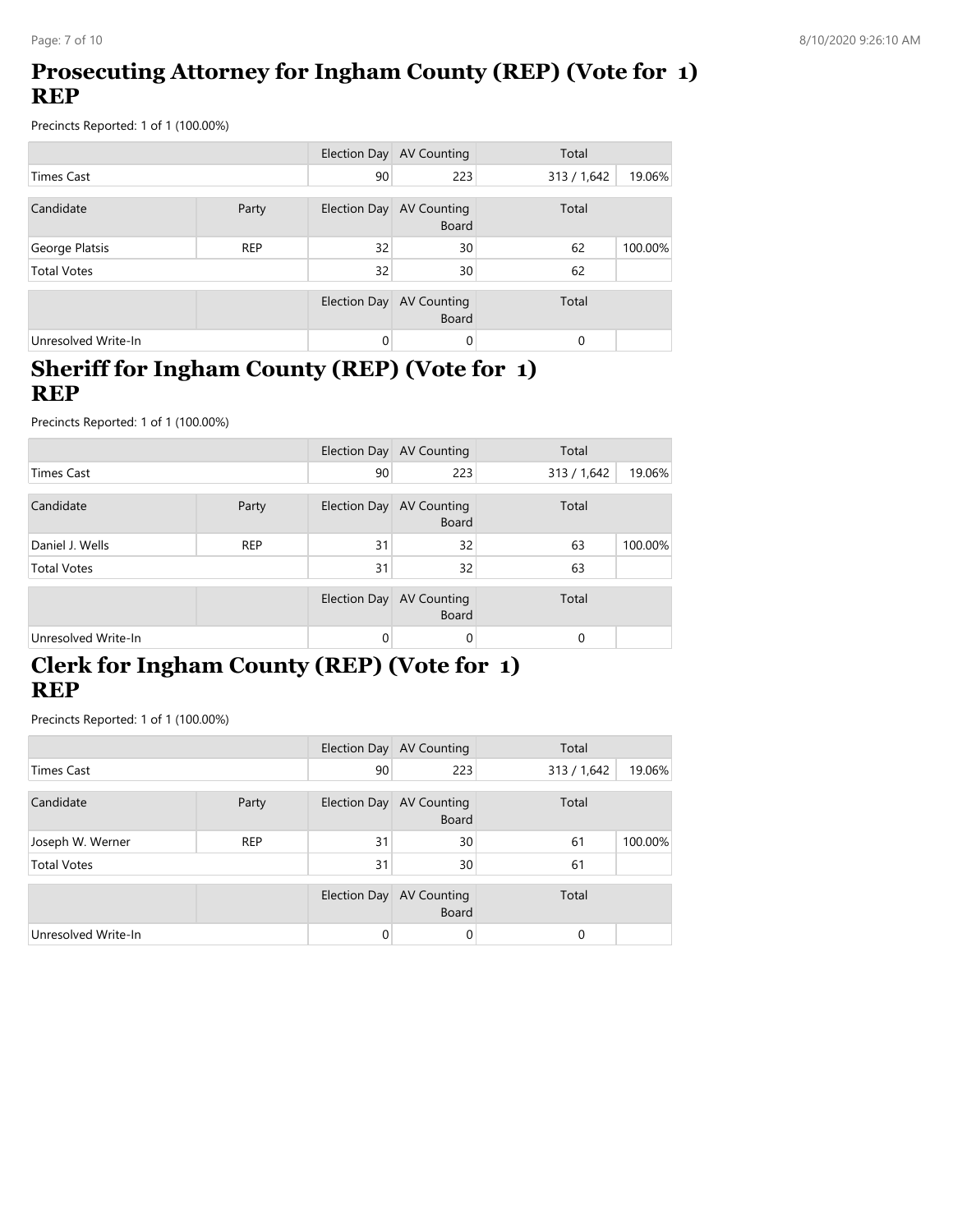### **Treasurer for Ingham County (REP) (Vote for 1) REP**

Precincts Reported: 1 of 1 (100.00%)

|                     |            |              | Election Day AV Counting                 | Total       |         |
|---------------------|------------|--------------|------------------------------------------|-------------|---------|
| Times Cast          |            | 90           | 223                                      | 313 / 1,642 | 19.06%  |
| Candidate           | Party      |              | Election Day AV Counting<br><b>Board</b> | Total       |         |
| Bruce A. Little     | <b>REP</b> | 31           | 30                                       | 61          | 100.00% |
| <b>Total Votes</b>  |            | 31           | 30                                       | 61          |         |
|                     |            | Election Day | AV Counting<br><b>Board</b>              | Total       |         |
| Unresolved Write-In |            | 0            | $\Omega$                                 | 0           |         |

#### **Register of Deeds for Ingham County (REP) (Vote for 1) REP**

Precincts Reported: 1 of 1 (100.00%)

|                     |            |              | Election Day AV Counting                 | Total       |         |
|---------------------|------------|--------------|------------------------------------------|-------------|---------|
| <b>Times Cast</b>   |            | 90           | 223                                      | 313 / 1,642 | 19.06%  |
| Candidate           | Party      |              | Election Day AV Counting<br><b>Board</b> | Total       |         |
| Carol J. VanDrie    | <b>REP</b> | 31           | 30                                       | 61          | 100.00% |
| <b>Total Votes</b>  |            | 31           | 30                                       | 61          |         |
|                     |            | Election Day | <b>AV Counting</b><br><b>Board</b>       | Total       |         |
| Unresolved Write-In |            | $\Omega$     | 0                                        | $\Omega$    |         |

### **Drain Commissioner for Ingham County (REP) (Vote for 1) REP**

|                     |            |          | Election Day AV Counting                 | Total       |         |
|---------------------|------------|----------|------------------------------------------|-------------|---------|
| Times Cast          |            | 90       | 223                                      | 313 / 1,642 | 19.06%  |
| Candidate           | Party      |          | Election Day AV Counting<br><b>Board</b> | Total       |         |
| Brian B. Beauchine  | <b>REP</b> | 31       | 31                                       | 62          | 100.00% |
| <b>Total Votes</b>  |            | 31       | 31                                       | 62          |         |
|                     |            |          | Election Day AV Counting<br><b>Board</b> | Total       |         |
| Unresolved Write-In |            | $\Omega$ | 0                                        | 0           |         |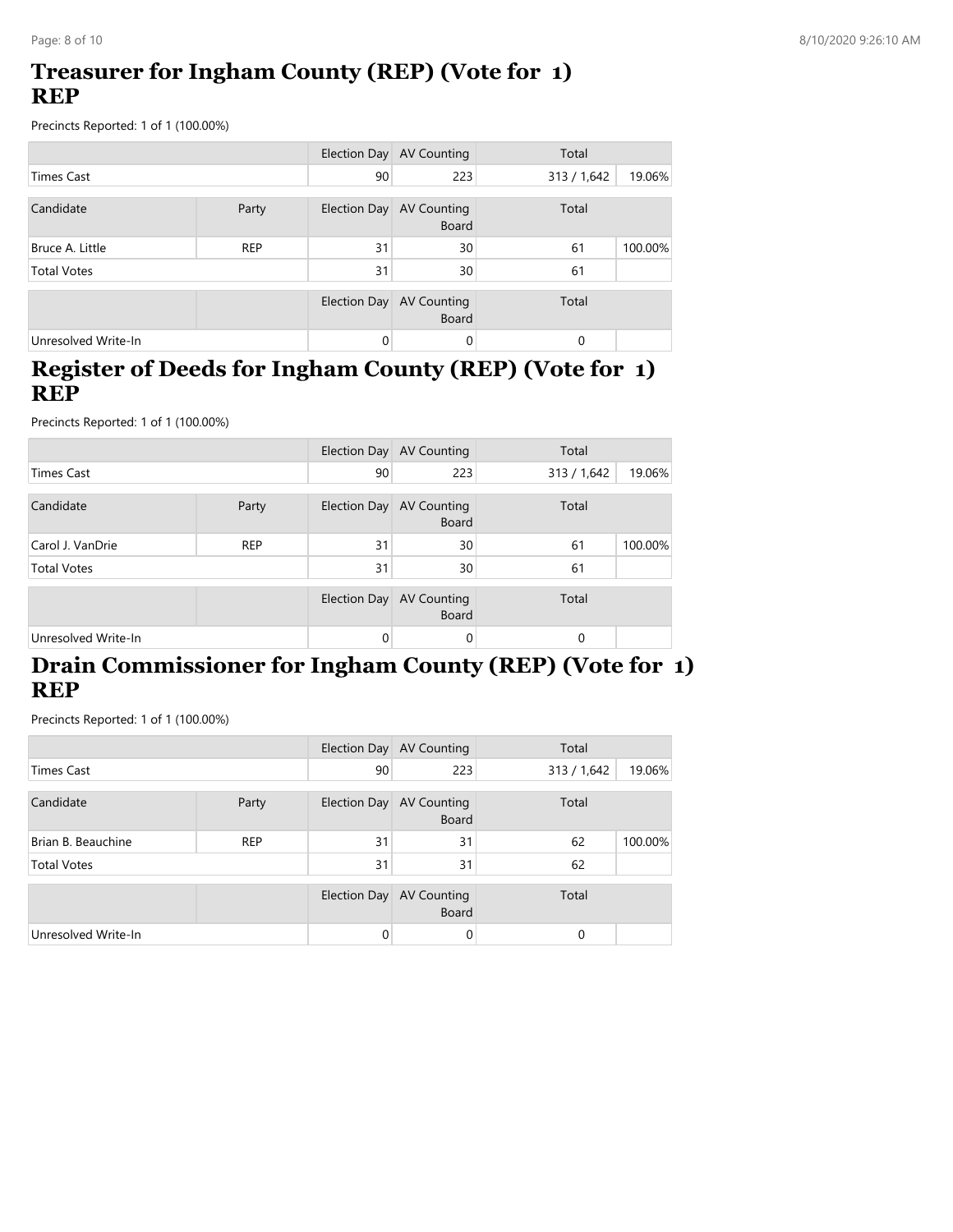## **Ingham County Commissioner 1st District (REP) (Vote for 1) REP**

Precincts Reported: 1 of 1 (100.00%)

|                     |            |              | Election Day AV Counting                 | Total       |         |
|---------------------|------------|--------------|------------------------------------------|-------------|---------|
| <b>Times Cast</b>   |            | 90           | 223                                      | 313 / 1,642 | 19.06%  |
| Candidate           | Party      |              | Election Day AV Counting<br><b>Board</b> | Total       |         |
| Kathy Prout         | <b>REP</b> | 31           | 28                                       | 59          | 100.00% |
| <b>Total Votes</b>  |            | 31           | 28                                       | 59          |         |
|                     |            | Election Day | <b>AV Counting</b><br><b>Board</b>       | Total       |         |
| Unresolved Write-In |            | $\Omega$     | $\Omega$                                 | $\Omega$    |         |

#### **Supervisor for Lansing Township (REP) (Vote for 1) REP**

Precincts Reported: 1 of 1 (100.00%)

|                     |       |    | Election Day AV Counting                 | Total                 |
|---------------------|-------|----|------------------------------------------|-----------------------|
| Times Cast          |       | 90 | 223                                      | 19.06%<br>313 / 1,642 |
| Candidate           | Party |    | Election Day AV Counting<br><b>Board</b> | Total                 |
| <b>Total Votes</b>  |       |    | 0                                        | 0                     |
|                     |       |    | Election Day AV Counting<br><b>Board</b> | Total                 |
| Unresolved Write-In |       | 4  |                                          | 5                     |

### **Clerk for Lansing Township (REP) (Vote for 1) REP**

Precincts Reported: 1 of 1 (100.00%)

|                     |            |                     | Election Day AV Counting                 | Total       |         |
|---------------------|------------|---------------------|------------------------------------------|-------------|---------|
| <b>Times Cast</b>   |            | 90                  | 223                                      | 313 / 1,642 | 19.06%  |
| Candidate           | Party      |                     | Election Day AV Counting<br><b>Board</b> | Total       |         |
| Susan L. Aten       | <b>REP</b> | 30                  | 28                                       | 58          | 100.00% |
| <b>Total Votes</b>  |            | 30                  | 28                                       | 58          |         |
|                     |            | <b>Election Day</b> | <b>AV Counting</b><br><b>Board</b>       | Total       |         |
| Unresolved Write-In |            | $\Omega$            | 0                                        | 0           |         |

#### **Treasurer for Lansing Township (REP) (Vote for 1) REP**

|                     |       |              | Election Day AV Counting                 | Total                 |
|---------------------|-------|--------------|------------------------------------------|-----------------------|
| Times Cast          |       | 90           | 223                                      | 19.06%<br>313 / 1,642 |
| Candidate           | Party |              | Election Day AV Counting<br><b>Board</b> | Total                 |
| <b>Total Votes</b>  |       | $\Omega$     |                                          | 0                     |
|                     |       | Election Day | <b>AV Counting</b><br><b>Board</b>       | Total                 |
| Unresolved Write-In |       | 3            |                                          | 3                     |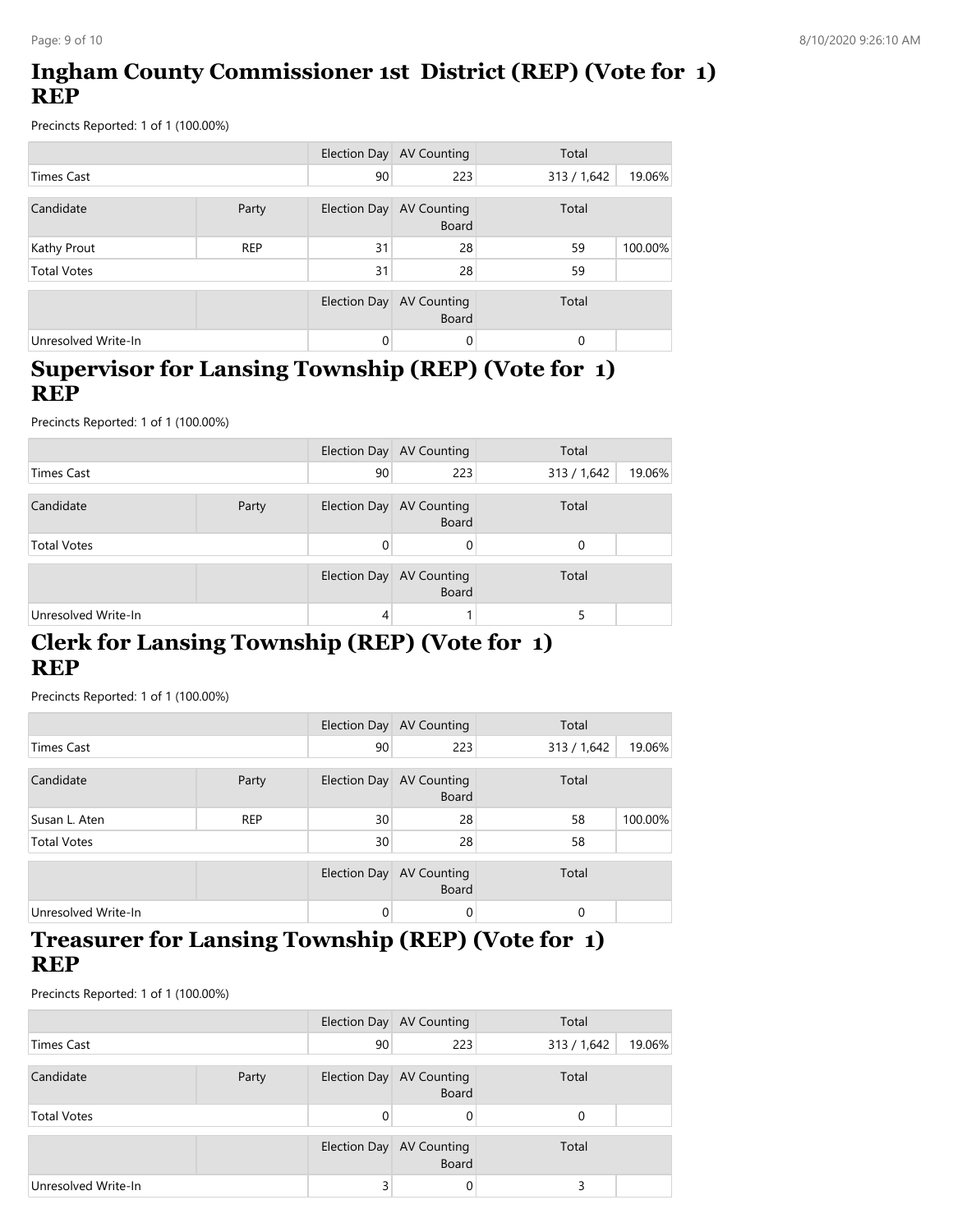### **Trustee for Lansing Township (REP) (Vote for 4) REP**

Precincts Reported: 1 of 1 (100.00%)

|                     |            |              | Election Day AV Counting           | Total       |        |
|---------------------|------------|--------------|------------------------------------|-------------|--------|
| <b>Times Cast</b>   |            | 90           | 223                                | 313 / 1,642 | 19.06% |
| Candidate           | Party      | Election Day | <b>AV Counting</b><br><b>Board</b> | Total       |        |
| John R. Bankson     | <b>REP</b> | 27           | 25                                 | 52          | 50.00% |
| Samuel A. Biddle    | <b>REP</b> | 28           | 24                                 | 52          | 50.00% |
| <b>Total Votes</b>  |            | 55           | 49                                 | 104         |        |
|                     |            | Election Day | <b>AV Counting</b><br><b>Board</b> | Total       |        |
| Unresolved Write-In |            | 0            | 0                                  | 0           |        |

# **Ingham County Elder Persons Millage (Vote for 1)**

Precincts Reported: 1 of 1 (100.00%)

|                     |       |          | Election Day AV Counting                 | Total       |        |
|---------------------|-------|----------|------------------------------------------|-------------|--------|
| <b>Times Cast</b>   |       | 90       | 223                                      | 313 / 1,642 | 19.06% |
| Candidate           | Party |          | Election Day AV Counting<br><b>Board</b> | Total       |        |
| Yes                 |       | 56       | 170                                      | 226         | 83.39% |
| <b>No</b>           |       | 17       | 28                                       | 45          | 16.61% |
| <b>Total Votes</b>  |       | 73       | 198                                      | 271         |        |
|                     |       |          | Election Day AV Counting<br><b>Board</b> | Total       |        |
| Unresolved Write-In |       | $\Omega$ | 0                                        | 0           |        |

# **Ingham County 911 Millage Renewal Question (Vote for 1)**

|                     |       |    | Election Day AV Counting                 | Total       |        |
|---------------------|-------|----|------------------------------------------|-------------|--------|
| <b>Times Cast</b>   |       | 90 | 223                                      | 313 / 1,642 | 19.06% |
| Candidate           | Party |    | Election Day AV Counting<br><b>Board</b> | Total       |        |
| Yes                 |       | 56 | 167                                      | 223         | 81.68% |
| <b>No</b>           |       | 18 | 32                                       | 50          | 18.32% |
| <b>Total Votes</b>  |       | 74 | 199                                      | 273         |        |
|                     |       |    | Election Day AV Counting<br><b>Board</b> | Total       |        |
| Unresolved Write-In |       | 0  | 0                                        | 0           |        |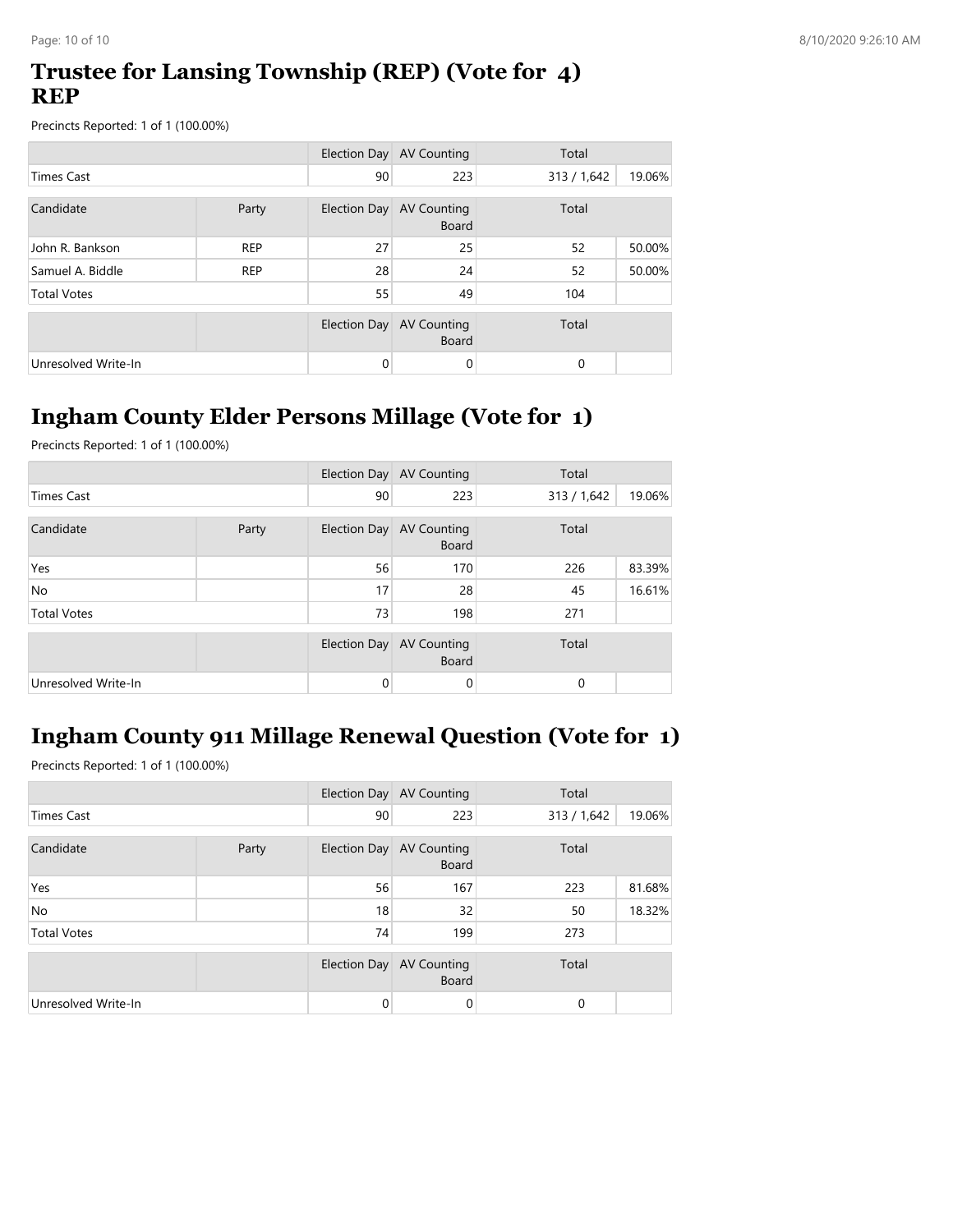#### Election Summary Results Primary Election August 4, 2020 Ingham County Lansing Township, Precinct 4

Precincts Reported: 1 of 1 (100.00%) Registered Voters: 358 of 1,307 (27.39%) Ballots Cast: 358

# **US Senator (DEM) (Vote for 1) DEM**

Precincts Reported: 1 of 1 (100.00%)

|                     |            |              | Election Day AV Counting                 | Total       |         |
|---------------------|------------|--------------|------------------------------------------|-------------|---------|
| <b>Times Cast</b>   |            | 113          | 245                                      | 358 / 1,307 | 27.39%  |
| Candidate           | Party      |              | Election Day AV Counting<br><b>Board</b> | Total       |         |
| Gary Peters         | <b>DEM</b> | 64           | 185                                      | 249         | 100.00% |
| <b>Total Votes</b>  |            | 64           | 185                                      | 249         |         |
|                     |            | Election Day | <b>AV Counting</b><br><b>Board</b>       | Total       |         |
| Unresolved Write-In |            | $\Omega$     | ے                                        | 2           |         |

#### **Representative in Congress CD 8 (DEM) (Vote for 1) DEM**

|                     |            |              | Election Day AV Counting                 | Total         |         |
|---------------------|------------|--------------|------------------------------------------|---------------|---------|
| Times Cast          |            | 113          | 245                                      | 358 / 1,307   | 27.39%  |
| Candidate           | Party      |              | Election Day AV Counting<br><b>Board</b> | Total         |         |
| Elissa Slotkin      | <b>DEM</b> | 66           | 186                                      | 252           | 100.00% |
| <b>Total Votes</b>  |            | 66           | 186                                      | 252           |         |
|                     |            | Election Day | AV Counting<br><b>Board</b>              | Total         |         |
| Unresolved Write-In |            | $\Omega$     | ∠                                        | $\mathcal{P}$ |         |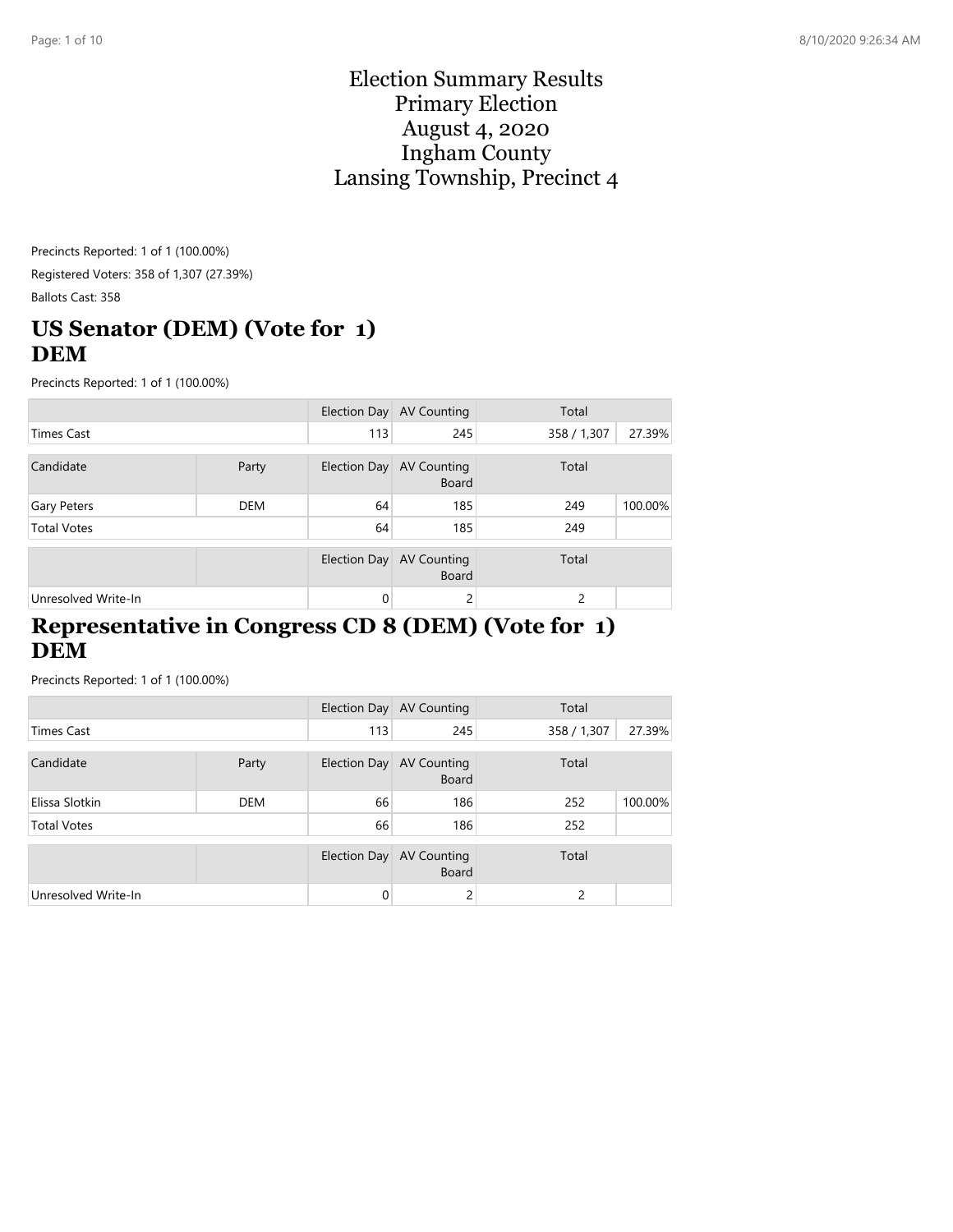## **Representative in State Legislature District 68 (DEM) (Vote for 1) DEM**

Precincts Reported: 1 of 1 (100.00%)

|                     |            |              | Election Day AV Counting           | Total         |         |
|---------------------|------------|--------------|------------------------------------|---------------|---------|
| <b>Times Cast</b>   |            | 113          | 245                                | 358 / 1,307   | 27.39%  |
| Candidate           | Party      | Election Day | AV Counting<br><b>Board</b>        | Total         |         |
| Sarah Anthony       | <b>DEM</b> | 65           | 183                                | 248           | 100.00% |
| <b>Total Votes</b>  |            | 65           | 183                                | 248           |         |
|                     |            | Election Day | <b>AV Counting</b><br><b>Board</b> | Total         |         |
| Unresolved Write-In |            |              |                                    | $\mathcal{P}$ |         |

#### **Prosecuting Attorney for Ingham County (DEM) (Vote for 1) DEM**

Precincts Reported: 1 of 1 (100.00%)

|                     |            |              | Election Day AV Counting           | Total       |         |
|---------------------|------------|--------------|------------------------------------|-------------|---------|
| <b>Times Cast</b>   |            | 113          | 245                                | 358 / 1,307 | 27.39%  |
| Candidate           | Party      | Election Day | <b>AV Counting</b><br>Board        | Total       |         |
| Carol A. Siemon     | <b>DEM</b> | 61           | 178                                | 239         | 100.00% |
| <b>Total Votes</b>  |            | 61           | 178                                | 239         |         |
|                     |            | Election Day | <b>AV Counting</b><br><b>Board</b> | Total       |         |
| Unresolved Write-In |            | 2            |                                    | 3           |         |

### **Sheriff for Ingham County (DEM) (Vote for 1) DEM**

|                        |            |              | Election Day AV Counting                 | Total       |         |
|------------------------|------------|--------------|------------------------------------------|-------------|---------|
| <b>Times Cast</b>      |            | 113          | 245                                      | 358 / 1,307 | 27.39%  |
| Candidate              | Party      |              | Election Day AV Counting<br><b>Board</b> | Total       |         |
| Scott A. Wriggelsworth | <b>DEM</b> | 64           | 186                                      | 250         | 100.00% |
| <b>Total Votes</b>     |            | 64           | 186                                      | 250         |         |
|                        |            | Election Day | <b>AV Counting</b><br><b>Board</b>       | Total       |         |
| Unresolved Write-In    |            | 2            |                                          | 4           |         |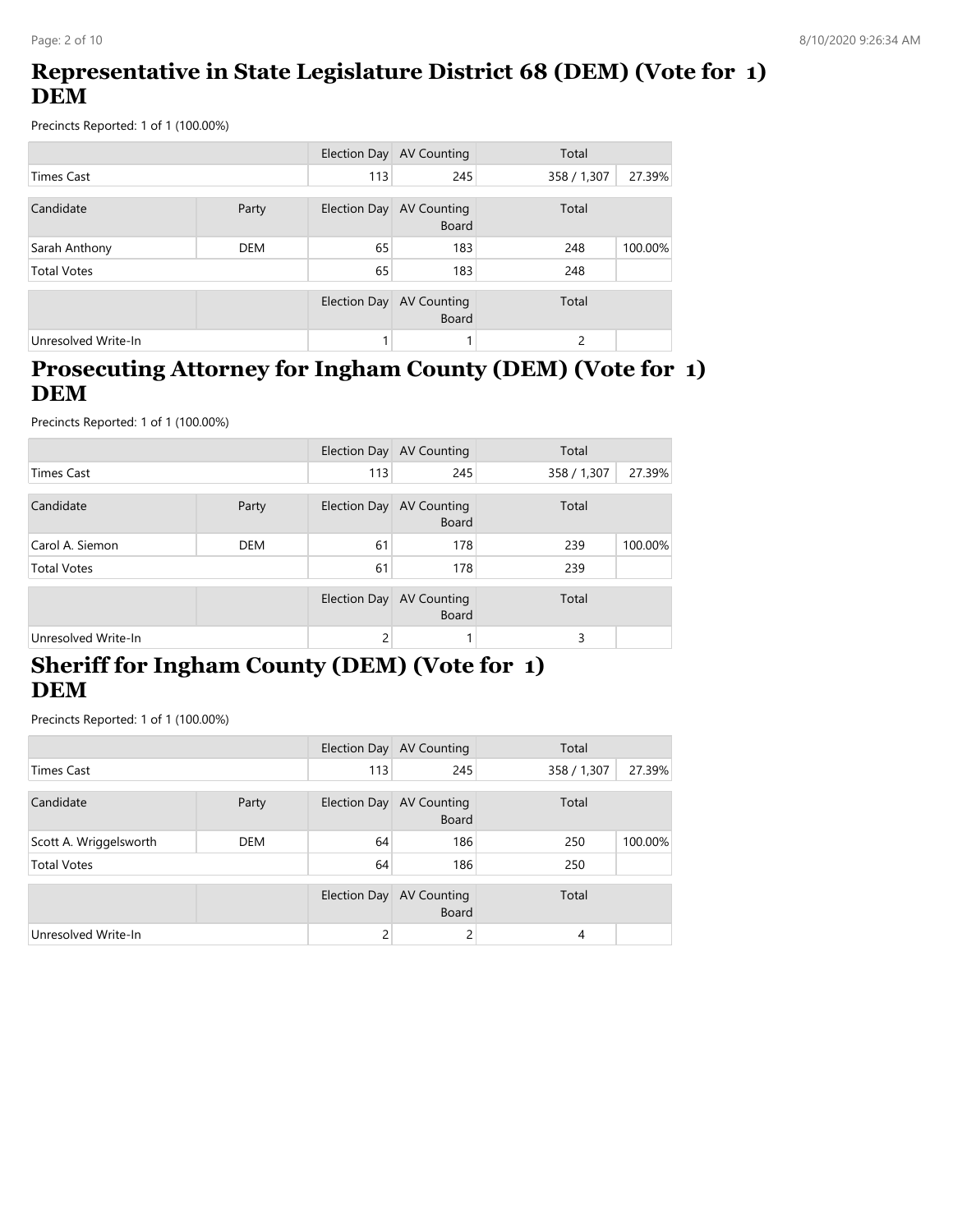# **Clerk for Ingham County (DEM) (Vote for 1) DEM**

Precincts Reported: 1 of 1 (100.00%)

|                      |            |              | Election Day AV Counting           | Total       |        |
|----------------------|------------|--------------|------------------------------------|-------------|--------|
| <b>Times Cast</b>    |            | 113          | 245                                | 358 / 1,307 | 27.39% |
| Candidate<br>Party   |            | Election Day | <b>AV Counting</b><br><b>Board</b> | Total       |        |
| Barb Byrum           | <b>DEM</b> | 41           | 138                                | 179         | 70.75% |
| DeKeea Quinney-Davis | <b>DEM</b> | 25           | 49                                 | 74          | 29.25% |
| <b>Total Votes</b>   |            | 66           | 187                                | 253         |        |
|                      |            | Election Day | <b>AV Counting</b><br><b>Board</b> | Total       |        |
| Unresolved Write-In  |            |              | 0                                  |             |        |

### **Treasurer for Ingham County (DEM) (Vote for 1) DEM**

Precincts Reported: 1 of 1 (100.00%)

|                     |            |     | Election Day AV Counting                 | Total       |         |
|---------------------|------------|-----|------------------------------------------|-------------|---------|
| <b>Times Cast</b>   |            | 113 | 245                                      | 358 / 1,307 | 27.39%  |
| Candidate           | Party      |     | Election Day AV Counting<br><b>Board</b> | Total       |         |
| Eric A. Schertzing  | <b>DEM</b> | 64  | 182                                      | 246         | 100.00% |
| <b>Total Votes</b>  |            | 64  | 182                                      | 246         |         |
|                     |            |     | Election Day AV Counting<br><b>Board</b> | Total       |         |
| Unresolved Write-In |            |     | 2                                        | 3           |         |

# **Register of Deeds for Ingham County (DEM) (Vote for 1) DEM**

|                     |            |              | Election Day AV Counting                 | Total       |         |
|---------------------|------------|--------------|------------------------------------------|-------------|---------|
| Times Cast          |            | 113          | 245                                      | 358 / 1,307 | 27.39%  |
| Candidate           | Party      |              | Election Day AV Counting<br><b>Board</b> | Total       |         |
| Derrick Quinney     | <b>DEM</b> | 65           | 182                                      | 247         | 100.00% |
| <b>Total Votes</b>  |            | 65           | 182                                      | 247         |         |
|                     |            | Election Day | <b>AV Counting</b><br><b>Board</b>       | Total       |         |
| Unresolved Write-In |            |              |                                          | 2           |         |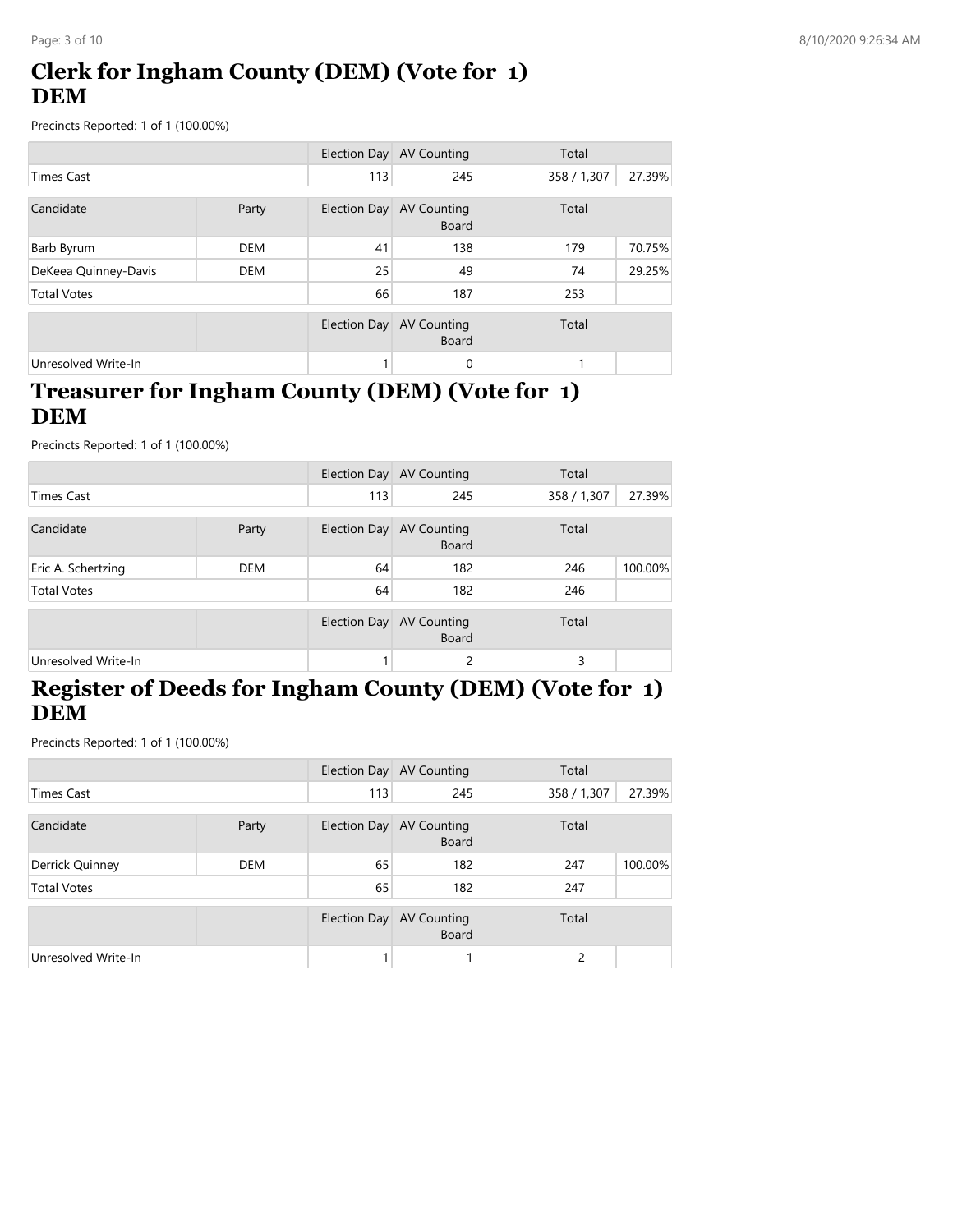# **Drain Commissioner for Ingham County (DEM) (Vote for 1) DEM**

Precincts Reported: 1 of 1 (100.00%)

|                     |       |              | Election Day AV Counting           | Total       |         |
|---------------------|-------|--------------|------------------------------------|-------------|---------|
| Times Cast          |       | 113          | 245                                | 358 / 1,307 | 27.39%  |
| Candidate           | Party | Election Day | AV Counting<br><b>Board</b>        | Total       |         |
| Patrick Lindemann   | DEM   | 65           | 181                                | 246         | 100.00% |
| <b>Total Votes</b>  |       | 65           | 181                                | 246         |         |
|                     |       | Election Day | <b>AV Counting</b><br><b>Board</b> | Total       |         |
| Unresolved Write-In |       |              | 2                                  | 3           |         |

#### **Ingham County Commissioner 1st District (DEM) (Vote for 1) DEM**

Precincts Reported: 1 of 1 (100.00%)

|                     |            |               | Election Day AV Counting    | Total       |         |
|---------------------|------------|---------------|-----------------------------|-------------|---------|
| <b>Times Cast</b>   |            | 113           | 245                         | 358 / 1,307 | 27.39%  |
| Candidate           | Party      | Election Day  | AV Counting<br><b>Board</b> | Total       |         |
| Victor G. Celentino | <b>DEM</b> | 63            | 177                         | 240         | 100.00% |
| <b>Total Votes</b>  |            | 63            | 177                         | 240         |         |
|                     |            | Election Day  | AV Counting<br><b>Board</b> | Total       |         |
| Unresolved Write-In |            | $\mathcal{P}$ | 3                           | 5           |         |

# **Supervisor for Lansing Township (DEM) (Vote for 1) DEM**

|                     |            |              | Election Day AV Counting                 | Total       |         |
|---------------------|------------|--------------|------------------------------------------|-------------|---------|
| Times Cast          |            | 113          | 245                                      | 358 / 1,307 | 27.39%  |
| Candidate           | Party      |              | Election Day AV Counting<br><b>Board</b> | Total       |         |
| Diontrae Hayes      | <b>DEM</b> | 63           | 177                                      | 240         | 100.00% |
| <b>Total Votes</b>  |            | 63           | 177                                      | 240         |         |
|                     |            | Election Day | <b>AV Counting</b><br><b>Board</b>       | Total       |         |
| Unresolved Write-In |            |              |                                          | 3           |         |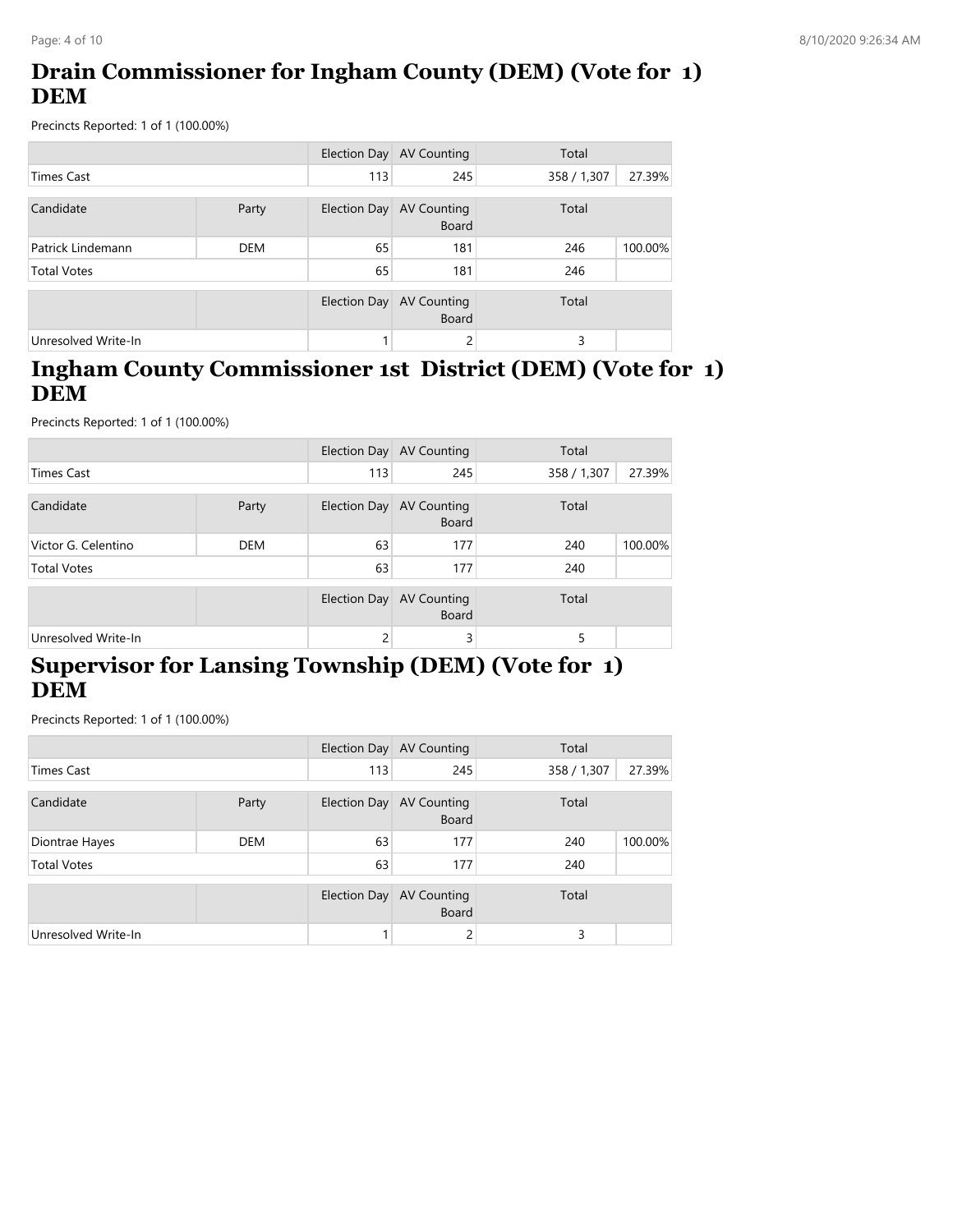# **Clerk for Lansing Township (DEM) (Vote for 1) DEM**

Precincts Reported: 1 of 1 (100.00%)

|                     |            |                     | Election Day AV Counting           | Total       |        |
|---------------------|------------|---------------------|------------------------------------|-------------|--------|
| <b>Times Cast</b>   |            | 113                 | 245                                | 358 / 1,307 | 27.39% |
| Candidate           | Party      | Election Day        | AV Counting<br><b>Board</b>        | Total       |        |
| Mike Pleyte         | <b>DEM</b> | 24                  | 61                                 | 85          | 34.14% |
| Maggie Sanders      | <b>DEM</b> | 39                  | 125                                | 164         | 65.86% |
| <b>Total Votes</b>  |            | 63                  | 186                                | 249         |        |
|                     |            | <b>Election Day</b> | <b>AV Counting</b><br><b>Board</b> | Total       |        |
| Unresolved Write-In |            |                     | 0                                  |             |        |

### **Treasurer for Lansing Township (DEM) (Vote for 1) DEM**

Precincts Reported: 1 of 1 (100.00%)

|                     |            |     | Election Day AV Counting                 | Total       |        |
|---------------------|------------|-----|------------------------------------------|-------------|--------|
| <b>Times Cast</b>   |            | 113 | 245                                      | 358 / 1,307 | 27.39% |
| Candidate           | Party      |     | Election Day AV Counting<br><b>Board</b> | Total       |        |
| Marilyn R. McKenzie | <b>DEM</b> | 39  | 113                                      | 152         | 61.29% |
| Leo C. Rodgers      | <b>DEM</b> | 24  | 72                                       | 96          | 38.71% |
| <b>Total Votes</b>  |            | 63  | 185                                      | 248         |        |
|                     |            |     | Election Day AV Counting<br><b>Board</b> | Total       |        |
| Unresolved Write-In |            | 2   | 0                                        | 2           |        |

### **Trustee for Lansing Township (DEM) (Vote for 4) DEM**

|                     |            |              | Election Day AV Counting           | Total       |        |
|---------------------|------------|--------------|------------------------------------|-------------|--------|
| <b>Times Cast</b>   |            | 113          | 245                                | 358 / 1,307 | 27.39% |
|                     |            |              |                                    |             |        |
| Candidate           | Party      | Election Day | <b>AV Counting</b><br><b>Board</b> | Total       |        |
| Henrietta Brewer    | <b>DEM</b> | 53           | 148                                | 201         | 25.74% |
| John Broughton      | DEM        | 46           | 141                                | 187         | 23.94% |
| Tracie A. Harris    | <b>DEM</b> | 50           | 152                                | 202         | 25.86% |
| Nathan L. Ruiz      | <b>DEM</b> | 49           | 142                                | 191         | 24.46% |
| <b>Total Votes</b>  |            | 198          | 583                                | 781         |        |
|                     |            | Election Day | <b>AV Counting</b><br><b>Board</b> | Total       |        |
| Unresolved Write-In |            | 2            |                                    | 3           |        |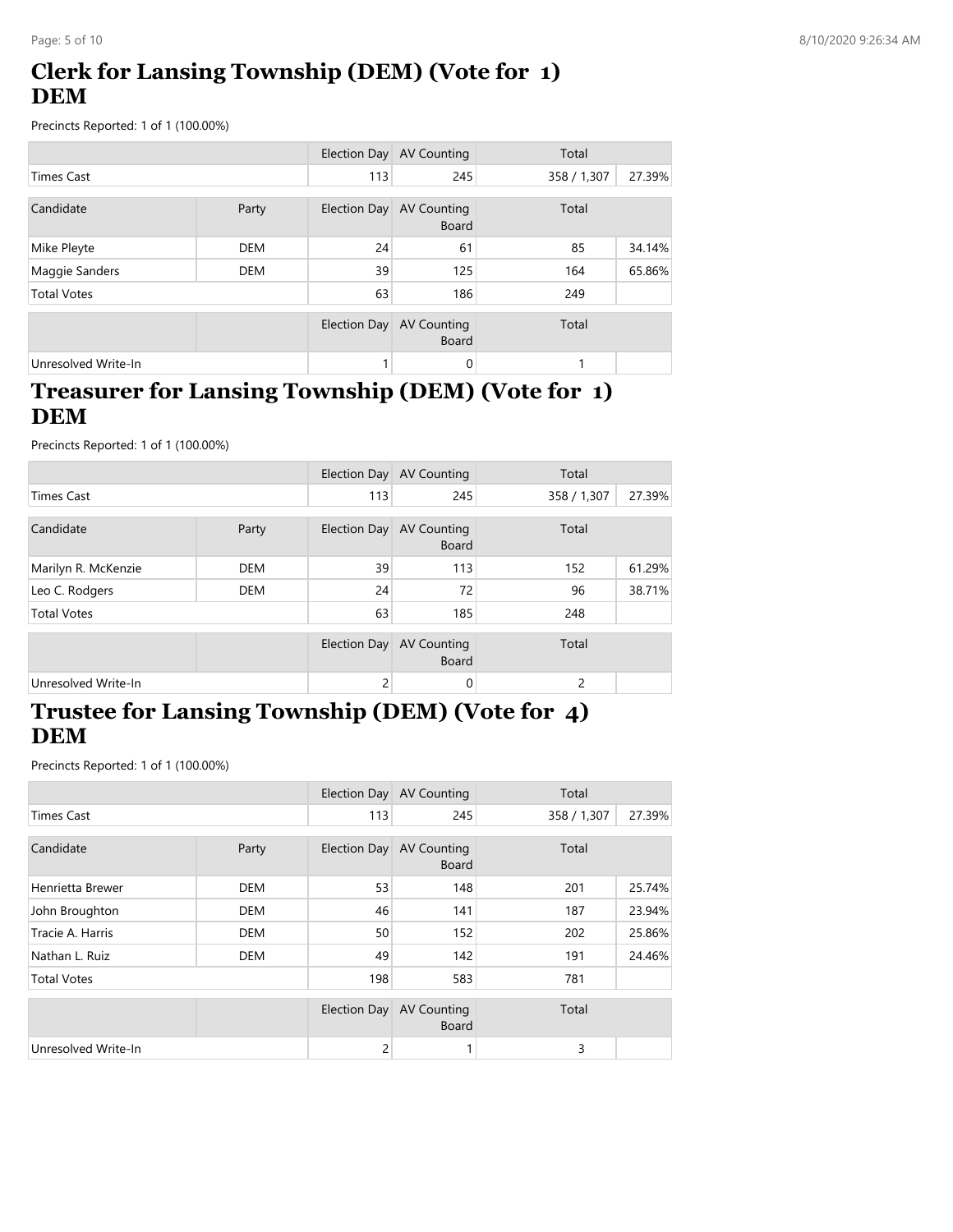### **US Senator (REP) (Vote for 1) REP**

Precincts Reported: 1 of 1 (100.00%)

|                     |            |                     | Election Day AV Counting                 | Total       |         |
|---------------------|------------|---------------------|------------------------------------------|-------------|---------|
| Times Cast          |            | 113                 | 245                                      | 358 / 1,307 | 27.39%  |
| Candidate           | Party      |                     | Election Day AV Counting<br><b>Board</b> | Total       |         |
| John James          | <b>REP</b> | 40                  | 35                                       | 75          | 100.00% |
| <b>Total Votes</b>  |            | 40                  | 35                                       | 75          |         |
|                     |            | <b>Election Day</b> | <b>AV Counting</b><br><b>Board</b>       | Total       |         |
| Unresolved Write-In |            | $\Omega$            | 0                                        | $\Omega$    |         |

#### **Representative in Congress CD 8 (REP) (Vote for 1) REP**

Precincts Reported: 1 of 1 (100.00%)

|                     |            |              | Election Day AV Counting           | Total       |        |
|---------------------|------------|--------------|------------------------------------|-------------|--------|
| <b>Times Cast</b>   |            | 113          | 245                                | 358 / 1,307 | 27.39% |
| Candidate           | Party      | Election Day | <b>AV Counting</b><br><b>Board</b> | Total       |        |
| Mike Detmer         | <b>REP</b> | 10           | 5                                  | 15          | 18.52% |
| Alan T. Hoover      | <b>REP</b> | 4            | 3                                  | 7           | 8.64%  |
| Paul Junge          | <b>REP</b> | 19           | 21                                 | 40          | 49.38% |
| Kristina Lyke       | <b>REP</b> | 11           | 8                                  | 19          | 23.46% |
| <b>Total Votes</b>  |            | 44           | 37                                 | 81          |        |
|                     |            | Election Day | <b>AV Counting</b><br><b>Board</b> | Total       |        |
| Unresolved Write-In |            | 0            | 0                                  | 0           |        |

#### **Representative in State Legislature District 68 (REP) (Vote for 1) REP**

|                     |            |              | Election Day AV Counting           | Total       |         |
|---------------------|------------|--------------|------------------------------------|-------------|---------|
| Times Cast          |            | 113          | 245                                | 358 / 1,307 | 27.39%  |
| Candidate           | Party      | Election Day | AV Counting<br><b>Board</b>        | Total       |         |
| Robert J. Atkinson  | <b>REP</b> | 42           | 36                                 | 78          | 100.00% |
| <b>Total Votes</b>  |            | 42           | 36                                 | 78          |         |
|                     |            | Election Day | <b>AV Counting</b><br><b>Board</b> | Total       |         |
| Unresolved Write-In |            | 0            | 0                                  | $\Omega$    |         |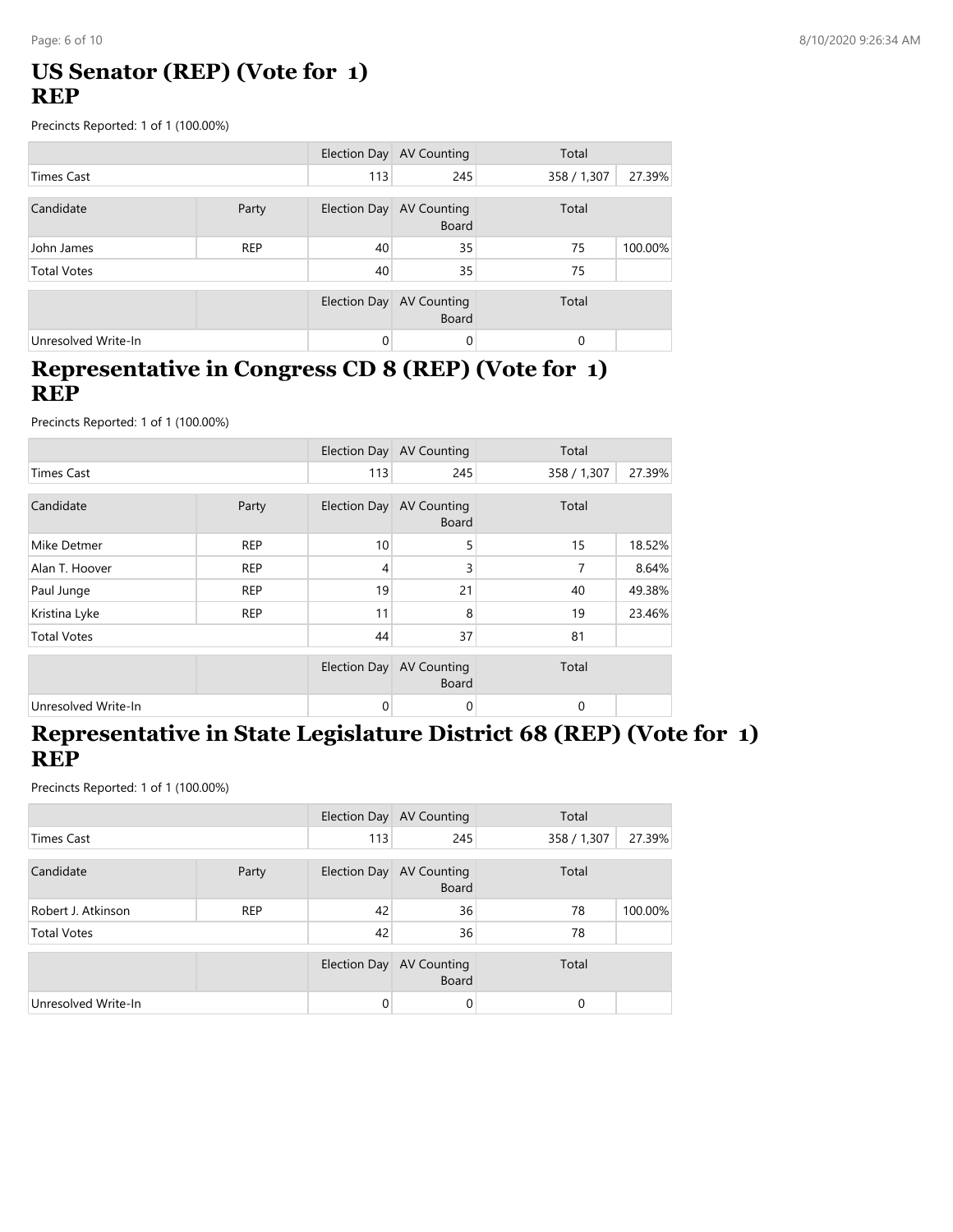# **Prosecuting Attorney for Ingham County (REP) (Vote for 1) REP**

Precincts Reported: 1 of 1 (100.00%)

|                     |            |              | Election Day AV Counting           | Total       |         |
|---------------------|------------|--------------|------------------------------------|-------------|---------|
| <b>Times Cast</b>   |            | 113          | 245                                | 358 / 1,307 | 27.39%  |
| Candidate           | Party      | Election Day | <b>AV Counting</b><br><b>Board</b> | Total       |         |
| George Platsis      | <b>REP</b> | 41           | 36                                 | 77          | 100.00% |
| <b>Total Votes</b>  |            | 41           | 36                                 | 77          |         |
|                     |            | Election Day | <b>AV Counting</b><br><b>Board</b> | Total       |         |
| Unresolved Write-In |            | $\Omega$     | 0                                  | $\Omega$    |         |

#### **Sheriff for Ingham County (REP) (Vote for 1) REP**

Precincts Reported: 1 of 1 (100.00%)

|                     |            |              | Election Day AV Counting           | Total       |         |
|---------------------|------------|--------------|------------------------------------|-------------|---------|
| Times Cast          |            | 113          | 245                                | 358 / 1,307 | 27.39%  |
| Candidate           | Party      | Election Day | <b>AV Counting</b><br><b>Board</b> | Total       |         |
| Daniel J. Wells     | <b>REP</b> | 41           | 34                                 | 75          | 100.00% |
| <b>Total Votes</b>  |            | 41           | 34                                 | 75          |         |
|                     |            | Election Day | AV Counting<br><b>Board</b>        | Total       |         |
| Unresolved Write-In |            | 0            | 0                                  | $\Omega$    |         |

# **Clerk for Ingham County (REP) (Vote for 1) REP**

|                     |            |              | Election Day AV Counting                 | Total       |         |
|---------------------|------------|--------------|------------------------------------------|-------------|---------|
| <b>Times Cast</b>   |            | 113          | 245                                      | 358 / 1,307 | 27.39%  |
| Candidate<br>Party  |            |              | Election Day AV Counting<br><b>Board</b> | Total       |         |
| Joseph W. Werner    | <b>REP</b> | 41           | 37                                       | 78          | 100.00% |
| <b>Total Votes</b>  |            | 41           | 37                                       | 78          |         |
|                     |            | Election Day | <b>AV Counting</b><br><b>Board</b>       | Total       |         |
| Unresolved Write-In |            | $\Omega$     | 0                                        | $\Omega$    |         |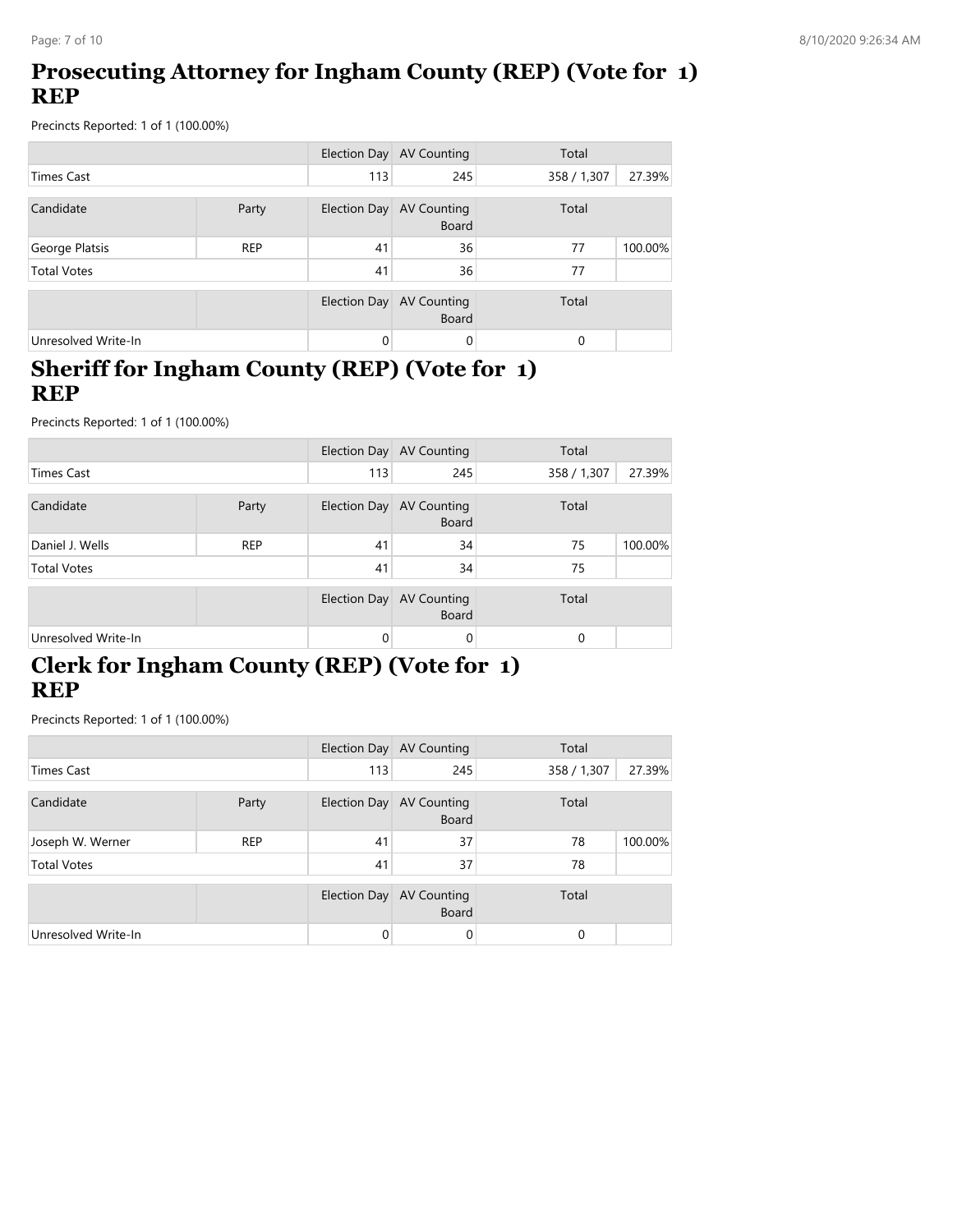### **Treasurer for Ingham County (REP) (Vote for 1) REP**

Precincts Reported: 1 of 1 (100.00%)

|                     |                                                   |              | Election Day AV Counting    | Total       |         |
|---------------------|---------------------------------------------------|--------------|-----------------------------|-------------|---------|
| Times Cast          |                                                   | 113          | 245                         | 358 / 1,307 | 27.39%  |
| Candidate           | Election Day AV Counting<br>Party<br><b>Board</b> |              | Total                       |             |         |
| Bruce A. Little     | <b>REP</b>                                        | 41           | 35                          | 76          | 100.00% |
| <b>Total Votes</b>  |                                                   | 41           | 35                          | 76          |         |
|                     |                                                   | Election Day | AV Counting<br><b>Board</b> | Total       |         |
| Unresolved Write-In |                                                   | 0            | $\Omega$                    | 0           |         |

#### **Register of Deeds for Ingham County (REP) (Vote for 1) REP**

Precincts Reported: 1 of 1 (100.00%)

|                     |            |              | Election Day AV Counting                 | Total       |         |
|---------------------|------------|--------------|------------------------------------------|-------------|---------|
| <b>Times Cast</b>   |            | 113          | 245                                      | 358 / 1,307 | 27.39%  |
| Candidate           | Party      |              | Election Day AV Counting<br><b>Board</b> | Total       |         |
| Carol J. VanDrie    | <b>REP</b> | 41           | 36                                       | 77          | 100.00% |
| <b>Total Votes</b>  |            | 41           | 36                                       | 77          |         |
|                     |            | Election Day | <b>AV Counting</b><br><b>Board</b>       | Total       |         |
| Unresolved Write-In |            | 0            | 0                                        | 0           |         |

### **Drain Commissioner for Ingham County (REP) (Vote for 1) REP**

|                     |            |              | Election Day AV Counting                 | Total       |         |
|---------------------|------------|--------------|------------------------------------------|-------------|---------|
| Times Cast          |            | 113          | 245                                      | 358 / 1,307 | 27.39%  |
| Candidate<br>Party  |            |              | Election Day AV Counting<br><b>Board</b> | Total       |         |
| Brian B. Beauchine  | <b>REP</b> | 41           | 36                                       | 77          | 100.00% |
| <b>Total Votes</b>  |            | 41           | 36                                       | 77          |         |
|                     |            | Election Day | AV Counting<br><b>Board</b>              | Total       |         |
| Unresolved Write-In |            | $\Omega$     | 0                                        | 0           |         |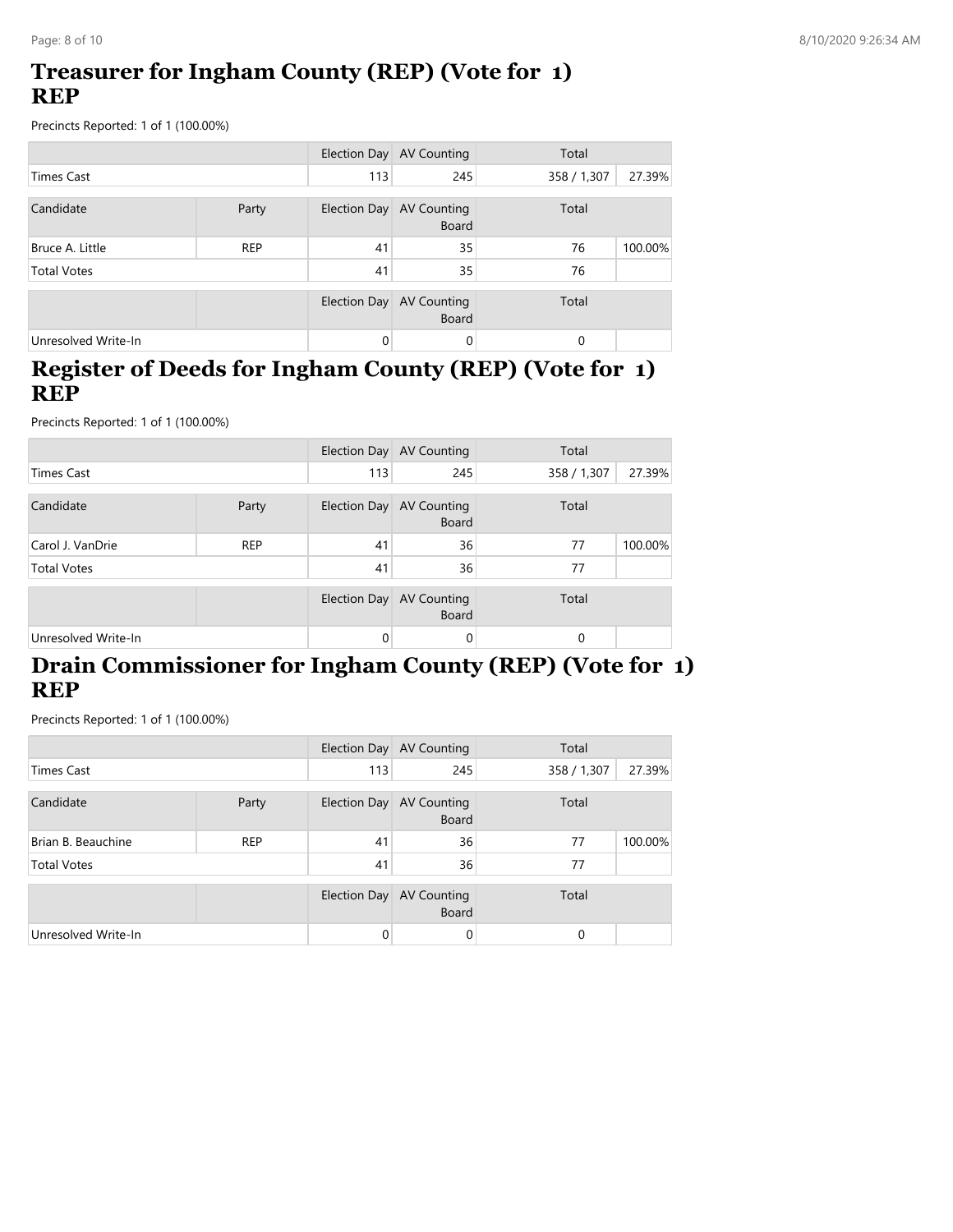# **Ingham County Commissioner 1st District (REP) (Vote for 1) REP**

Precincts Reported: 1 of 1 (100.00%)

|                     |            |              | Election Day AV Counting           | Total       |         |
|---------------------|------------|--------------|------------------------------------|-------------|---------|
| <b>Times Cast</b>   |            | 113          | 245                                | 358 / 1,307 | 27.39%  |
| Candidate<br>Party  |            | Election Day | <b>AV Counting</b><br>Board        | Total       |         |
| Kathy Prout         | <b>REP</b> | 41           | 36                                 | 77          | 100.00% |
| <b>Total Votes</b>  |            | 41           | 36                                 | 77          |         |
|                     |            | Election Day | <b>AV Counting</b><br><b>Board</b> | Total       |         |
| Unresolved Write-In |            | 0            | 0                                  | $\Omega$    |         |

#### **Supervisor for Lansing Township (REP) (Vote for 1) REP**

Precincts Reported: 1 of 1 (100.00%)

|                     |       |     | Election Day AV Counting                 | Total                 |
|---------------------|-------|-----|------------------------------------------|-----------------------|
| Times Cast          |       | 113 | 245                                      | 27.39%<br>358 / 1,307 |
| Candidate           | Party |     | Election Day AV Counting<br><b>Board</b> | Total                 |
| <b>Total Votes</b>  |       |     | 0                                        | $\Omega$              |
|                     |       |     | Election Day AV Counting<br><b>Board</b> | Total                 |
| Unresolved Write-In |       |     | 5                                        | 10                    |

### **Clerk for Lansing Township (REP) (Vote for 1) REP**

Precincts Reported: 1 of 1 (100.00%)

|                     |            |          | Election Day AV Counting                 | Total       |         |
|---------------------|------------|----------|------------------------------------------|-------------|---------|
| <b>Times Cast</b>   |            | 113      | 245                                      | 358 / 1,307 | 27.39%  |
| Candidate           | Party      |          | Election Day AV Counting<br><b>Board</b> | Total       |         |
| Susan L. Aten       | <b>REP</b> | 42       | 35                                       | 77          | 100.00% |
| <b>Total Votes</b>  |            | 42       | 35                                       | 77          |         |
|                     |            |          | Election Day AV Counting<br><b>Board</b> | Total       |         |
| Unresolved Write-In |            | $\Omega$ |                                          |             |         |

#### **Treasurer for Lansing Township (REP) (Vote for 1) REP**

|                     |       |              | Election Day AV Counting                 | Total                 |
|---------------------|-------|--------------|------------------------------------------|-----------------------|
| Times Cast          |       | 113          | 245                                      | 27.39%<br>358 / 1,307 |
| Candidate           | Party |              | Election Day AV Counting<br><b>Board</b> | Total                 |
| <b>Total Votes</b>  |       | 0            |                                          | 0                     |
|                     |       | Election Day | <b>AV Counting</b><br><b>Board</b>       | Total                 |
| Unresolved Write-In |       | 3            |                                          | 8                     |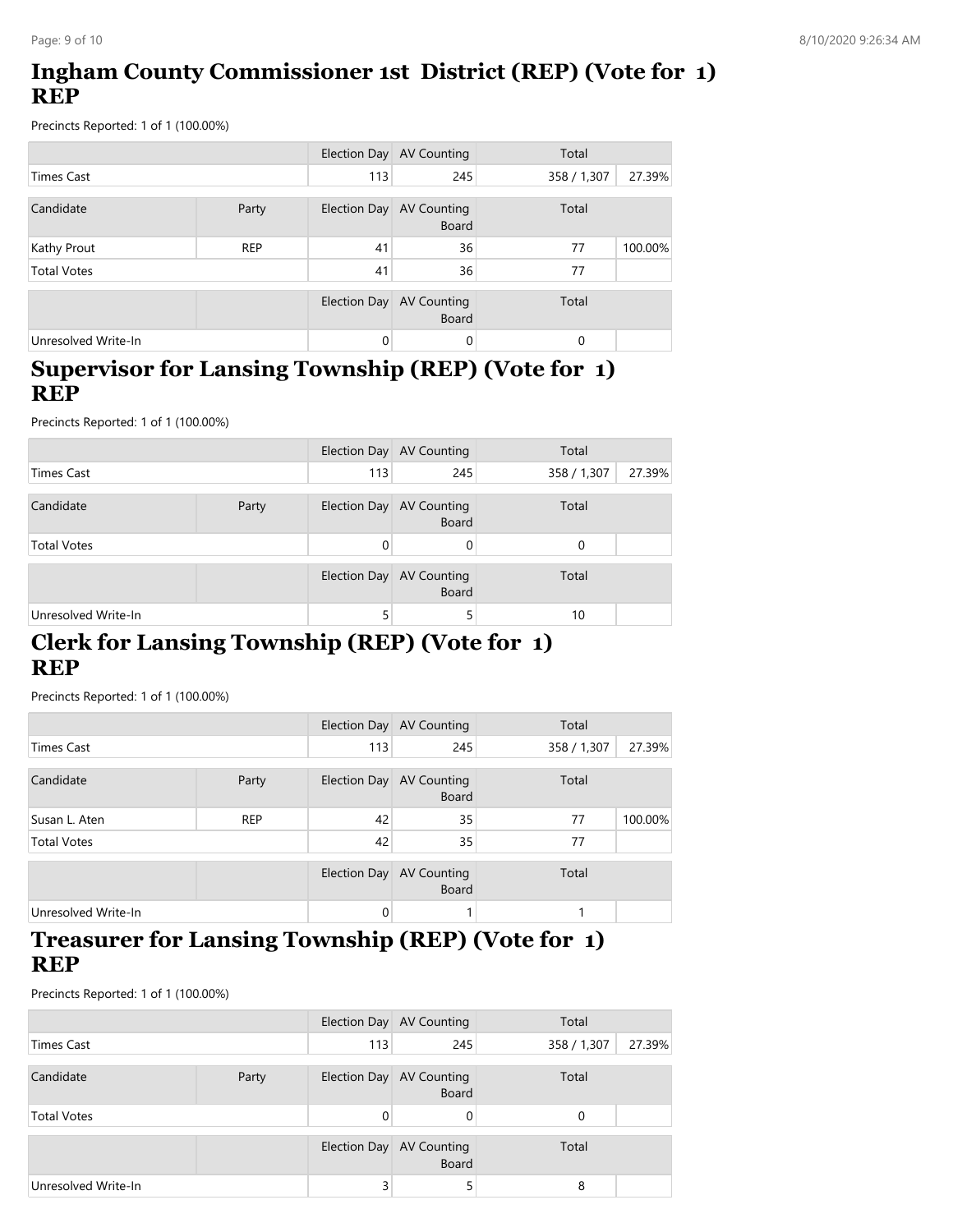### **Trustee for Lansing Township (REP) (Vote for 4) REP**

Precincts Reported: 1 of 1 (100.00%)

|                     |            |              | Election Day AV Counting                    | Total       |        |
|---------------------|------------|--------------|---------------------------------------------|-------------|--------|
| <b>Times Cast</b>   |            | 113          | 245                                         | 358 / 1,307 | 27.39% |
| Candidate           | Party      | Election Day | Total<br><b>AV Counting</b><br><b>Board</b> |             |        |
| John R. Bankson     | <b>REP</b> | 32           | 28                                          | 60          | 48.78% |
| Samuel A. Biddle    | <b>REP</b> | 34           | 29                                          | 63          | 51.22% |
| <b>Total Votes</b>  |            | 66           | 57                                          | 123         |        |
|                     |            | Election Day | <b>AV Counting</b><br><b>Board</b>          | Total       |        |
| Unresolved Write-In |            | 0            | 2                                           | 2           |        |

# **Ingham County Elder Persons Millage (Vote for 1)**

Precincts Reported: 1 of 1 (100.00%)

|                     |       |          | Election Day AV Counting                 | Total       |        |
|---------------------|-------|----------|------------------------------------------|-------------|--------|
| <b>Times Cast</b>   |       | 113      | 245                                      | 358 / 1,307 | 27.39% |
| Candidate           | Party |          | Election Day AV Counting<br><b>Board</b> | Total       |        |
| Yes                 |       | 86       | 188                                      | 274         | 82.78% |
| <b>No</b>           |       | 21       | 36                                       | 57          | 17.22% |
| <b>Total Votes</b>  |       | 107      | 224                                      | 331         |        |
|                     |       |          | Election Day AV Counting<br><b>Board</b> | Total       |        |
| Unresolved Write-In |       | $\Omega$ | 0                                        | 0           |        |

# **Ingham County 911 Millage Renewal Question (Vote for 1)**

|                     |       |     | Election Day AV Counting                 | Total       |        |
|---------------------|-------|-----|------------------------------------------|-------------|--------|
| <b>Times Cast</b>   |       | 113 | 245                                      | 358 / 1,307 | 27.39% |
| Candidate           | Party |     | Election Day AV Counting<br><b>Board</b> | Total       |        |
| Yes                 |       | 87  | 175                                      | 262         | 78.21% |
| <b>No</b>           |       | 21  | 52                                       | 73          | 21.79% |
| <b>Total Votes</b>  |       | 108 | 227                                      | 335         |        |
|                     |       |     | Election Day AV Counting<br><b>Board</b> | Total       |        |
| Unresolved Write-In |       | 0   | 0                                        | 0           |        |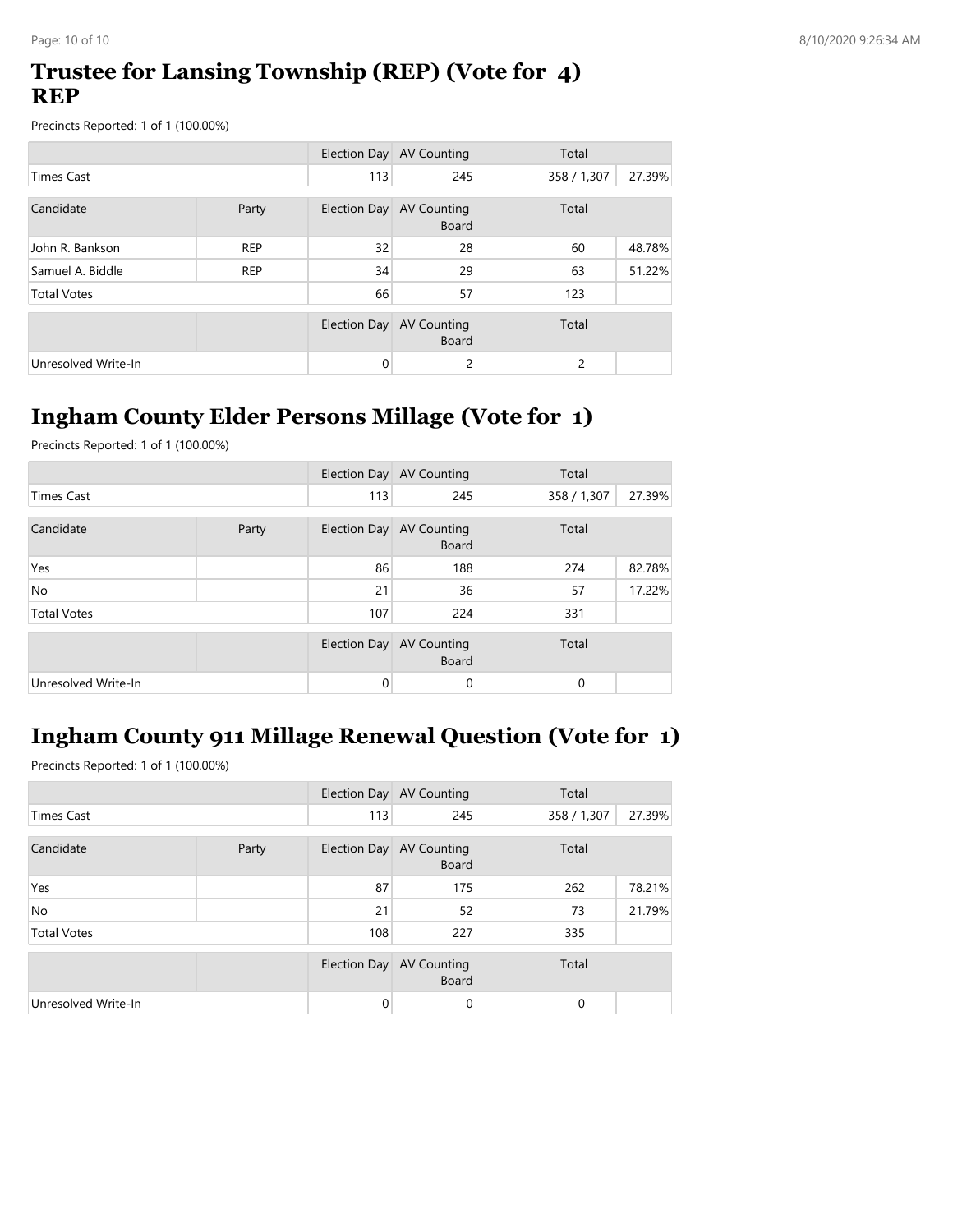#### Election Summary Results Primary Election August 4, 2020 Ingham County Lansing Township, Precinct 6

Precincts Reported: 1 of 1 (100.00%) Registered Voters: 402 of 1,335 (30.11%) Ballots Cast: 402

# **US Senator (DEM) (Vote for 1) DEM**

Precincts Reported: 1 of 1 (100.00%)

|                     |       |              | Election Day AV Counting                 | Total       |         |
|---------------------|-------|--------------|------------------------------------------|-------------|---------|
| <b>Times Cast</b>   |       | 89           | 313                                      | 402 / 1,335 | 30.11%  |
| Candidate           | Party |              | Election Day AV Counting<br><b>Board</b> | Total       |         |
| Gary Peters         | DEM   | 56           | 227                                      | 283         | 100.00% |
| <b>Total Votes</b>  |       | 56           | 227                                      | 283         |         |
|                     |       | Election Day | <b>AV Counting</b><br><b>Board</b>       | Total       |         |
| Unresolved Write-In |       | $\Omega$     | 0                                        | $\Omega$    |         |

#### **Representative in Congress CD 8 (DEM) (Vote for 1) DEM**

|                     |            |              | Election Day AV Counting                 | Total       |         |
|---------------------|------------|--------------|------------------------------------------|-------------|---------|
| Times Cast          |            | 89           | 313                                      | 402 / 1,335 | 30.11%  |
| Candidate           | Party      |              | Election Day AV Counting<br><b>Board</b> | Total       |         |
| Elissa Slotkin      | <b>DEM</b> | 56           | 229                                      | 285         | 100.00% |
| <b>Total Votes</b>  |            | 56           | 229                                      | 285         |         |
|                     |            | Election Day | AV Counting<br><b>Board</b>              | Total       |         |
| Unresolved Write-In |            | $\Omega$     | $\Omega$                                 | 0           |         |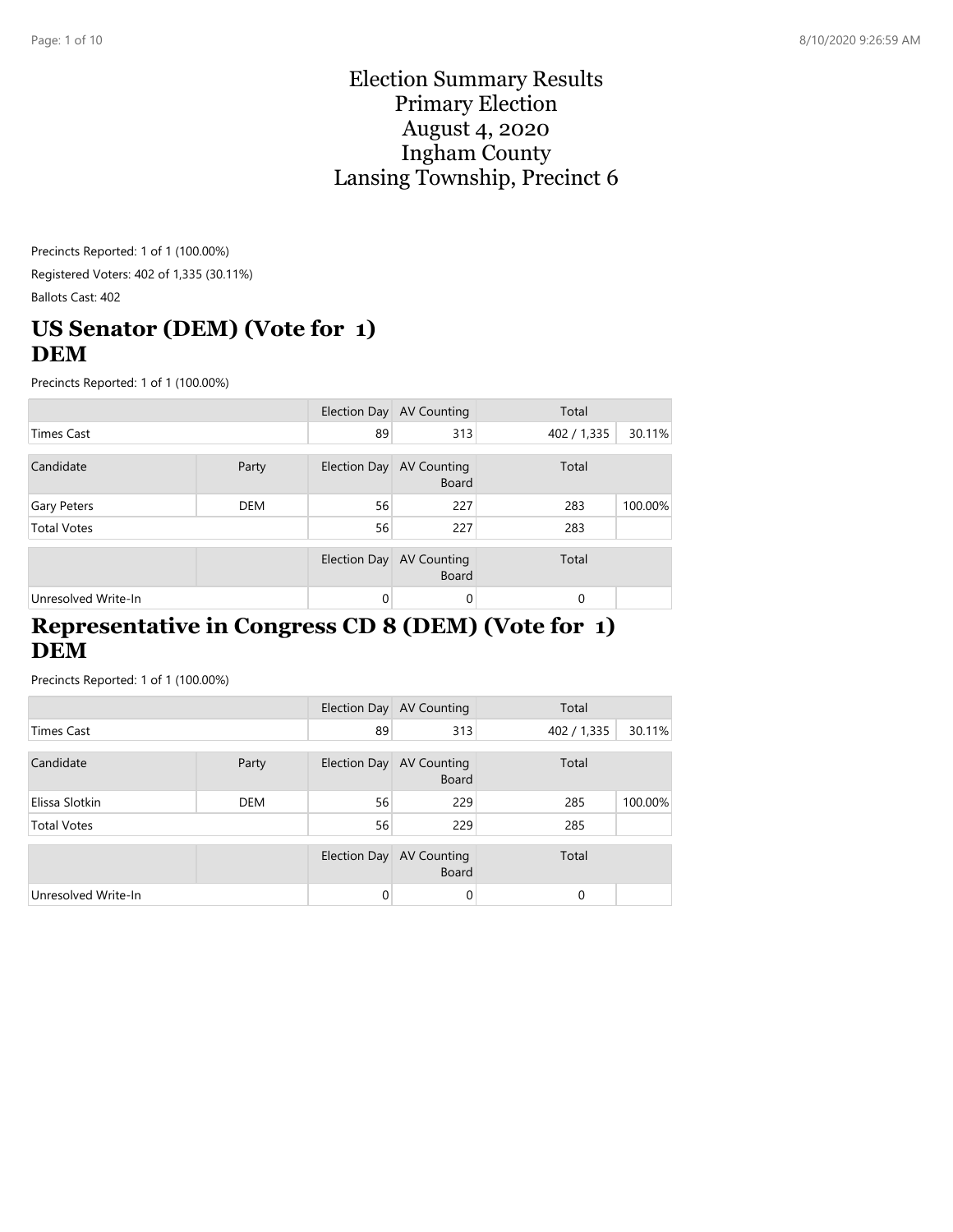## **Representative in State Legislature District 68 (DEM) (Vote for 1) DEM**

Precincts Reported: 1 of 1 (100.00%)

|                     |            |              | Election Day AV Counting           | Total       |         |
|---------------------|------------|--------------|------------------------------------|-------------|---------|
| <b>Times Cast</b>   |            | 89           | 313                                | 402 / 1,335 | 30.11%  |
| Candidate           | Party      | Election Day | <b>AV Counting</b><br><b>Board</b> | Total       |         |
| Sarah Anthony       | <b>DEM</b> | 56           | 225                                | 281         | 100.00% |
| <b>Total Votes</b>  |            | 56           | 225                                | 281         |         |
|                     |            | Election Day | <b>AV Counting</b><br><b>Board</b> | Total       |         |
| Unresolved Write-In |            | 0            | 0                                  | 0           |         |

#### **Prosecuting Attorney for Ingham County (DEM) (Vote for 1) DEM**

Precincts Reported: 1 of 1 (100.00%)

|                     |            |              | Election Day AV Counting           | Total       |         |
|---------------------|------------|--------------|------------------------------------|-------------|---------|
| <b>Times Cast</b>   |            | 89           | 313                                | 402 / 1,335 | 30.11%  |
| Candidate           | Party      | Election Day | <b>AV Counting</b><br>Board        | Total       |         |
| Carol A. Siemon     | <b>DEM</b> | 55           | 218                                | 273         | 100.00% |
| <b>Total Votes</b>  |            | 55           | 218                                | 273         |         |
|                     |            | Election Day | <b>AV Counting</b><br><b>Board</b> | Total       |         |
| Unresolved Write-In |            | 0            | 0                                  | $\Omega$    |         |

### **Sheriff for Ingham County (DEM) (Vote for 1) DEM**

|                        |            |          | Election Day AV Counting                 | Total       |         |
|------------------------|------------|----------|------------------------------------------|-------------|---------|
| <b>Times Cast</b>      |            | 89       | 313                                      | 402 / 1,335 | 30.11%  |
| Candidate              | Party      |          | Election Day AV Counting<br><b>Board</b> | Total       |         |
| Scott A. Wriggelsworth | <b>DEM</b> | 54       | 219                                      | 273         | 100.00% |
| <b>Total Votes</b>     |            | 54       | 219                                      | 273         |         |
|                        |            |          | Election Day AV Counting<br><b>Board</b> | Total       |         |
| Unresolved Write-In    |            | $\Omega$ | 0                                        | $\Omega$    |         |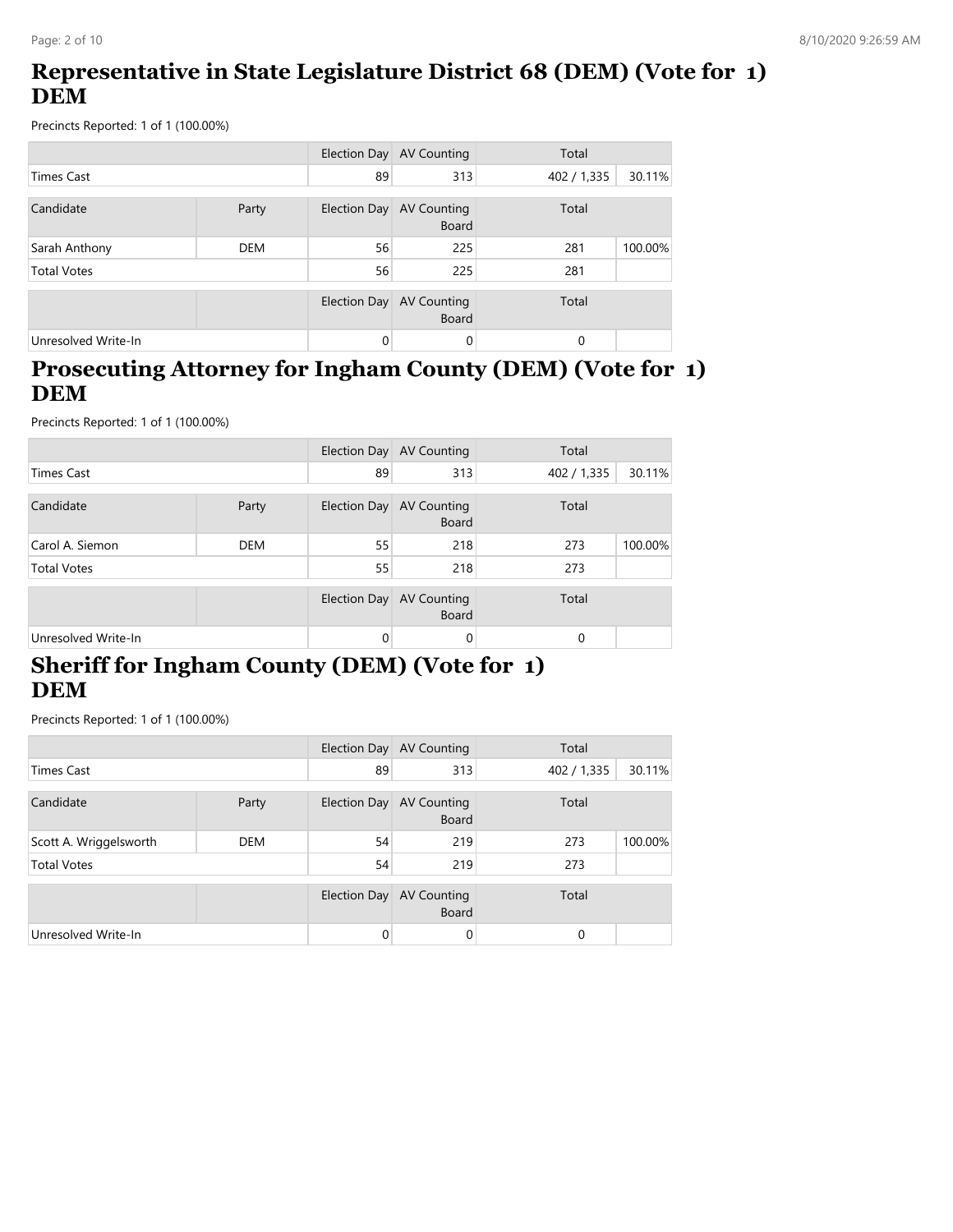# **Clerk for Ingham County (DEM) (Vote for 1) DEM**

Precincts Reported: 1 of 1 (100.00%)

|                      |            |              | Election Day AV Counting           | Total       |        |
|----------------------|------------|--------------|------------------------------------|-------------|--------|
| <b>Times Cast</b>    |            | 89           | 313                                | 402 / 1,335 | 30.11% |
| Candidate            | Party      | Election Day | <b>AV Counting</b><br><b>Board</b> | Total       |        |
| Barb Byrum           | <b>DEM</b> | 32           | 154                                | 186         | 63.27% |
| DeKeea Quinney-Davis | <b>DEM</b> | 26           | 82                                 | 108         | 36.73% |
| <b>Total Votes</b>   |            | 58           | 236                                | 294         |        |
|                      |            | Election Day | <b>AV Counting</b><br><b>Board</b> | Total       |        |
| Unresolved Write-In  |            | 0            | 0                                  | 0           |        |

### **Treasurer for Ingham County (DEM) (Vote for 1) DEM**

Precincts Reported: 1 of 1 (100.00%)

|                     |            |    | Election Day AV Counting                 | Total       |         |
|---------------------|------------|----|------------------------------------------|-------------|---------|
| <b>Times Cast</b>   |            | 89 | 313                                      | 402 / 1,335 | 30.11%  |
| Candidate           | Party      |    | Election Day AV Counting<br><b>Board</b> | Total       |         |
| Eric A. Schertzing  | <b>DEM</b> | 53 | 219                                      | 272         | 100.00% |
| <b>Total Votes</b>  |            | 53 | 219                                      | 272         |         |
|                     |            |    | Election Day AV Counting<br><b>Board</b> | Total       |         |
| Unresolved Write-In |            |    | 0                                        |             |         |

# **Register of Deeds for Ingham County (DEM) (Vote for 1) DEM**

|                     |            |              | Election Day AV Counting                 | Total       |         |
|---------------------|------------|--------------|------------------------------------------|-------------|---------|
| <b>Times Cast</b>   |            | 89           | 313                                      | 402 / 1,335 | 30.11%  |
| Candidate           | Party      |              | Election Day AV Counting<br><b>Board</b> | Total       |         |
| Derrick Quinney     | <b>DEM</b> | 54           | 217                                      | 271         | 100.00% |
| <b>Total Votes</b>  |            | 54           | 217                                      | 271         |         |
|                     |            | Election Day | <b>AV Counting</b><br><b>Board</b>       | Total       |         |
| Unresolved Write-In |            | $\Omega$     | 0                                        | 0           |         |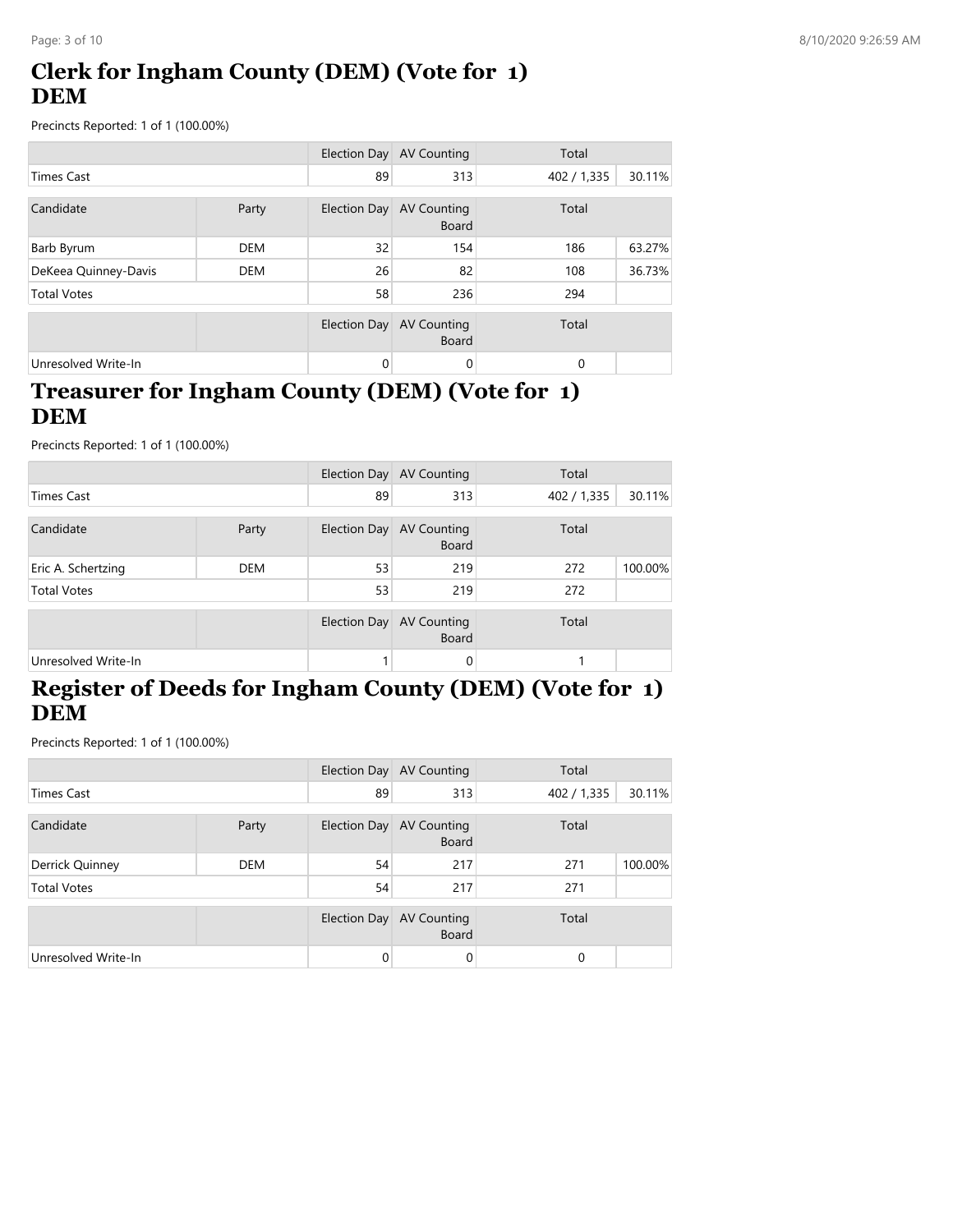# **Drain Commissioner for Ingham County (DEM) (Vote for 1) DEM**

Precincts Reported: 1 of 1 (100.00%)

|                     |            |              | Election Day AV Counting           | Total       |         |
|---------------------|------------|--------------|------------------------------------|-------------|---------|
| Times Cast          |            | 89           | 313                                | 402 / 1,335 | 30.11%  |
| Candidate           | Party      | Election Day | AV Counting<br><b>Board</b>        | Total       |         |
| Patrick Lindemann   | <b>DEM</b> | 55           | 214                                | 269         | 100.00% |
| <b>Total Votes</b>  |            | 55           | 214                                | 269         |         |
|                     |            | Election Day | <b>AV Counting</b><br><b>Board</b> | Total       |         |
| Unresolved Write-In |            | 0            | 2                                  | 2           |         |

#### **Ingham County Commissioner 1st District (DEM) (Vote for 1) DEM**

Precincts Reported: 1 of 1 (100.00%)

|                     |            |              | Election Day AV Counting           | Total       |         |
|---------------------|------------|--------------|------------------------------------|-------------|---------|
| <b>Times Cast</b>   |            | 89           | 313                                | 402 / 1,335 | 30.11%  |
| Candidate           | Party      | Election Day | <b>AV Counting</b><br>Board        | Total       |         |
| Victor G. Celentino | <b>DEM</b> | 54           | 219                                | 273         | 100.00% |
| <b>Total Votes</b>  |            | 54           | 219                                | 273         |         |
|                     |            | Election Day | <b>AV Counting</b><br><b>Board</b> | Total       |         |
| Unresolved Write-In |            | $\Omega$     | 0                                  | $\Omega$    |         |

# **Supervisor for Lansing Township (DEM) (Vote for 1) DEM**

|                     |            |              | Election Day AV Counting                 | Total       |         |
|---------------------|------------|--------------|------------------------------------------|-------------|---------|
| Times Cast          |            | 89           | 313                                      | 402 / 1,335 | 30.11%  |
| Candidate           | Party      |              | Election Day AV Counting<br><b>Board</b> | Total       |         |
| Diontrae Hayes      | <b>DEM</b> | 54           | 213                                      | 267         | 100.00% |
| <b>Total Votes</b>  |            | 54           | 213                                      | 267         |         |
|                     |            | Election Day | AV Counting<br><b>Board</b>              | Total       |         |
| Unresolved Write-In |            | $\Omega$     | 0                                        | $\Omega$    |         |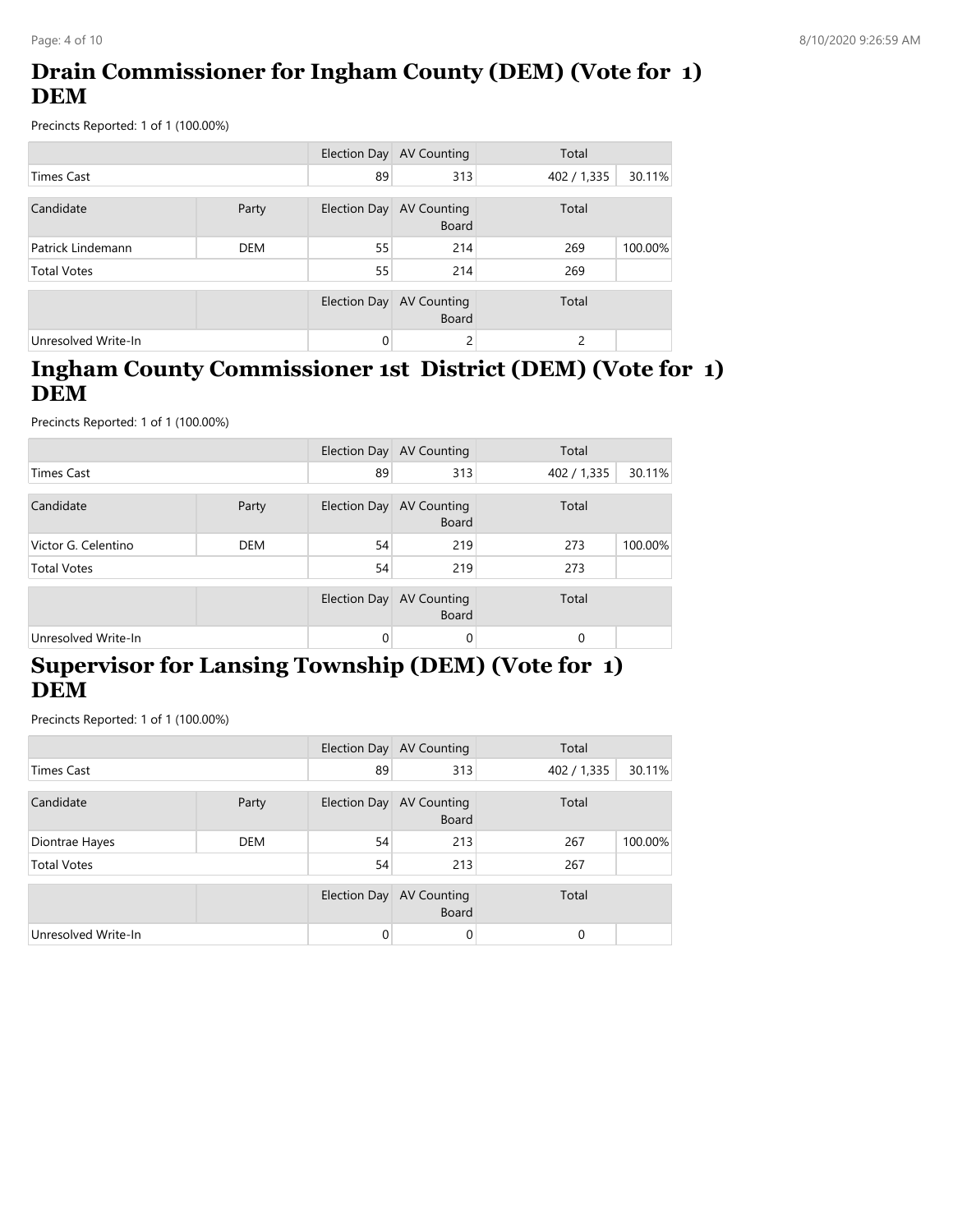# **Clerk for Lansing Township (DEM) (Vote for 1) DEM**

Precincts Reported: 1 of 1 (100.00%)

|                     |            |              | Election Day AV Counting           | Total       |        |
|---------------------|------------|--------------|------------------------------------|-------------|--------|
| <b>Times Cast</b>   |            | 89           | 313                                | 402 / 1,335 | 30.11% |
| Candidate           | Party      | Election Day | AV Counting<br><b>Board</b>        | Total       |        |
| Mike Pleyte         | <b>DEM</b> | 24           | 97                                 | 121         | 43.21% |
| Maggie Sanders      | <b>DEM</b> | 33           | 126                                | 159         | 56.79% |
| <b>Total Votes</b>  |            | 57           | 223                                | 280         |        |
|                     |            | Election Day | <b>AV Counting</b><br><b>Board</b> | Total       |        |
| Unresolved Write-In |            | $\Omega$     | 0                                  | 0           |        |

### **Treasurer for Lansing Township (DEM) (Vote for 1) DEM**

Precincts Reported: 1 of 1 (100.00%)

|                     |            |              | Election Day AV Counting                 | Total       |        |
|---------------------|------------|--------------|------------------------------------------|-------------|--------|
| <b>Times Cast</b>   |            | 89           | 313                                      | 402 / 1,335 | 30.11% |
| Candidate           | Party      | Election Day | <b>AV Counting</b><br><b>Board</b>       | Total       |        |
| Marilyn R. McKenzie | <b>DEM</b> | 39           | 140                                      | 179         | 61.94% |
| Leo C. Rodgers      | <b>DEM</b> | 18           | 92                                       | 110         | 38.06% |
| <b>Total Votes</b>  |            | 57           | 232                                      | 289         |        |
|                     |            |              | Election Day AV Counting<br><b>Board</b> | Total       |        |
| Unresolved Write-In |            | $\Omega$     | 0                                        | $\Omega$    |        |

### **Trustee for Lansing Township (DEM) (Vote for 4) DEM**

|                     |            |              | Election Day AV Counting           | Total       |        |
|---------------------|------------|--------------|------------------------------------|-------------|--------|
| <b>Times Cast</b>   |            | 89           | 313                                | 402 / 1,335 | 30.11% |
| Candidate           | Party      | Election Day | <b>AV Counting</b>                 | Total       |        |
|                     |            |              | <b>Board</b>                       |             |        |
| Henrietta Brewer    | <b>DEM</b> | 45           | 194                                | 239         | 25.21% |
| John Broughton      | DEM        | 45           | 191                                | 236         | 24.89% |
| Tracie A. Harris    | <b>DEM</b> | 51           | 193                                | 244         | 25.74% |
| Nathan L. Ruiz      | <b>DEM</b> | 45           | 184                                | 229         | 24.16% |
| <b>Total Votes</b>  |            | 186          | 762                                | 948         |        |
|                     |            | Election Day | <b>AV Counting</b><br><b>Board</b> | Total       |        |
| Unresolved Write-In |            | $\mathbf{0}$ | 0                                  | 0           |        |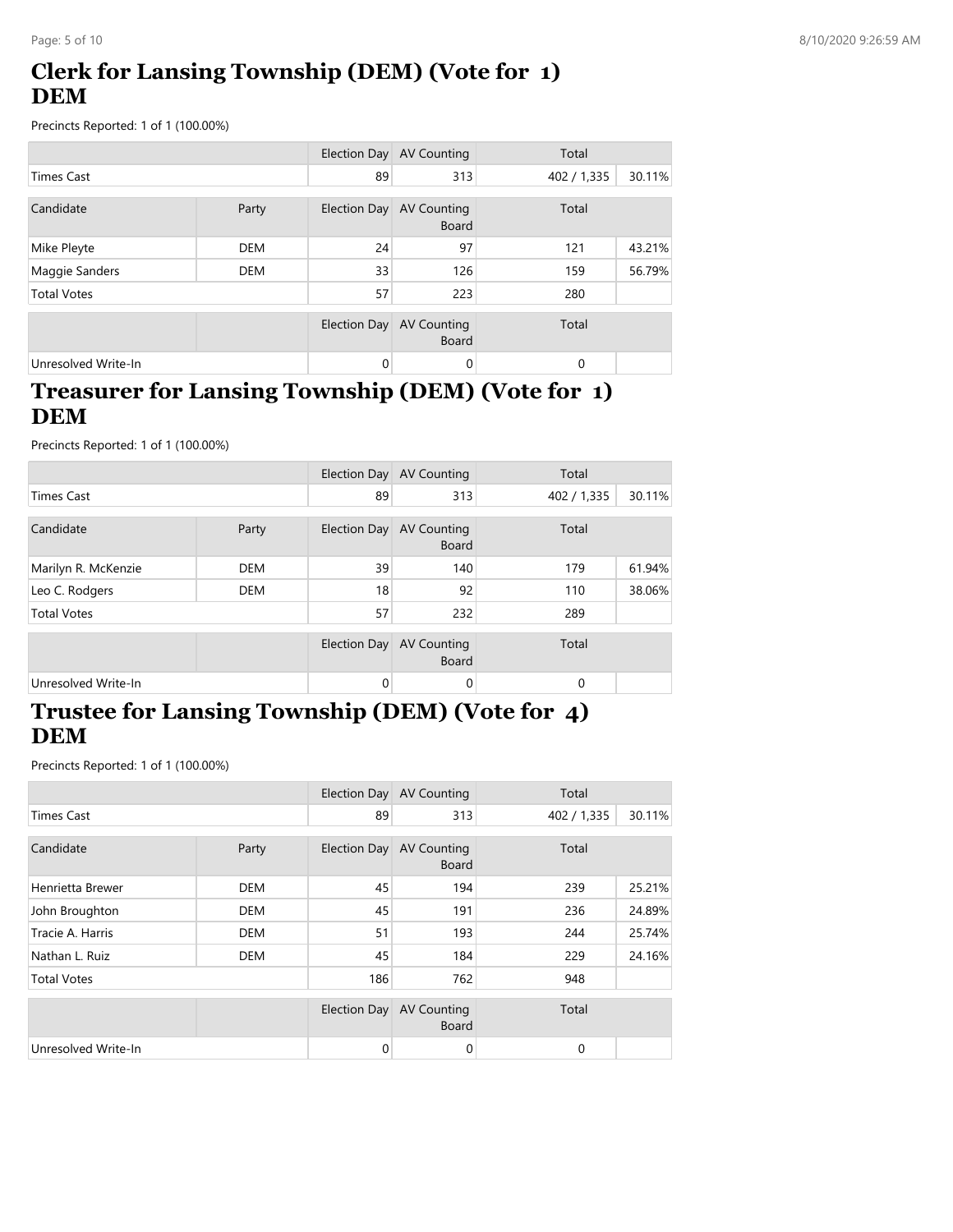### **US Senator (REP) (Vote for 1) REP**

Precincts Reported: 1 of 1 (100.00%)

|                     |            |              | Election Day AV Counting                 | Total       |         |
|---------------------|------------|--------------|------------------------------------------|-------------|---------|
| <b>Times Cast</b>   |            | 89           | 313                                      | 402 / 1,335 | 30.11%  |
| Candidate           | Party      |              | Election Day AV Counting<br><b>Board</b> | Total       |         |
| John James          | <b>REP</b> | 28           | 34                                       | 62          | 100.00% |
| <b>Total Votes</b>  |            | 28           | 34                                       | 62          |         |
|                     |            | Election Day | AV Counting<br><b>Board</b>              | Total       |         |
| Unresolved Write-In |            | $\Omega$     |                                          |             |         |

#### **Representative in Congress CD 8 (REP) (Vote for 1) REP**

Precincts Reported: 1 of 1 (100.00%)

|                     |            |                     | Election Day AV Counting           | Total       |        |
|---------------------|------------|---------------------|------------------------------------|-------------|--------|
| <b>Times Cast</b>   |            | 89                  | 313                                | 402 / 1,335 | 30.11% |
| Candidate           | Party      | Election Day        | <b>AV Counting</b><br><b>Board</b> | Total       |        |
| Mike Detmer         | <b>REP</b> | 8                   | 7                                  | 15          | 23.81% |
| Alan T. Hoover      | <b>REP</b> | 3                   | 8                                  | 11          | 17.46% |
| Paul Junge          | <b>REP</b> | 9                   | 8                                  | 17          | 26.98% |
| Kristina Lyke       | <b>REP</b> | 6                   | 14                                 | 20          | 31.75% |
| <b>Total Votes</b>  |            | 26                  | 37                                 | 63          |        |
|                     |            | <b>Election Day</b> | <b>AV Counting</b><br><b>Board</b> | Total       |        |
| Unresolved Write-In |            | 0                   | 0                                  | 0           |        |

#### **Representative in State Legislature District 68 (REP) (Vote for 1) REP**

|                     |            |              | Election Day AV Counting           | Total       |         |
|---------------------|------------|--------------|------------------------------------|-------------|---------|
| <b>Times Cast</b>   |            | 89           | 313                                | 402 / 1,335 | 30.11%  |
| Candidate           | Party      | Election Day | <b>AV Counting</b><br><b>Board</b> | Total       |         |
| Robert J. Atkinson  | <b>REP</b> | 27           | 33                                 | 60          | 100.00% |
| <b>Total Votes</b>  |            | 27           | 33                                 | 60          |         |
|                     |            | Election Day | AV Counting<br><b>Board</b>        | Total       |         |
| Unresolved Write-In |            | 0            | 0                                  | $\Omega$    |         |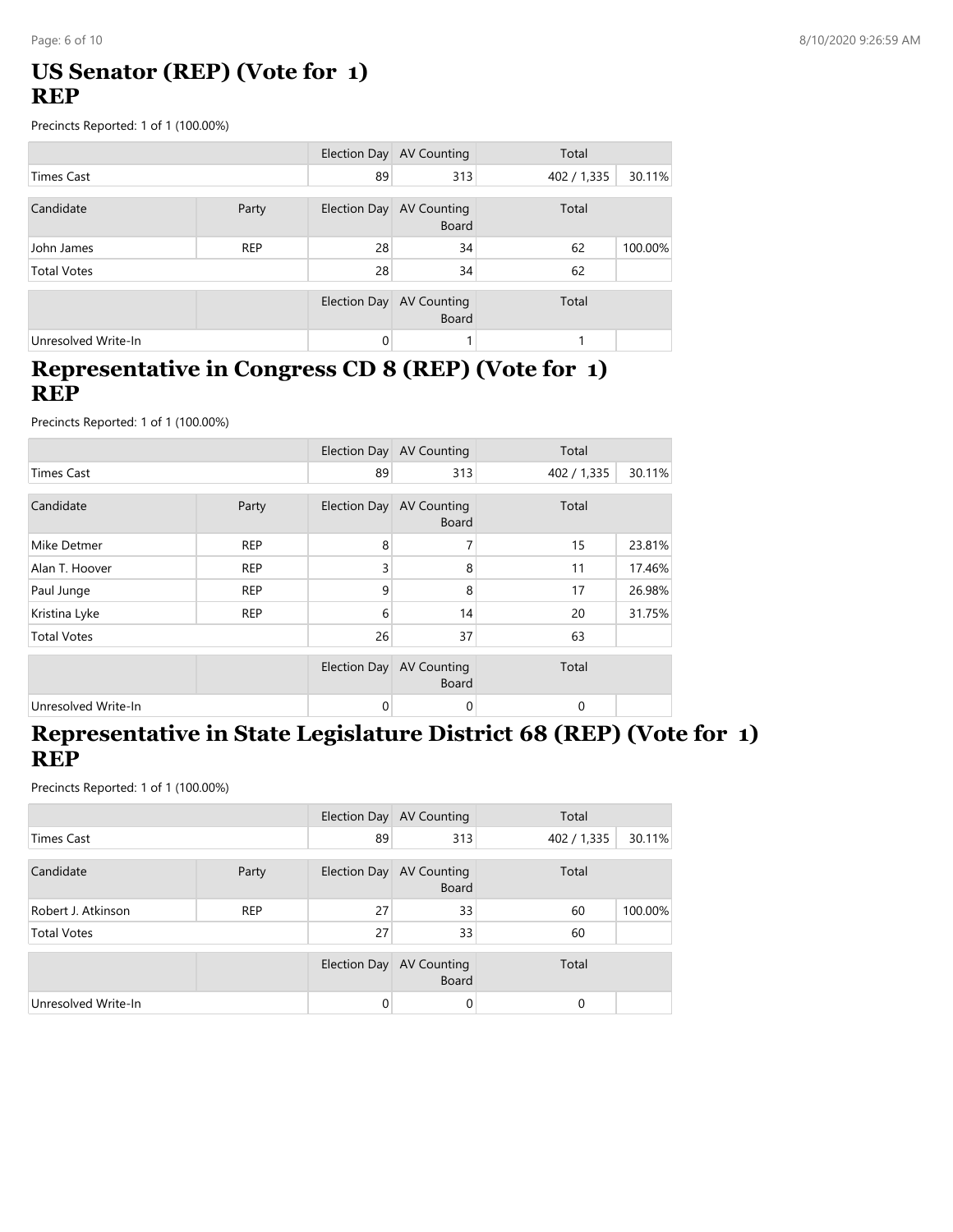### **Prosecuting Attorney for Ingham County (REP) (Vote for 1) REP**

Precincts Reported: 1 of 1 (100.00%)

|                     |            |                     | Election Day AV Counting           | Total       |         |
|---------------------|------------|---------------------|------------------------------------|-------------|---------|
| <b>Times Cast</b>   |            | 89                  | 313                                | 402 / 1,335 | 30.11%  |
| Candidate           | Party      | <b>Election Day</b> | <b>AV Counting</b><br><b>Board</b> | Total       |         |
| George Platsis      | <b>REP</b> | 27                  | 35                                 | 62          | 100.00% |
| <b>Total Votes</b>  |            | 27                  | 35                                 | 62          |         |
|                     |            | Election Day        | <b>AV Counting</b><br><b>Board</b> | Total       |         |
| Unresolved Write-In |            | $\Omega$            | $\Omega$                           | 0           |         |

#### **Sheriff for Ingham County (REP) (Vote for 1) REP**

Precincts Reported: 1 of 1 (100.00%)

|                     |            |          | Election Day AV Counting                 | Total       |         |
|---------------------|------------|----------|------------------------------------------|-------------|---------|
| <b>Times Cast</b>   |            | 89       | 313                                      | 402 / 1,335 | 30.11%  |
| Candidate           | Party      |          | Election Day AV Counting<br><b>Board</b> | Total       |         |
| Daniel J. Wells     | <b>REP</b> | 27       | 34                                       | 61          | 100.00% |
| <b>Total Votes</b>  |            | 27       | 34                                       | 61          |         |
|                     |            |          | Election Day AV Counting<br><b>Board</b> | Total       |         |
| Unresolved Write-In |            | $\Omega$ |                                          |             |         |

# **Clerk for Ingham County (REP) (Vote for 1) REP**

|                     |            |              | Election Day AV Counting                 | Total       |         |
|---------------------|------------|--------------|------------------------------------------|-------------|---------|
| <b>Times Cast</b>   |            | 89           | 313                                      | 402 / 1,335 | 30.11%  |
| Candidate           | Party      |              | Election Day AV Counting<br><b>Board</b> | Total       |         |
| Joseph W. Werner    | <b>REP</b> | 27           | 35                                       | 62          | 100.00% |
| <b>Total Votes</b>  |            | 27           | 35                                       | 62          |         |
|                     |            | Election Day | AV Counting<br><b>Board</b>              | Total       |         |
| Unresolved Write-In |            | $\Omega$     | 0                                        | $\Omega$    |         |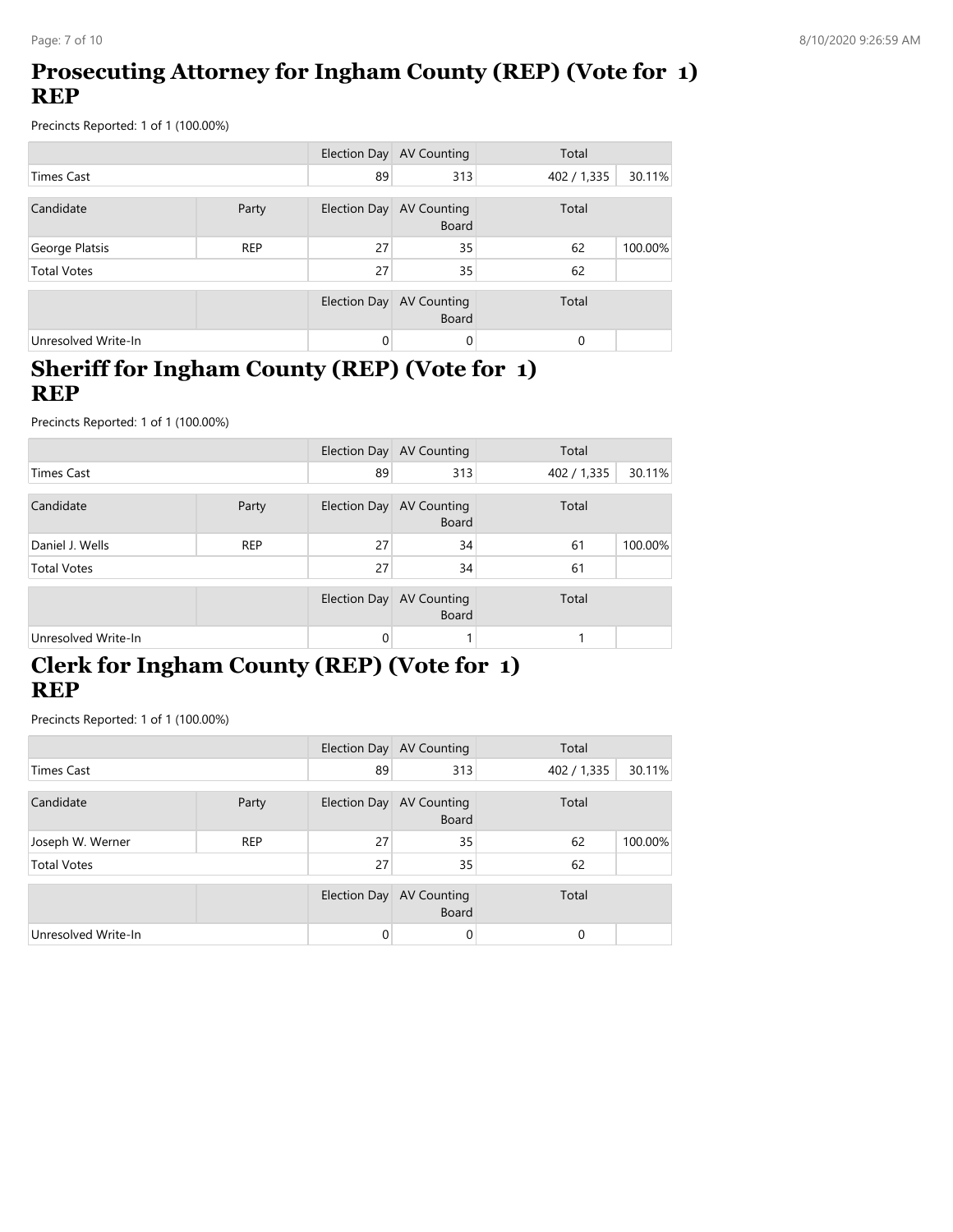### **Treasurer for Ingham County (REP) (Vote for 1) REP**

Precincts Reported: 1 of 1 (100.00%)

|                     |            |              | Election Day AV Counting           | Total       |         |
|---------------------|------------|--------------|------------------------------------|-------------|---------|
| <b>Times Cast</b>   |            | 89           | 313                                | 402 / 1,335 | 30.11%  |
| Candidate           | Party      | Election Day | AV Counting<br>Board               | Total       |         |
| Bruce A. Little     | <b>REP</b> | 27           | 35                                 | 62          | 100.00% |
| <b>Total Votes</b>  |            | 27           | 35                                 | 62          |         |
|                     |            | Election Day | <b>AV Counting</b><br><b>Board</b> | Total       |         |
| Unresolved Write-In |            | $\Omega$     | 0                                  | $\Omega$    |         |

#### **Register of Deeds for Ingham County (REP) (Vote for 1) REP**

Precincts Reported: 1 of 1 (100.00%)

|                     |            |              | Election Day AV Counting           | Total       |         |
|---------------------|------------|--------------|------------------------------------|-------------|---------|
| <b>Times Cast</b>   |            | 89           | 313                                | 402 / 1,335 | 30.11%  |
| Candidate           | Party      | Election Day | AV Counting<br><b>Board</b>        | Total       |         |
| Carol J. VanDrie    | <b>REP</b> | 27           | 34                                 | 61          | 100.00% |
| <b>Total Votes</b>  |            | 27           | 34                                 | 61          |         |
|                     |            | Election Day | <b>AV Counting</b><br><b>Board</b> | Total       |         |
| Unresolved Write-In |            | 0            | 0                                  | 0           |         |

### **Drain Commissioner for Ingham County (REP) (Vote for 1) REP**

|                     |            |              | Election Day AV Counting                 | Total       |         |
|---------------------|------------|--------------|------------------------------------------|-------------|---------|
| <b>Times Cast</b>   |            | 89           | 313                                      | 402 / 1,335 | 30.11%  |
| Candidate           | Party      |              | Election Day AV Counting<br><b>Board</b> | Total       |         |
| Brian B. Beauchine  | <b>REP</b> | 27           | 33                                       | 60          | 100.00% |
| <b>Total Votes</b>  |            | 27           | 33                                       | 60          |         |
|                     |            | Election Day | <b>AV Counting</b><br><b>Board</b>       | Total       |         |
| Unresolved Write-In |            | $\Omega$     | 0                                        | 0           |         |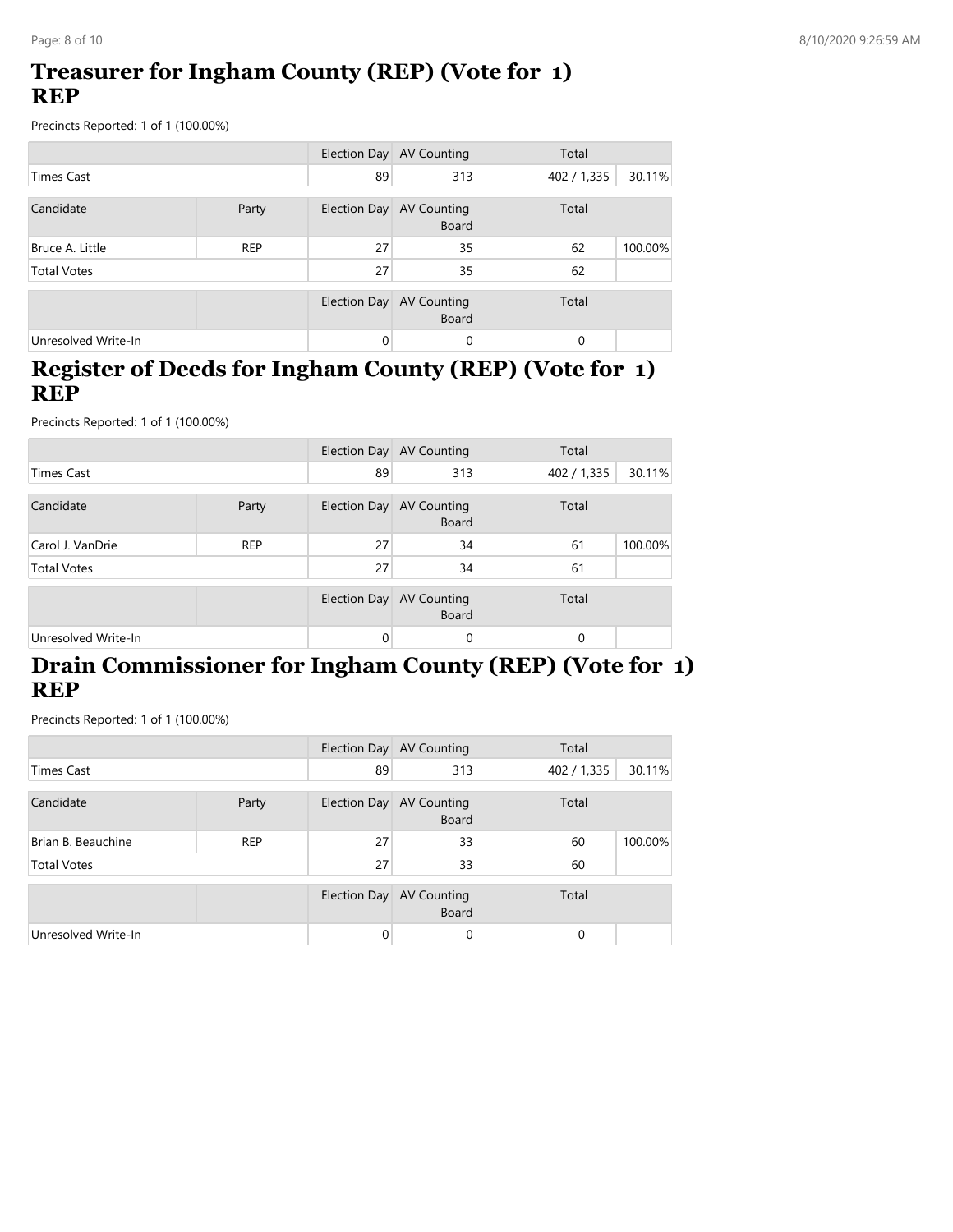# **Ingham County Commissioner 1st District (REP) (Vote for 1) REP**

Precincts Reported: 1 of 1 (100.00%)

|                     |            |              | Election Day AV Counting                 | Total       |         |
|---------------------|------------|--------------|------------------------------------------|-------------|---------|
| <b>Times Cast</b>   |            | 89           | 313                                      | 402 / 1,335 | 30.11%  |
| Candidate           | Party      |              | Election Day AV Counting<br><b>Board</b> | Total       |         |
| Kathy Prout         | <b>REP</b> | 26           | 32                                       | 58          | 100.00% |
| <b>Total Votes</b>  |            | 26           | 32                                       | 58          |         |
|                     |            | Election Day | <b>AV Counting</b><br><b>Board</b>       | Total       |         |
| Unresolved Write-In |            | $\mathbf{0}$ | $\Omega$                                 | 0           |         |

#### **Supervisor for Lansing Township (REP) (Vote for 1) REP**

Precincts Reported: 1 of 1 (100.00%)

|                     |       |    | Election Day AV Counting                 | Total                 |
|---------------------|-------|----|------------------------------------------|-----------------------|
| Times Cast          |       | 89 | 313                                      | 30.11%<br>402 / 1,335 |
| Candidate           | Party |    | Election Day AV Counting<br><b>Board</b> | Total                 |
| <b>Total Votes</b>  |       |    | 0                                        | 0                     |
|                     |       |    | Election Day AV Counting<br><b>Board</b> | Total                 |
| Unresolved Write-In |       |    |                                          | 3                     |

### **Clerk for Lansing Township (REP) (Vote for 1) REP**

Precincts Reported: 1 of 1 (100.00%)

|                     |                       |              | Election Day AV Counting    | Total       |         |
|---------------------|-----------------------|--------------|-----------------------------|-------------|---------|
| <b>Times Cast</b>   |                       | 89           | 313                         | 402 / 1,335 | 30.11%  |
| Candidate           | Election Day<br>Party |              | AV Counting<br><b>Board</b> | Total       |         |
| Susan L. Aten       | <b>REP</b>            | 25           | 35                          | 60          | 100.00% |
| <b>Total Votes</b>  |                       | 25           | 35                          | 60          |         |
|                     |                       | Election Day | AV Counting<br><b>Board</b> | Total       |         |
| Unresolved Write-In |                       | $\Omega$     | 0                           | 0           |         |

#### **Treasurer for Lansing Township (REP) (Vote for 1) REP**

|                     |  | Election Day | AV Counting                        | Total                 |
|---------------------|--|--------------|------------------------------------|-----------------------|
| Times Cast          |  | 89           | 313                                | 30.11%<br>402 / 1,335 |
| Candidate<br>Party  |  | Election Day | AV Counting<br><b>Board</b>        | Total                 |
| <b>Total Votes</b>  |  | 0            |                                    | $\Omega$              |
|                     |  | Election Day | <b>AV Counting</b><br><b>Board</b> | Total                 |
| Unresolved Write-In |  | 0            |                                    |                       |